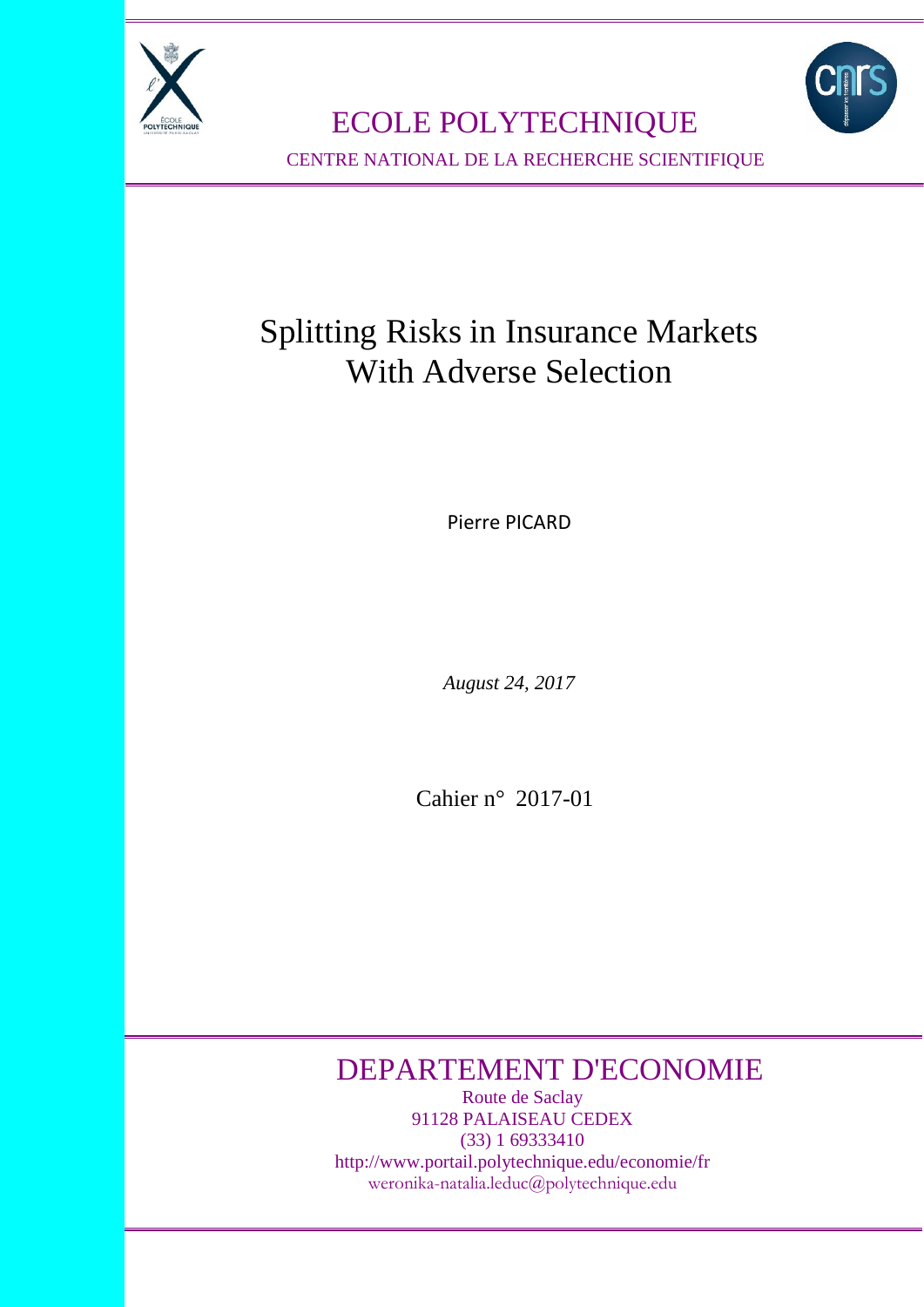# Splitting Risks in Insurance Markets with Adverse Selection

Pierre Picard<sup>\*</sup>

August 24st, 2017

### Abstract

We characterize the design of insurance schemes when policyholders face several insurable risks in a context of adverse selection. Splitting risks emerges as a feature of second-best Pareto-optimal allocations. This may take the form of risk-specific contracts, or of contracts where risks are bundled but subject to differential coverage rules - such as risk-specific copayments -, combined with a deductible, an out-ofpocket maximum or a cap on coverage.

CREST, Ecole Polytechnique, 91128, Palaiseau Cedex, France. Email: pierre.picard@polytechnique.edu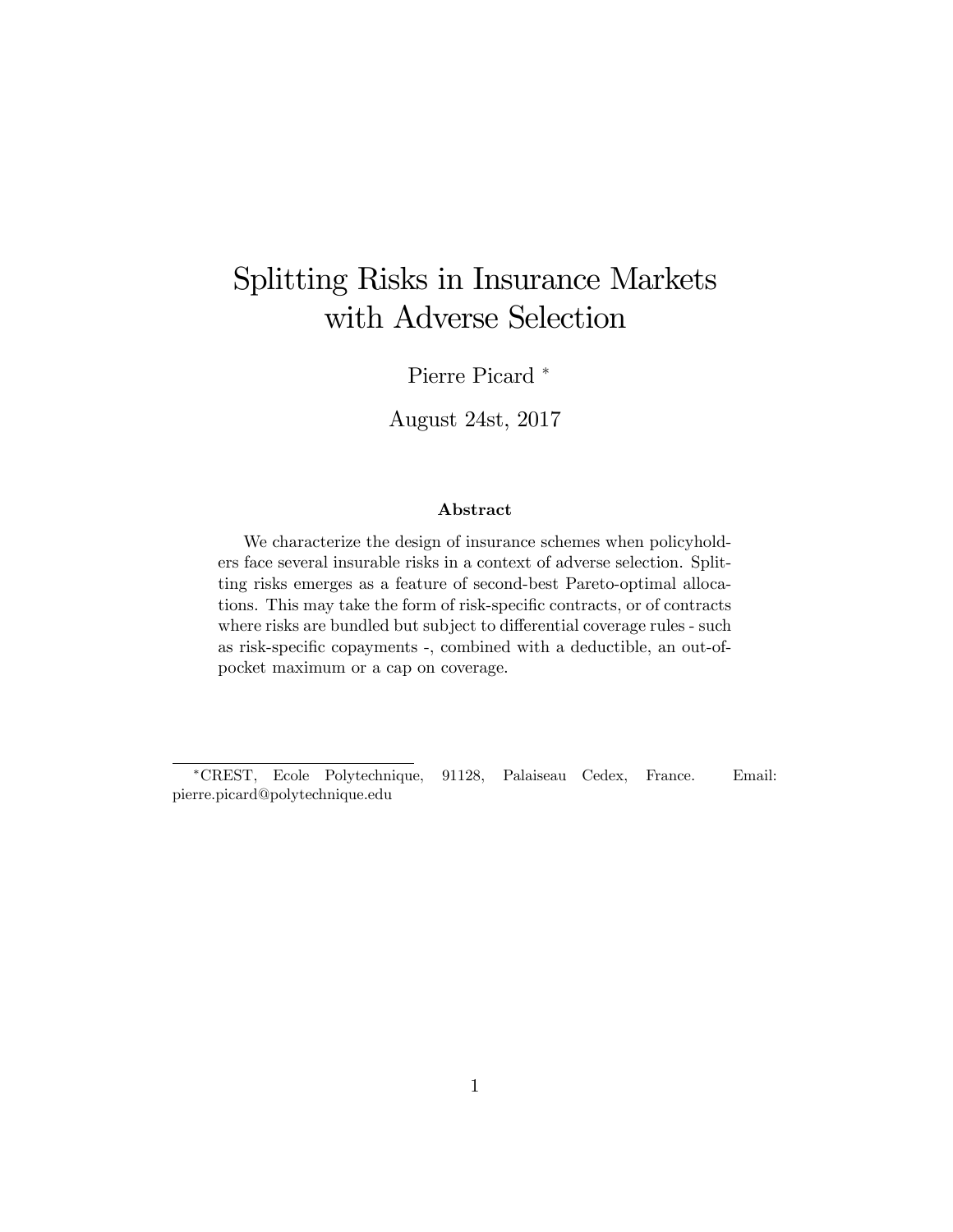# 1 Introduction

Most people are simultaneously affected by several insurable risks, including property, casualty, liability and health risks. It is a fact that these various categories of risks may require specific underwriting and claim-handling skills that are not uniformly shared by all insurers. This is a sufficient reason why we may cover different risks through different insurers, and thus, for instance, why many people purchase automobile and medical insurance from different insurers.

Understanding why similar risks incurred by the same economic unit (e.g., a family) are not covered by the same insurance contract is less obvious. To take a concrete example, why is it the case that, most of the time, the automobile risks of both members of a couple who drive different cars are covered by separate contracts, with specific premium and deductibles, and similarly, why the health care risks of these two people may be covered by independent contracts?<sup>1</sup>

These very simple questions do not have simple answers. When there are no transaction costs, risk averse individuals would optimally purchase full coverage with actuarially fair insurance premium, and, obviously, in such a case it does not matter whether the risks of both members of a couple are covered through specific contracts or through a single contract. This is no longer true when insurers charge loaded premiums and households react by purchasing partial coverage. A variant of the wellknown "theorem of the deductible" says that, under proportional loading, households should be covered by an "umbrella policy" with full marginal coverage of the total losses beyond an aggregate deductible.<sup>2</sup> The fact that they may choose to be

<sup>1</sup>These questions are legitimate insofar as both members of the couples have identical access rights to the same set of contracts, and if they jointly manage their budget. Matters should be seen differently in a collective approach to family decision making, where a household is described as a group of individuals with their own preferences, and among whom there is a coperative or non-cooperative decision process; see Bourguignon and Chiappori (1992).

<sup>2</sup>Umbrella insurance usually refers to coverage provided as a complement to other policies, particularly automobile and homeowners' liability policies. Like others before us, we use this terminology because the principle of umbrella policies is to globally protect policyholders against uncovered risks, without reference to the specificity of these risks. Following Eeckhoudt et al. (1991), who considered the particular case of a binomial distribution, more generally, Gollier and Schlesinger (1995) established the optimality of an umbrella policy under linear transaction costs. As shown by Gollier (2013), this property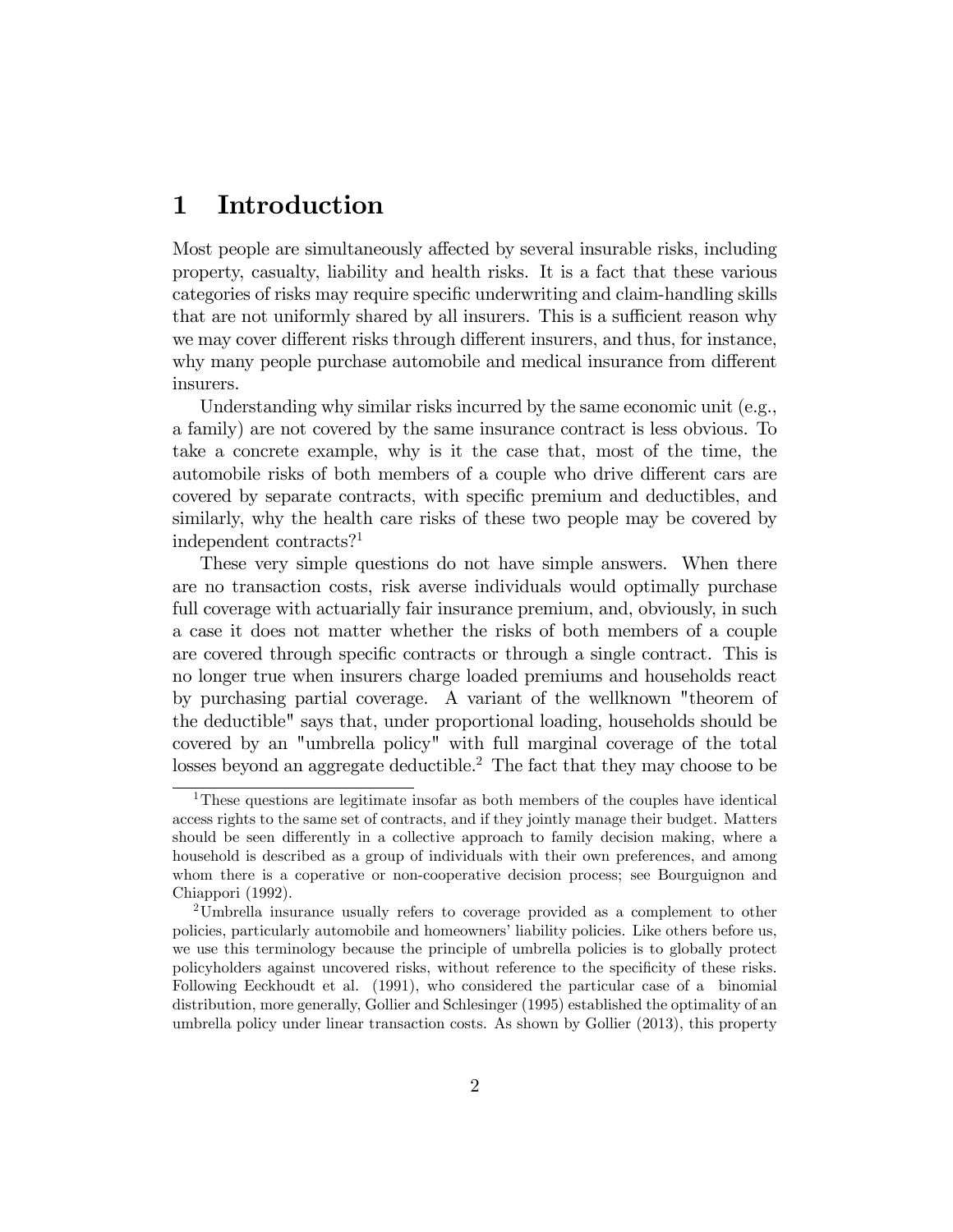covered by separate insurance policies is inconsistent with this conclusion.

A similar question arises with respect to the coverage of various risks incurred by an individual. This is particularly the case in medical insurance. In an umbrella policy approach, the insurance indemnity depends on total medical expenses measured on a per period basis. However, much more frequently, various medical services (e.g. visits to general practitioners, visits to specialists, inpatient care, dental care, etc) are bundled in a single contract, but the insurance indemnity depends on service specific copayments, coinsurance rates or policy limits, frequently combined with an aggregate deductible, an out-of-pocket maximum or a cap on the indemnity. Here also, this casual observation of medical insurance contracts is at odds with the optimality of an umbrella policy. Likewise, homeowner insurance usually provides bundled coverage for both property and liability risks, with different deductibles and policy limits for these risks.

The fact that risk-specific policies and differential coverage of risks bundled in a contract are so frequent suggests that splitting risks is often an optimal answer to the insurance choice problem. Umbrella policies may be suboptimal for various reasons that are ignored in the standard model of insurance demand, and that would be worth further exploring. Most of them are probably related to asymmetries of information between insurer and insured, for instance when the two members of a couple do not react to financial incentives in the same way under moral hazard, or when medical expenses can be more or less easily monitored by insurers, depending on the type of health care service (e.g. visit to general practionners vs inpatient care).<sup>3</sup>

In this paper, we will analyze how the splitting of risks is a rational answer to the adverse selection problem. We will consider a setting where households face several risk exposures (only two, for the sake of simplicity), with hidden information about the type of each of them: they may be high risk or low risk. For instance, in the case of health insurance the two risk

as well as the optimality of a straight deductible contract hold when policyholders dislike any zero-mean lottery that would be added to their final wealth, which is more general than the case of risk aversion under the expected utility criterion.

 $3^3$ Cohen (2006) considers a related issue. She analyzes the determinants of the deductible in insurance contracts that cover a risk that may materialize more than once during the life of the policy. She shows that aggregate deductibles may produce higher verification costs and moral hazard costs than per-loss deductibles. In a similar perspective, Li. et al. (2007) analyze the case of automobile insurance in Taiwan, and provide evidence of the incentive effects of increasing per-claim deductibles on the policyholders' behavior.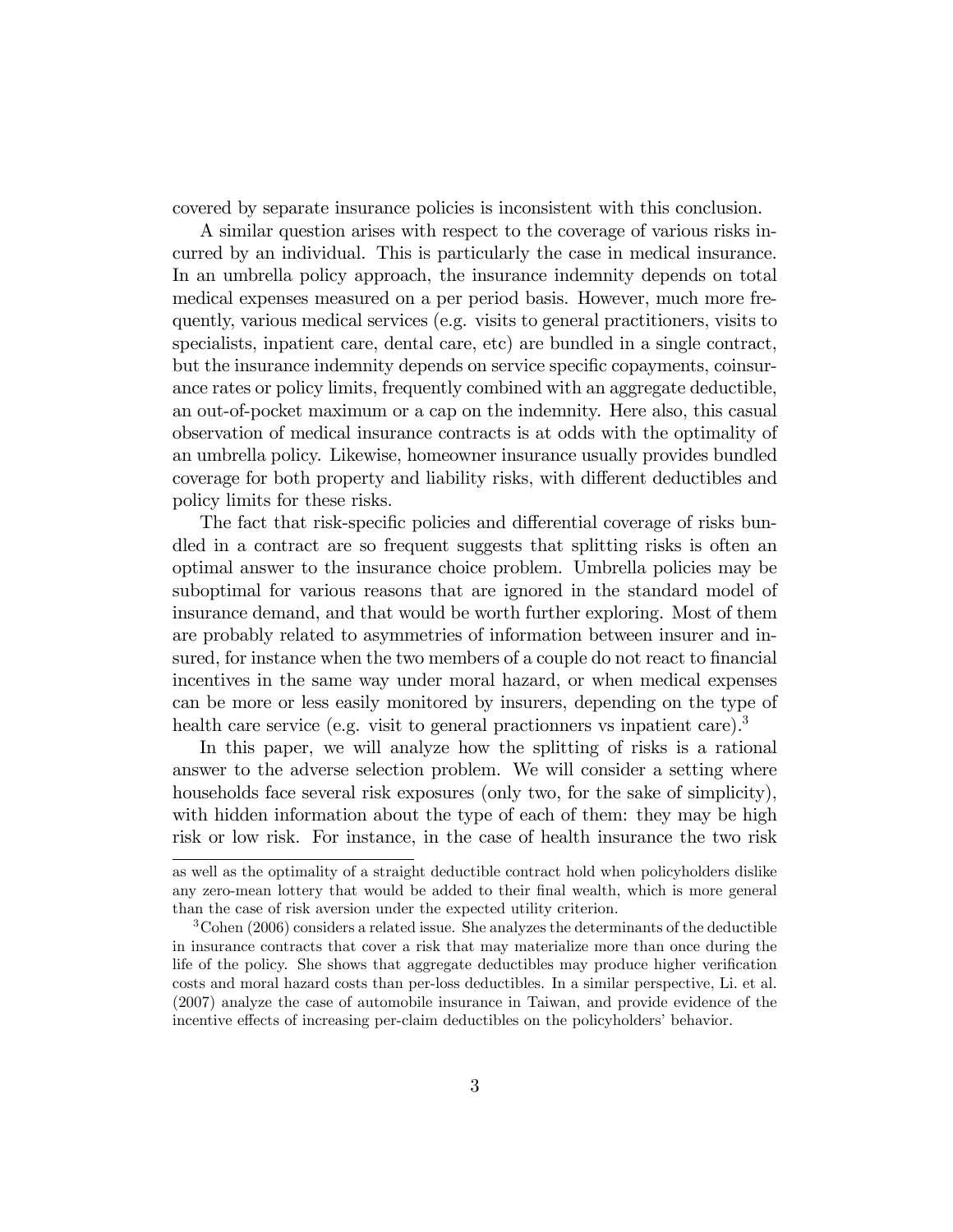exposures may correspond to the medical expenses of each member of a couple, or to different types of medical services. We will have high-risk households with two high-risk exposures, medium-risk households with a high risk and a low risk (with two subgroups according to the identity of the high- and low-risk exposures), and low-risk households with two low risks. An umbrella policy provides coverage for the aggregate losses that may result from the two risk exposures, while a risk-specific policy only covers the loss of a particular risk. In this setting, the coverage of risks may be split by purchasing insurance through two risk-specific policies, such as two automobile insurance policies for the two cars owned by the household, or separate health insurance contracts for each member of a couple. Bearing in mind the case of health insurance, we may also consider that policyholders are individuals who face two additive risks, each of them corresponding to a specific service, such as visits to general practitioners and dental care. In this case, splitting risks refers to the bundling of insurance coverage with service-specific coverage, possibly combined with a deductible, an out-ofpocket maximum or a cap on indemnity.

Crocker and Snow  $(2011)$  study a related but different problem. They analyze how the bundling of distinct perils (seen as factors that may be at the origin of a loss) in a single contract with differential deductibles improves the efficiency of insurance markets under adverse selection. They consider a setting with two types of policyholder (high risk and low risk) where a loss may result from various perils, and they show that bundling the coverage of these perils in a single contract facilitates the separation of high risks and low risks. If the probabilities that the loss results from different perils (conditionnally on a loss occurring) differ between high-risk and low-risk individuals, then bundling perils with differential deductibles allows insurers to implement a multidimensional screening that yields a Pareto efficiency gain and makes the existence of a Rothschild-Stiglitz equilibrium more likely.

Our perspective is different. We consider a setting in which each policyholder faces two risks that may be high or low, and potentially one loss per risk. We thus have four types of policyholder and 0,1 or 2 losses. The issue we consider is whether the aggregate loss that may result from multiple risk exposures should be covered through an umbrella policy, and if not, whether risk splitting takes the form of risk specific policies where risk exposures are unbundled, or of a single policy where risks are bundled but different indemnity rules apply for each risk.

We will not try here to analyze the market equilibrium that may arise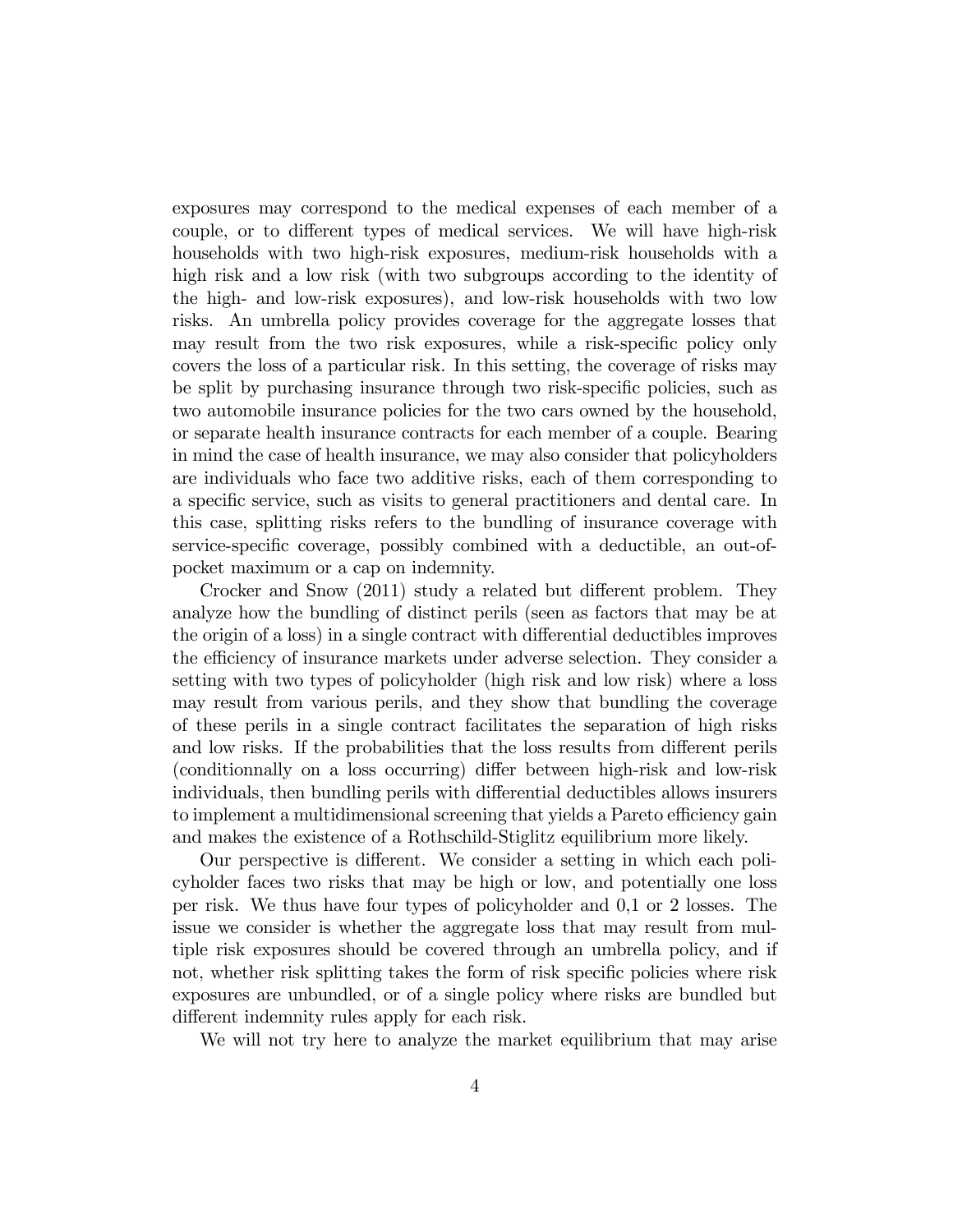when there is adverse selection about multiple insurable risks, although this should be an ultimate research objective. Our objective will be more modestly limited to the characterization of efficient allocations. Efficiency will be in a second-best sense, meaning that allocations should satisfy the incentive compatibility conditions inherent in a hidden information setting. Implicitly, we presume that either competition forces or market regulation lead to such a second-best Pareto optimal allocation. Our analysis will be carried out within the framework of a model that belongs to the class of multidimensional screening models surveyed by Armstrong and Rochet (1999) and Rochet and Stole (2003). As in these models, technical difficulties arise from the fact that no single crossing assumption exists in such models, and thus that - contrary to what occurs in the standard Rothschild-Stiglitz (1976) setting with a single risk exposure, extended to an arbitrary number of types by Spence (1978) - the state-contingent wealth allocated to a household may be jointly affected by the incentive constraints of several other households with different types of risk exposure.

The main lesson learned from the characterization of efficient allocations will be that risk splitting facilitates the separation of risk types. The intuition for this result is as follows. As in the Rothschild-Stiglitz (1976) model, unsurprisingly, at any second-best Pareto-optimal allocation high-risk households are fully covered, which may correspond to an umbrella policy or to two risk-specific policies. They are deterred from choosing the risk coverage of the "upward adjacent" type of household - which is the medium risk in the present model - by providing partial coverage to this type. In our multiple risk setting, partial coverage may correspond to several insurance schemes, such as, for instance, a uniform proportional coinsurance for the two risk exposures. It turns out that full coverage for the high-risk exposure and partial coverage for the low-risk exposure is the most efficient way to separate highand medium-risk households, since the existence or the absence of such a low risk exposure is the only difference between these two categories of household. This requires that medium-risk households be covered by risk-specific insurance policies, with full coverage for their high risk and partial coverage or even no coverage for their low risk.

The situation is different for low-risk households, since their two risk exposures are homogeneous (both are low risks), and their insurance policy, to facilitate the separation from medium-risk households, should include decreasing coverage at the margin for both risk exposures. Risk specific policies are not optimal for low-risk households, but splitting the coverage of risk ex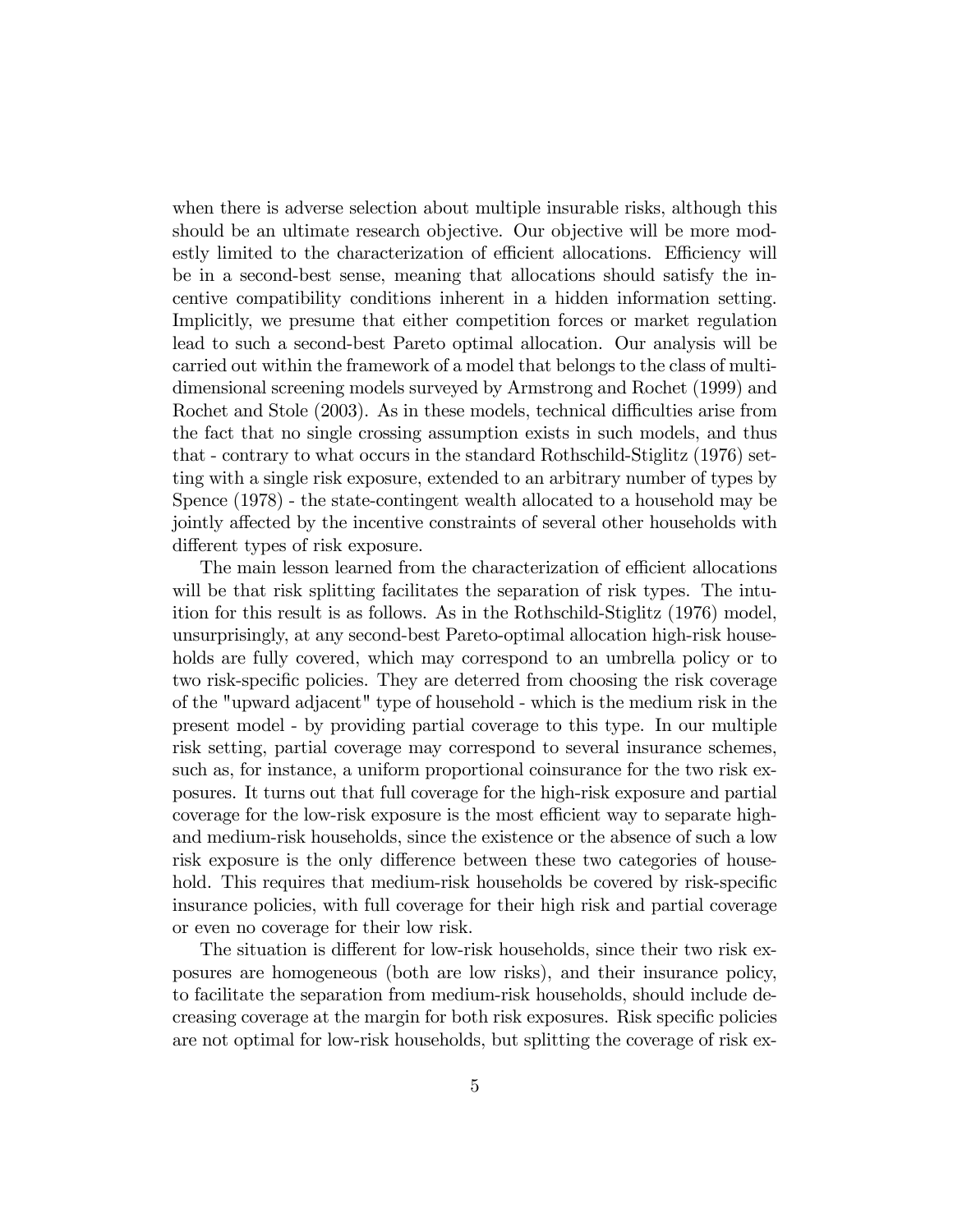posures is again optimal because of the (possibly uneven) pressure of the two types of medium-risk policyholders. It takes a form that will sound very familiar in a health economics perspective: risk-specific contributions of the policyholder in the case of a loss (i.e., in the terminology of health insurance, risk-specific copayments) should be combined with an aggregate deductible, an out-of-pocket maximum or a cap on the insurance indemnity.

We will also consider the case when actuarial premiums are loaded up because of transaction costs. This extension is of particular interest because of the theorem of the deductible that states the optimality of an aggregate deductible when there is proportional loading and no asymmetry of information. Taking into account insurance loading will modify our conclusions about the optimality of full coverage for high-risk households and of riskspecific insurance contracts for medium-risk households, but splitting risks will remain an optimal answer to the adverse selection problem. In particular, high-risk households should be protected by a straight deductible contract, while medium- and low-risk households should be covered by a policy that includes risk-specific copayments combined with an aggregate deductible or an out-of-pocket maximum.

The rest of the paper is arranged as follows. Section 2 presents our model of an insurance market with multiple risks and hidden information about risk types. Section 3 shows why and how risk splitting may be an answer to adverse selection. Section 4 analyzes the effect of transaction costs on insurance schemes. Section 5 concludes. The proofs are in an appendix.

# 2 Model

# 2.1 Notations

We consider an economy where households are affected by two additive financial risk exposures (more briefly, risks), indexed by  $r \in \{1, 2\}$  and identified by observable characteristics.<sup>4</sup> We can think of the health care expenses incurred by both members of a couple, hence the "household" terminology. The model may also be interpreted as the case of a single person who faces

<sup>&</sup>lt;sup>4</sup>Hence, households cannot present their risk exposure 1 as belonging to category 2, and vice versa. The analysis would be different if both risk exposures could be substituted, as for instance in the case of property owners seeking fire insurance for a group of two buildings, without special features making it possible to distinguish between them.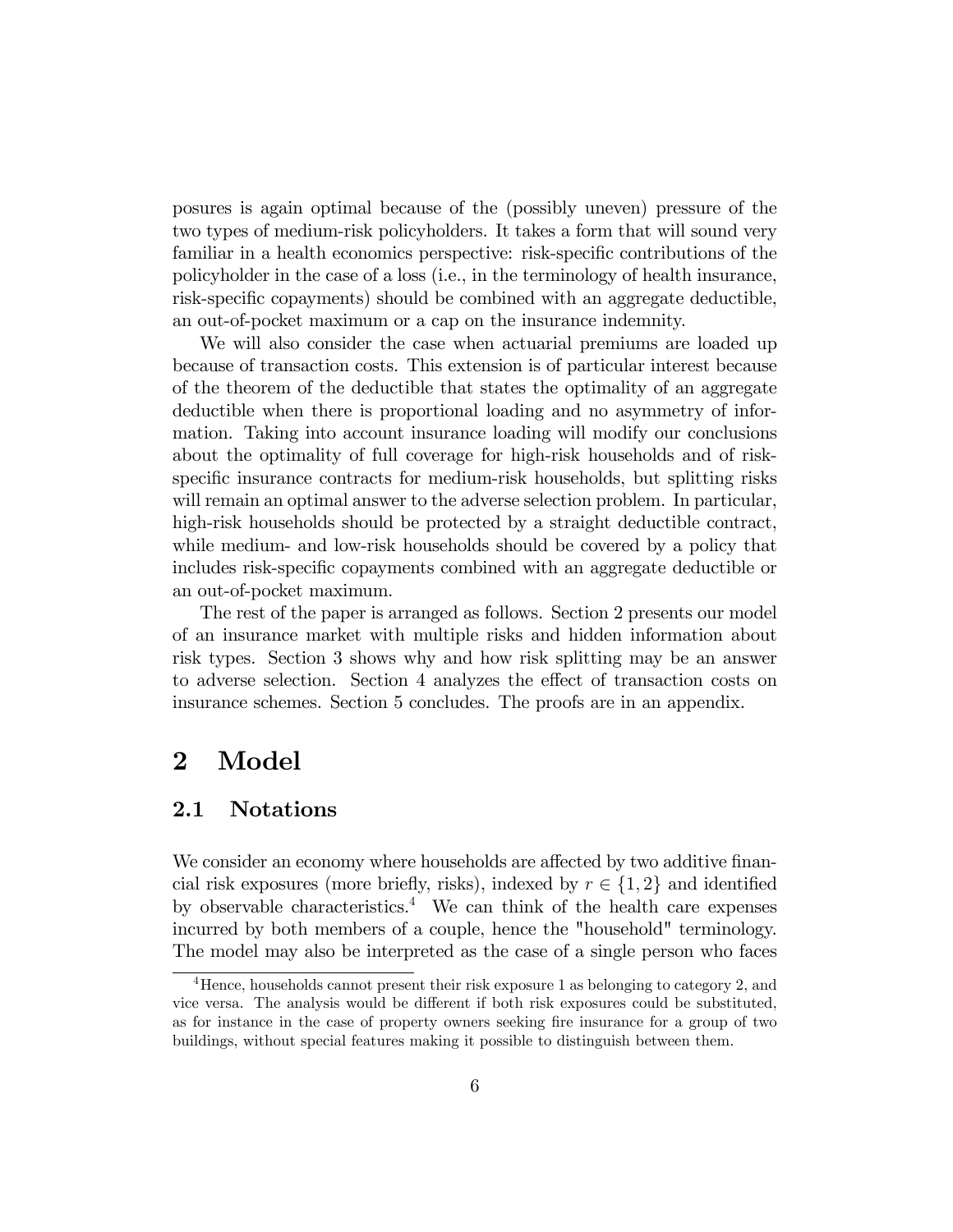two risks, such as doctorsí visits and inpatient care in the case of health insurance, or accident and theft risk in the case of automobile risk. For the sake of notational simplicity, we assume that each risk  $r$  may lead to the same loss L, with probability  $p_\ell$  or  $p_h$ , with  $0 < p_\ell < p_h < 1$ , and that the occurrence of these losses are independent events. Hence,  $r$  is a high risk when the corresponding probability of loss is  $p_h$  and it is a low risk when the probability is  $p_{\ell}$ . Thus, there are four household types characterized by a double index ij, with  $i, j \in \{h, \ell\}$ , where i and j are the types of risk exposures  $r = 1$  and 2, respectively. Types hh and  $\ell\ell$  are high-risk and low-risk households because their two risks are either high or low. Types  $h\ell$  and  $\ell h$ are medium risk households, because one of their risk exposures is high and the other is low. We denote  $\lambda_{ij}$  the proportions of type ij households with  $\lambda_{hh} + \lambda_{hl} + \lambda_{lh} + \lambda_{ll} = 1$ . Households have private information about their type and all of them have the same initial wealth  $w_0$ .

The state-contingent final wealth of a household is written as  $w = (w^{00}, w^{01},$  $w^{10}, w^{11}$ , where  $w^{xy}$  denotes its final wealth in state  $(x, y) \in \{0, 1\}^2$ , where  $x = 0$  when risk  $r = 1$  does not lead to a loss and  $x = 1$  when it does, with a similar interpretation of index y for risk  $r = 2$ . For instance,  $w^{10}$  is the household's final wealth when only risk 1 is at the origin of a loss.

Households are decision units: they are risk averse and they maximize the expected utility of their aggregate final wealth  $w_f$ , with utility function  $u(w_f)$ , such that  $u' > 0$ ,  $u'' < 0$ . To obtain more specific results, we may also assume that households are prudent, which corresponds to the additional assumption  $u''' > 0$ , but we will mention it explicitly when this assumption is needed. The expected utility of a type ij household is denoted  $U_{ij}(w)$  for all  $i, j \in \{h, \ell\}$ , with

$$
U_{hh}(w) = (1 - p_h)^2 u(w^{00}) + p_h(1 - p_h)[u(w^{01}) + u(w^{10})] + p_h^2 u(w^{11}),
$$
  
\n
$$
U_{h\ell}(w) = (1 - p_h)(1 - p_\ell)(w^{00}) + p_\ell(1 - p_h)u(w^{01})
$$
  
\n
$$
+ p_h(1 - p_\ell)u(w^{10}) + p_h p_\ell u(w^{11}),
$$
  
\n
$$
U_{\ell h}(w) = (1 - p_h)(1 - p_\ell)(w^{00}) + p_h(1 - p_\ell)u(w^{01})
$$
  
\n
$$
+ p_\ell(1 - p_h)u(w^{10}) + p_h p_\ell u(w^{11}),
$$
  
\n
$$
U_{\ell\ell}(w) = (1 - p_\ell)^2 u(w^{00}) + p_\ell(1 - p_\ell)[u(w^{01}) + u(w^{10})] + p_{\ell\ell}^2 u(w^{11}).
$$

The state-contingent final wealth of a type  $ij$  household is denoted by  $w_{ij} = (w_{ij}^{00}, w_{ij}^{01}, w_{ij}^{10}, w_{ij}^{11}),$  with expected utility  $U_{ij}(w_{ij})$ . An allocation  $\mathcal{A} =$  $\{w_{hh}, w_{h\ell}, w_{\ell h}, w_{\ell \ell}\}\$  specificies the state-contingent final wealth for each type of household.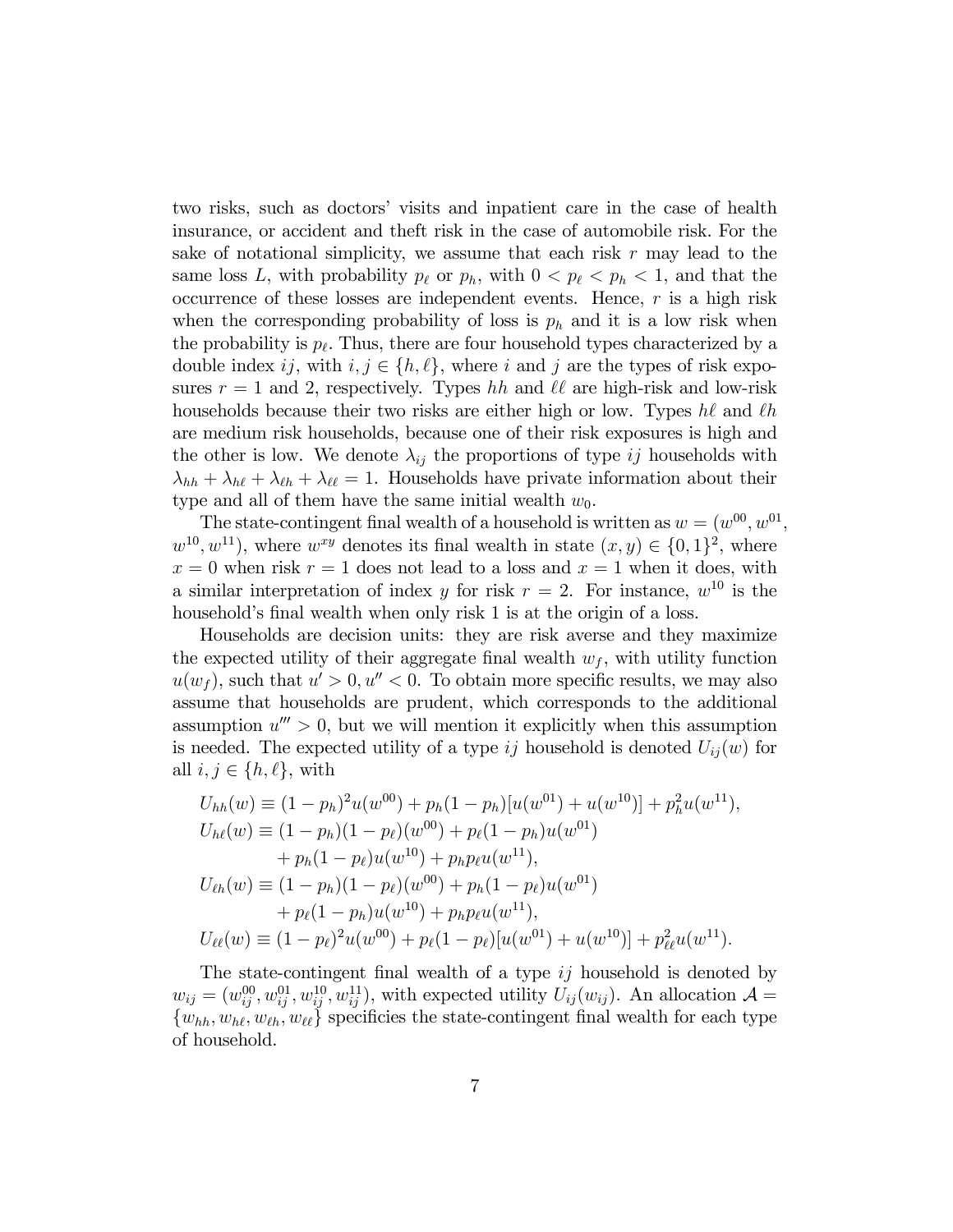Insurance schemes<sup>5</sup> are characterized by the non-negative indemnity  $T^{xy}$ paid by the insurer to the household when there are  $x$  and  $y$  losses, in risk exposures  $r = 1$  and 2, respectively, with  $(x, y) \in \{0, 1\}^2$  and  $T^{00} = 0$ , and by the premium  $P$  paid in all states by the policyholder to the insurer. If type ij households are protected by an insurance scheme with coverage schedule  $T_{ij} \equiv (T_{ij}^{01}, T_{ij}^{10}, T_{ij}^{11})$  and premium  $P_{ij}$ , then we have

$$
w_{ij}^{xy} = w - (x + y)L - P_{ij} + T_{ij}^{xy} \text{ for all } x, y \in \{0, 1\},\tag{1}
$$

with  $T_{ij}^{00} = 0$ .

In what follows, for the sake of simplicity and realism, we will restrict attention to insurance schemes where the indemnity is comonotone with losses and does not increase more than losses, and thus we assume  $6$ 

$$
0 \le T_{ij}^{x1} - T_{ij}^{x0} \le L \text{ if } x \in \{0, 1\},
$$
  

$$
0 \le T_{ij}^{1y} - T_{ij}^{0y} \le L \text{ if } y \in \{0, 1\},
$$

or, equivalently

$$
L \le w_{ij}^{x0} - w_{ij}^{x1} \le 0 \text{ if } x \in \{0, 1\},
$$
  

$$
L \le w_{ij}^{0y} - w_{ij}^{1y} \le 0 \text{ if } y \in \{0, 1\},
$$

for all  $i, j \in \{h, \ell\}.$ 

# 2.2 Typical multirisk insurance schemes

Risk-specific policies and umbrella policies are particular forms of insurance schemes that restrict the set of feasible allocations. A risk-specific insurance policy provides coverage for a particular risk. A policy that covers risk 1 is defined by an indemnity  $I^1$  paid to the household, should risk 1 lead to a loss, and by an insurance premium  $Q^1$ , with similar notations  $I^2, Q^2$  for a

<sup>&</sup>lt;sup>5</sup>We use the terminology "insurance scheme" instead of "insurance policy" or "contract" because, in what follows, an insurance scheme may correspond to the combination of two risk specific insurance policies.

<sup>&</sup>lt;sup>6</sup>In addition to the fact that overinsurance may be prohibited by law, policyholders would be incentivized to deliberately create damage (e.g. by commiting arson in the case of fire insurance) if coverage were larger than losses.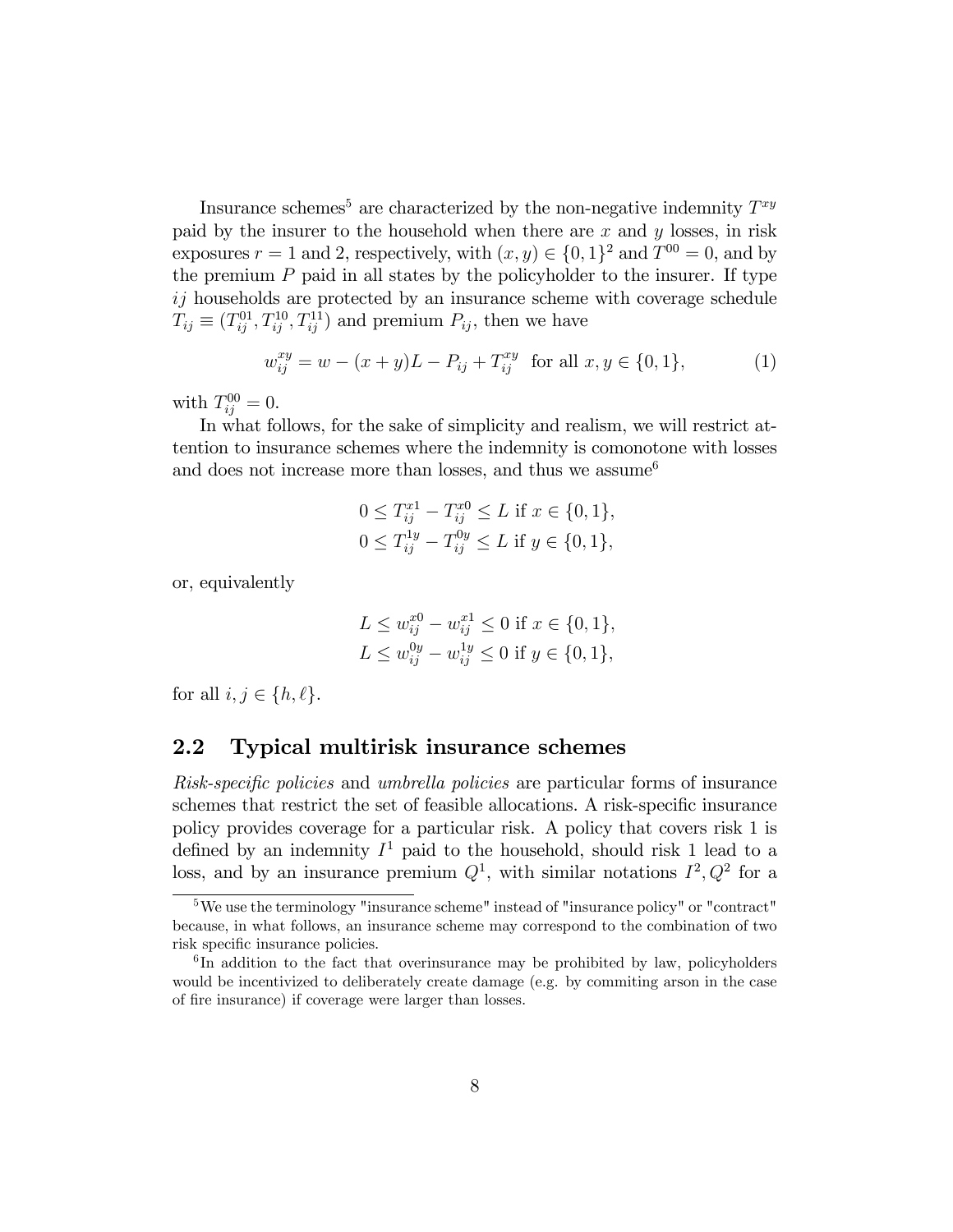policy that covers risk 2. Hence, if type  $ij$  households are covered by two risk-specific policies  $(I_{ij}^1, Q_{ij}^1)$  and  $(I_{ij}^2, Q_{ij}^2)$ , then we have

$$
T_{ij}^{10} = I_{ij}^{1},
$$
  
\n
$$
T_{ij}^{01} = I_{ij}^{2},
$$
  
\n
$$
T_{ij}^{11} = I_{ij}^{1} + I_{ij}^{2},
$$
  
\n
$$
P_{ij} = Q_{ij}^{1} + Q_{ij}^{2},
$$

which induces an allocation that satisfies

$$
w_{ij}^{11} = w_{ij}^{01} + w_{ij}^{10} - w_{ij}^{00} \text{ for all } i, j \in \{h, \ell\}. \tag{2}
$$

This characterization can be reversed: any allocation that satisfies  $(2)$  is induced by an insurance scheme where type  $ij$  households are covered by two type-dependent risk-specific policies.

Under an umbrella policy, the coverage is a function of the household's total loss, and the policy may be written as  $(J^1, J^2, P)$ , where  $J^1$  and  $J^2$ denote the indemnity in the case of one or two losses, respectively, and, as before,  $P$  is the total premium paid for the coverage of the two risks. Thus, when type ij households are covered by an umbrella policy  $(J_{ij}^1, J_{ij}^2, P_{ij})$ , we have

$$
T_{ij}^{10} = T_{ij}^{01} = J_{ij}^{1},
$$
  
\n
$$
T_{ij}^{11} = J_{ij}^{2}.
$$

The corresponding allocation satisfies

$$
w_{ij}^{01} = w_{ij}^{10} \text{ for all } i, j \in \{h, \ell\},\tag{3}
$$

with, here also, an inverse relationship: any allocation that satisfies  $(3)$  is induced by an umbrella policy for type ij households.

If an umbrella policy  $(J_{ij}^1, J_{ij}^2, P_{ij})$  provides the same state contingent wealth  $w_{ij} = (w_{ij}^{00}, w_{ij}^{01}, w_{ij}^{10}, w_{ij}^{11})$  as two risk-specific policies  $(I_{ij}^1, Q_{ij}^1)$  and  $(I_{ij}^2, Q_{ij}^2)$ , then we have

$$
w_{ij}^{11} - w_{ij}^{01} = w_{ij}^{10} - w_{ij}^{00} = w_{ij}^{01} - w_{ij}^{00},
$$

from  $(2)$  and  $(3)$ , and thus

 $J_{ij}^2 = 2J_{ij}^1$ .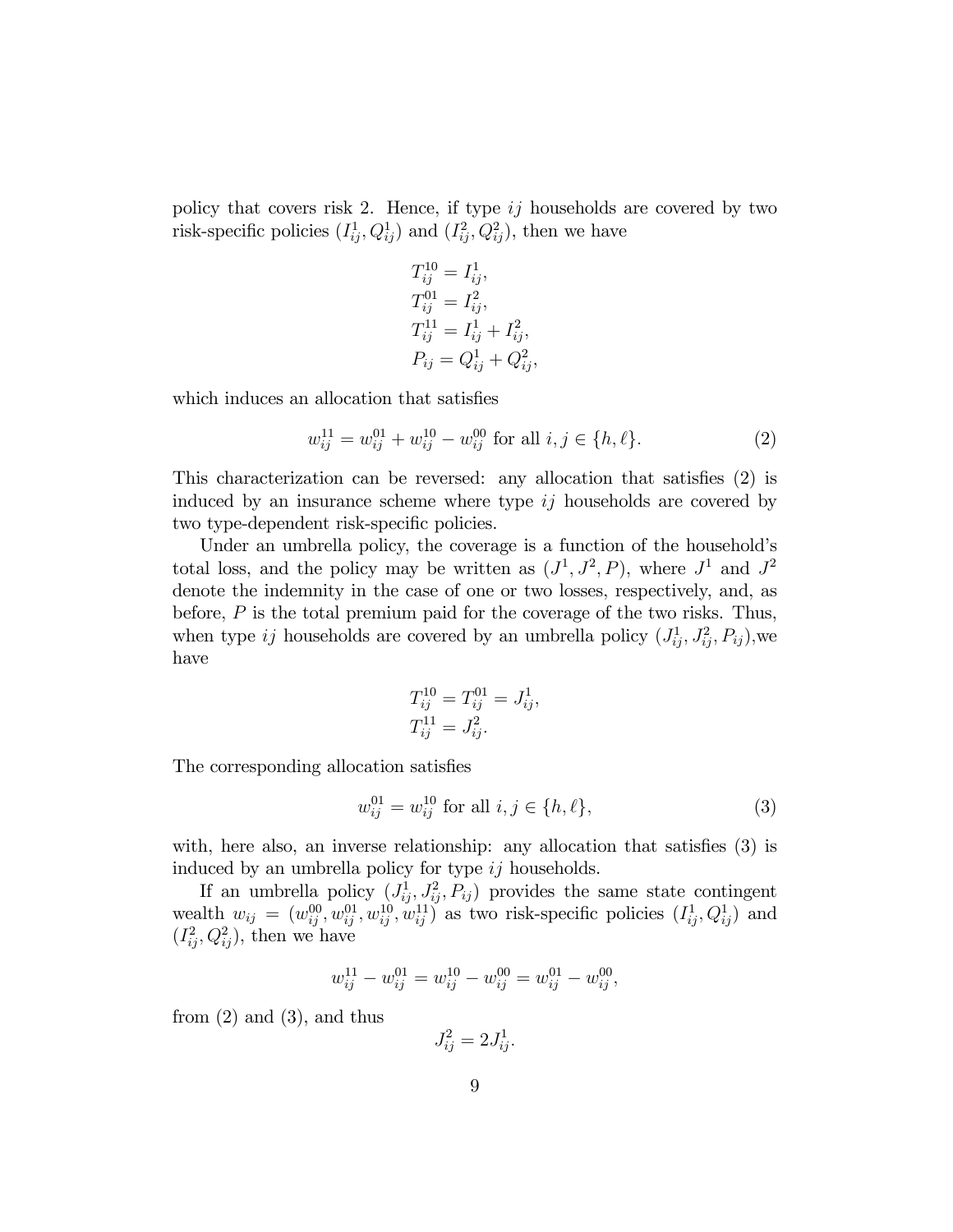Hence, the indemnity is doubled when the loss is doubled, which means that linear coinsurance is an umbrella policy equivalent to two separate riskspecific policies, both of them providing linear coinsurance at the same rate.

However, risk-specific policies and umbrella policies are far from being the only forms of multirisk insurance schemes. Consider the case of  $risk-specific$ copays  $c_{ij}^1$  and  $c_{ij}^2$  combined with a *deductible*  $D_{ij}$ , and assume  $c_{ij}^1 + D_{ij} < L$ and  $c_{ij}^2 + D_{ij} < L$ .<sup>7</sup> This gives

$$
T_{ij}^{10} = L - c_{ij}^{1} - D_{ij},
$$
  
\n
$$
T_{ij}^{01} = L - c_{ij}^{2} - D_{ij},
$$
  
\n
$$
T_{ij}^{11} = 2L - c_{ij}^{1} - c_{ij}^{2} - D_{ij},
$$

Using (1) yields

$$
c_{ij}^{1} = w_{ij}^{01} - w_{ij}^{11},
$$
  
\n
$$
c_{ij}^{2} = w_{ij}^{10} - w_{ij}^{11},
$$
  
\n
$$
D_{ij} = w_{ij}^{00} + w_{ij}^{11} - (w_{ij}^{10} + w_{ij}^{01}).
$$

with  $D_{ij} \geq 0$  if

$$
w_{ij}^{00} + w_{ij}^{11} \ge w_{ij}^{10} + w_{ij}^{01}, \tag{4}
$$

and we have  $T_{ij}^{01}, T_{ij}^{10}, T_{ij}^{11} > 0$  if  $w_{ij}^{00} - w_{ij}^{01} < L$  and  $w_{ij}^{00} - w_{ij}^{10} < L$ .<sup>8</sup> Conversely, under condition (4),  $w_{ij}$  can be sustained by non-negative copays  $c_{ij}^1, c_{ij}^2$  and deductible  $D_{ij}$ . This equivalence between condition (4) and the sustainability of  $w_{ij}$  through copays and a deductible also holds when  $T_{ij}^{01}$ ,  $T_{ij}^{10}$ and/or  $T_{ij}^{11} = 0$ , with  $w_{ij}^{00} - w_{ij}^{01} = L$ ,  $w_{ij}^{00} - w_{ij}^{10} = L$  and/or  $w_{ij}^{00} - w_{ij}^{11} = 2L$ , respectively.<sup>9</sup> Thus, more generally, an allocation that satisfies condition  $(4)$ 

<sup>8</sup>Using (4) then gives  $w_{ij}^{00} - w_{ij}^{11} < 2L$ .<br><sup>9</sup>In such cases,  $c_{ij}^1$ ,  $c_{ij}^2$  and/or  $D_{ij}$  are not uniquely defined as a function of  $w_{ij}$ . For instance, we have  $T_{ij}^{10} = 0, T_{ij}^{01} > 0, T_{ij}^{11} > 0$  when  $w_{ij}^{00} - w_{ij}^{10} = L, w_{ij}^{00} - w_{ij}^{01} < L$  and  $w_{ij}^{00} - w_{ij}^{11} < 2L$ . Such an allocation may be sustained by  $c_{ij}^1, c_{ij}^2 \in [0, L]$  and  $D_{ij} \ge 0$  such that  $c_{ij}^1 + D_{ij} > L$ ,  $c_{ij}^2 + D_{ij} < L$  and  $c_{ij}^1 + c_{ij}^2 + D_{ij} > L$ . This is possible under condition (4), by choosing  $c_{ij}^1 = w_{ij}^{01} - w_{ij}^{11}, c_{ij}^2 + D_{ij} = w_{ij}^{00} - w_{ij}^{01}$  and  $w_{ij}^{00} + w_{ij}^{11} - w_{ij}^{10} - w_{ij}^{01} \leq$  $D_{ij} \leq w_{ij}^{00} - w_{ij}^{01}$ . In particular,  $c_{ij}^1 = w_{ij}^{01} - w_{ij}^{11}$ ,  $c_{ij}^2 = 0$ ,  $D_{ij} = w_{ij}^{00} - w_{ij}^{01}$  is a possible solution.

<sup>&</sup>lt;sup>7</sup>In health insurance, a copay (or copayment) is a set out-of-pocket amount paid by the insured for health care services. We use this terminology although our approach is not limited to health insurance. We assume, that the amounts paid in copays do not count towards meeting the deductible. In other words, the insurance indemnity is equal to the difference between the part of out-of-pocket costs over the copays and the deductible if this difference is positive.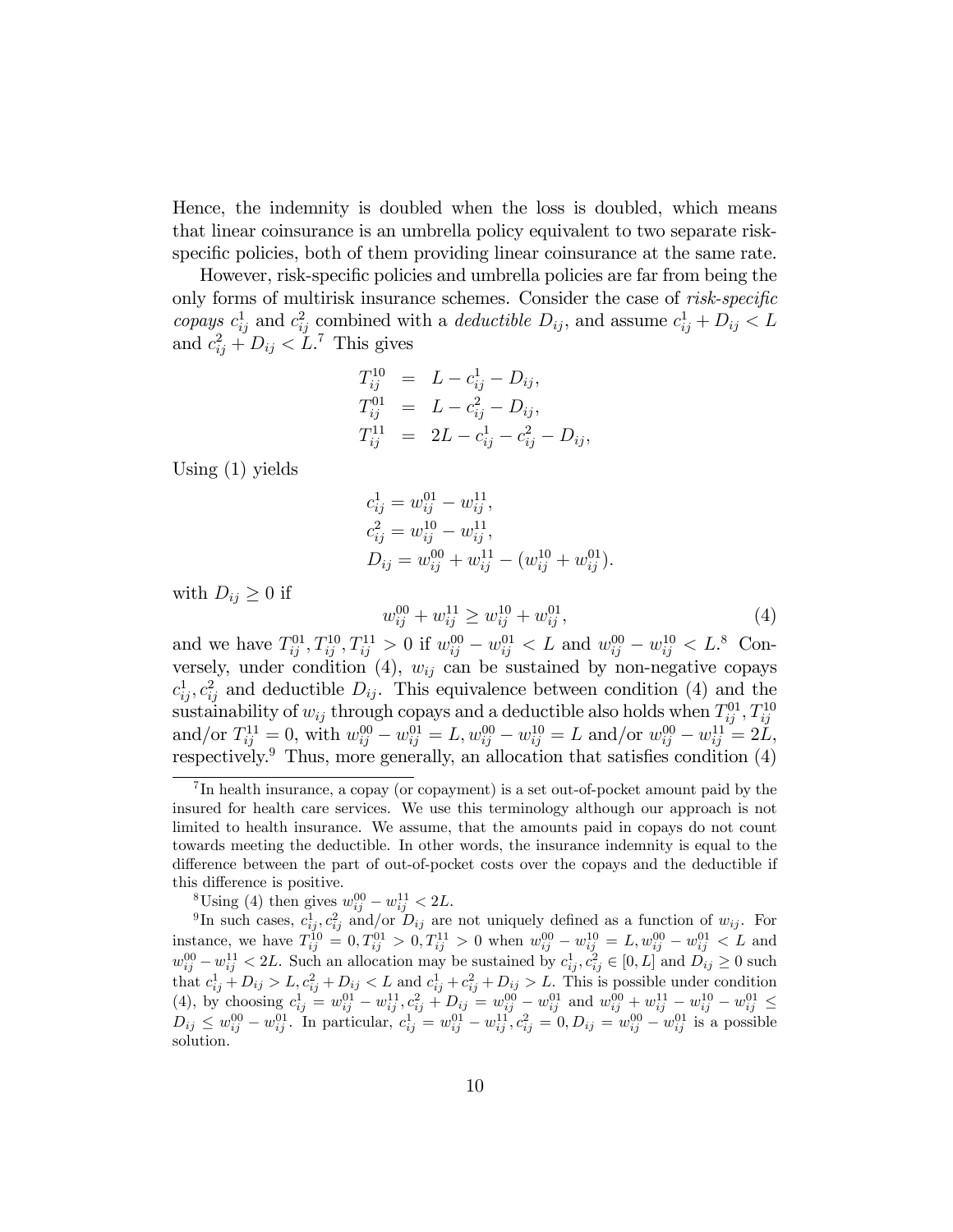may be sustained by an incentive scheme  $T_{ij} \equiv (T_{ij}^{01}, T_{ij}^{10}, T_{ij}^{11})$  such that

$$
T_{ij}^{xy} = \sup\{0, x(L - c_{ij}^1) + y(L - c_{ij}^2) - D_{ij}\},\
$$

for  $x, y \in \{0, 1\}.$ 

Note that condition (4) may be rewritten as

$$
w_{ij}^{00} - w_{ij}^{11} \le (w_{ij}^{00} - w_{ij}^{10}) + (w_{ij}^{00} - w_{ij}^{01}),
$$

which means that the loss  $w_{ij}^{00} - w_{ij}^{11}$  retained by the household (i.e., not covered by insurance) in the case of two losses affecting simultaneously  $r = 1$ and  $r = 2$  is smaller than the sum of the retained losses  $w_{ij}^{00} - w_{ij}^{10}$  and  $w_{ij}^{00} - w_{ij}^{01}$  for the two events where a single loss affects either  $r = 1$  or  $r = 2$ . In this sense, combining a deductible with copays provides a larger coverage for large risks than for small risks: the average indemnity per \$ loss is larger when losses affect both risk exposures simultaneously than when a single loss affects either  $r = 1$  or  $r = 2$  with equal probabilities.<sup>10</sup>

For illustrative purposes, Figures 1 and 2 show how changing the values of the deductible and of the copays allows the insurer to either cover more or less extensively the occurrence of two simultaneous losses or to prioritize a particular risk. Figure 1 illustrates the case where the coverage of large losses is reduced without affecting the coverage of small losses by increasing the deductible and decreasing the copays simultaneously. Figure 2 shows how the coverage of a single loss affecting risk  $r = 1$  can be reduced without changing the coverage of a single loss affecting  $r = 2$ , and of a large loss affecting  $r = 1$  and  $r = 2$  simultaneously.

## Figure 1

## Figure 2

Consider now the case where the insurance scheme of type  $ij$  households includes risk-specific copays  $c_{ij}^1, c_{ij}^2$  and an *out-of-pocket maximum*  $M_{ij}$  instead of an aggregate deductible. Let us focus on the case where  $c_{ij}^1 + c_{ij}^2 \ge M_{ij}$ 

<sup>&</sup>lt;sup>10</sup>In the case of two losses, the indemnity per dollar loss is  $(w_{ij}^{00} - w_{ij}^{11})/2L$ . If there is one single loss affecting  $r = 1$  or  $r = 2$  with equal probabilities, the expected indemnity per dollar loss is  $(w_{ij}^{00} - w_{ij}^{10})/2L + (w_{ij}^{00} - w_{ij}^{01})/2L$ .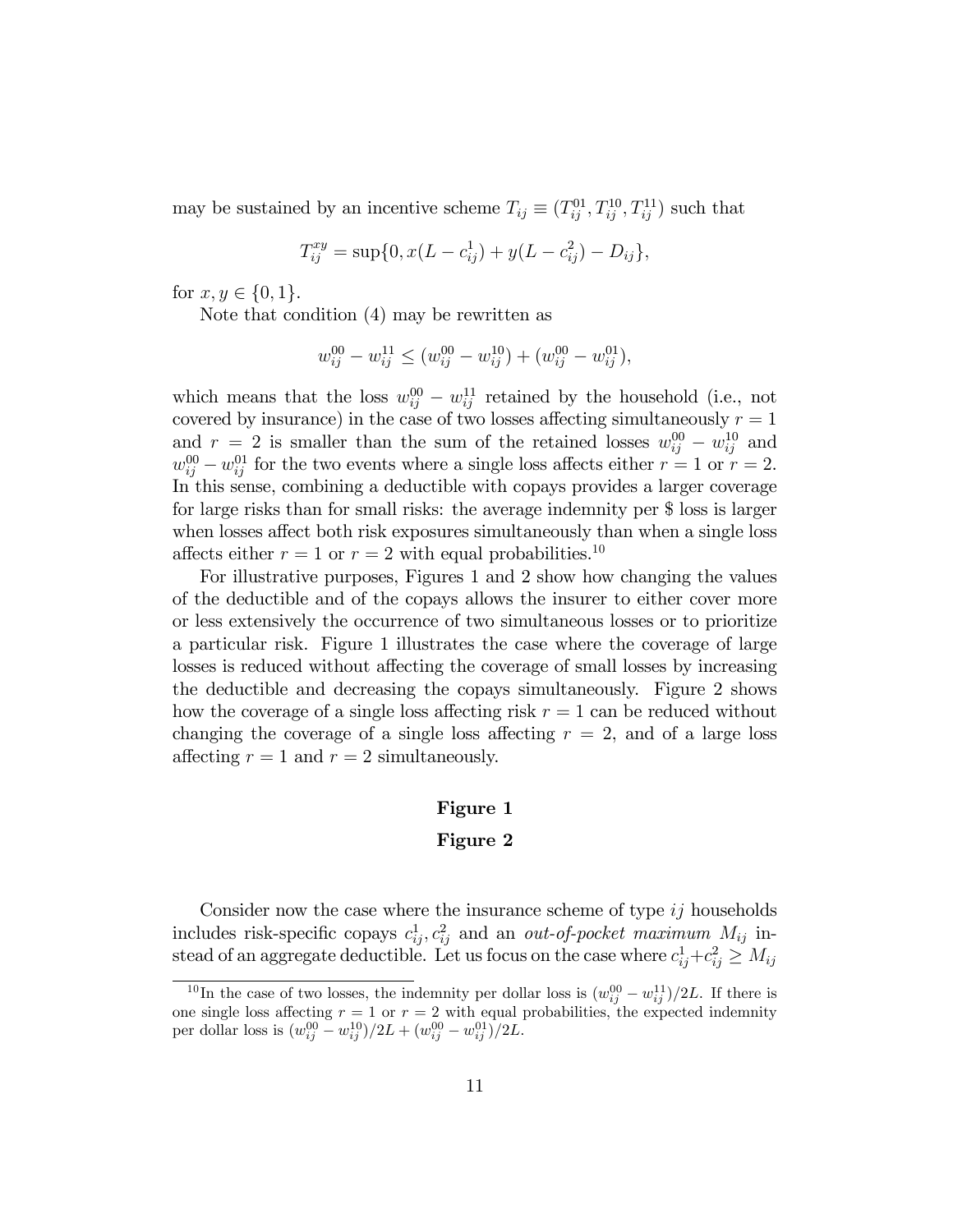

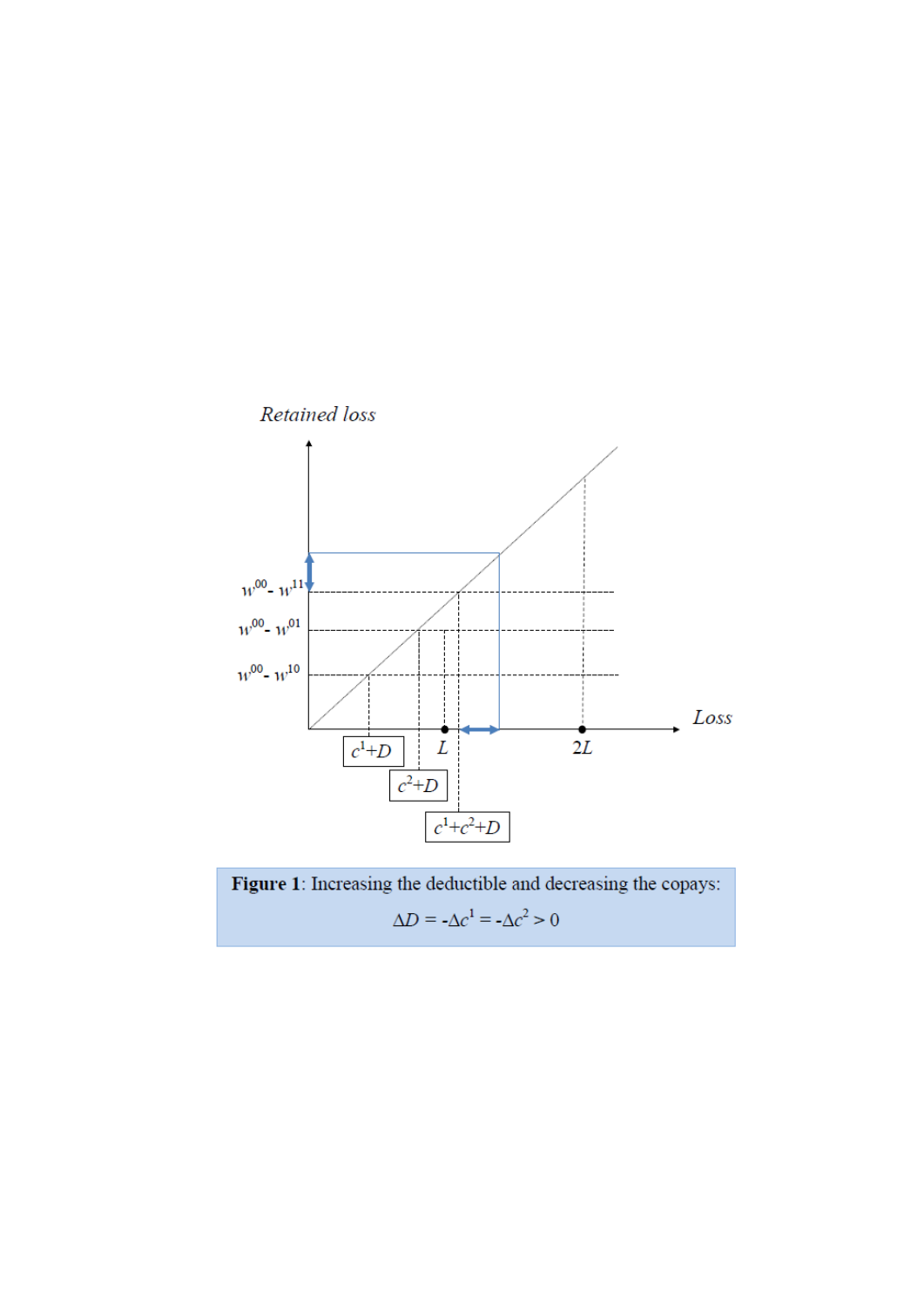

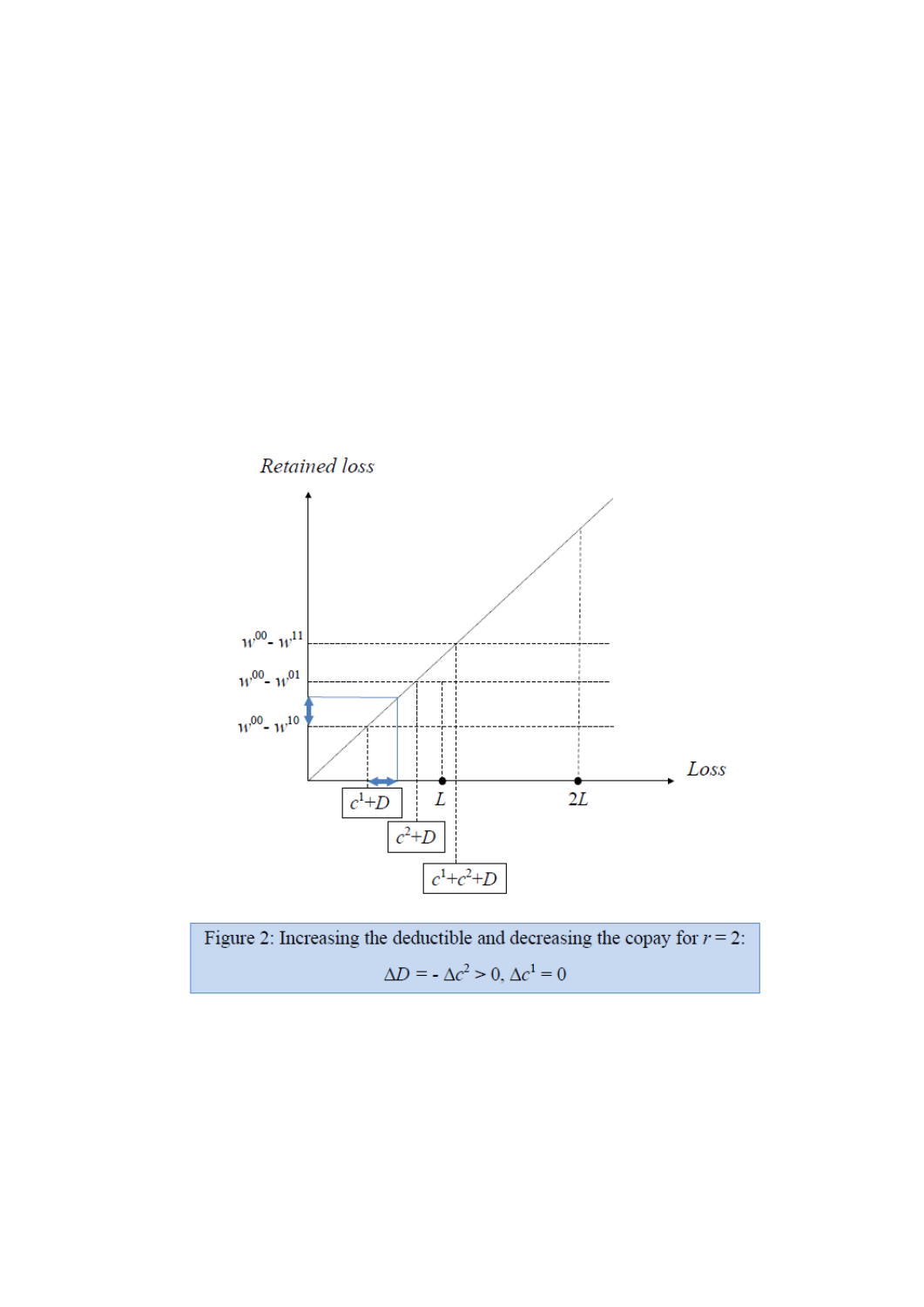and  $c_{ij}^1, c_{ij}^1 < M_{ij}$ , which means that the out-of-pocket maximum is reached in the case of two losses. In that case, we have

$$
T_{ij}^{10} = L - c_{ij}^{1},
$$
  
\n
$$
T_{ij}^{01} = L - c_{ij}^{2},
$$
  
\n
$$
T_{ij}^{11} = 2L - M_{ij},
$$

and (1) yields

$$
c_{ij}^{1} = w_{ij}^{00} - w_{ij}^{10},
$$
  
\n
$$
c_{ij}^{2} = w_{ij}^{00} - w_{ij}^{01},
$$
  
\n
$$
M_{ij} = w_{ij}^{00} - w_{ij}^{11}.
$$

Using  $c_{ij}^1 + c_{ij}^2 \geq M_{ij}$  shows that  $w_{ij}$  can be sustained by non-negative copays  $c_{ij}^1, c_{ij}^2$  and an out-of-pocket maximum  $M_{ij}$  if (4) holds, and thus, here also, we may conclude that mixing an out-of-pocket maximum with risk-specific copays allows the insurer to prioritize the coverage of large risks. Choosing  $c_{ij}^1 = L, c_{ij}^2 = L$  and/or  $M_{ij} = 2L$  leads to zero coverage when  $T_{ij}^{01}, T_{ij}^{10}$  and/or  $T_{ij}^{11} = 0$ , respectively. Overall, such an insurance scheme is defined by

$$
T_{ij}^{xy} = \sup \{ x(L - c_{ij}^1) + y(L - c_{ij}^2), 2L - M_{ij} \},\
$$

for  $x, y \in \{0, 1\}.$ 

Finally, consider the case of risk-specific copays  $c_{ij}^1$  and  $c_{ij}^2$  combined with an upper limit on coverage  $UL_{ij}$ . The case where this upper limit is reached in the case of two losses corresponds to  $L - c_{ij}^1 \leq UL_{ij}, L - c_{ij}^2 \leq UL_{ij}$  and  $UL_{ij} \leq 2L - c_{ij}^1 - c_{ij}^2$ . In that case, we have

$$
T_{ij}^{10} = L - c_{ij}^{1},
$$
  
\n
$$
T_{ij}^{01} = L - c_{ij}^{2},
$$
  
\n
$$
T_{ij}^{11} = UL_{ij},
$$

and (1) gives

$$
c_{ij}^{1} = w_{ij}^{00} - w_{ij}^{10},
$$
  
\n
$$
c_{ij}^{2} = w_{ij}^{00} - w_{ij}^{01},
$$
  
\n
$$
UL_{ij} = 2L + w_{ij}^{11} - w_{ij}^{00},
$$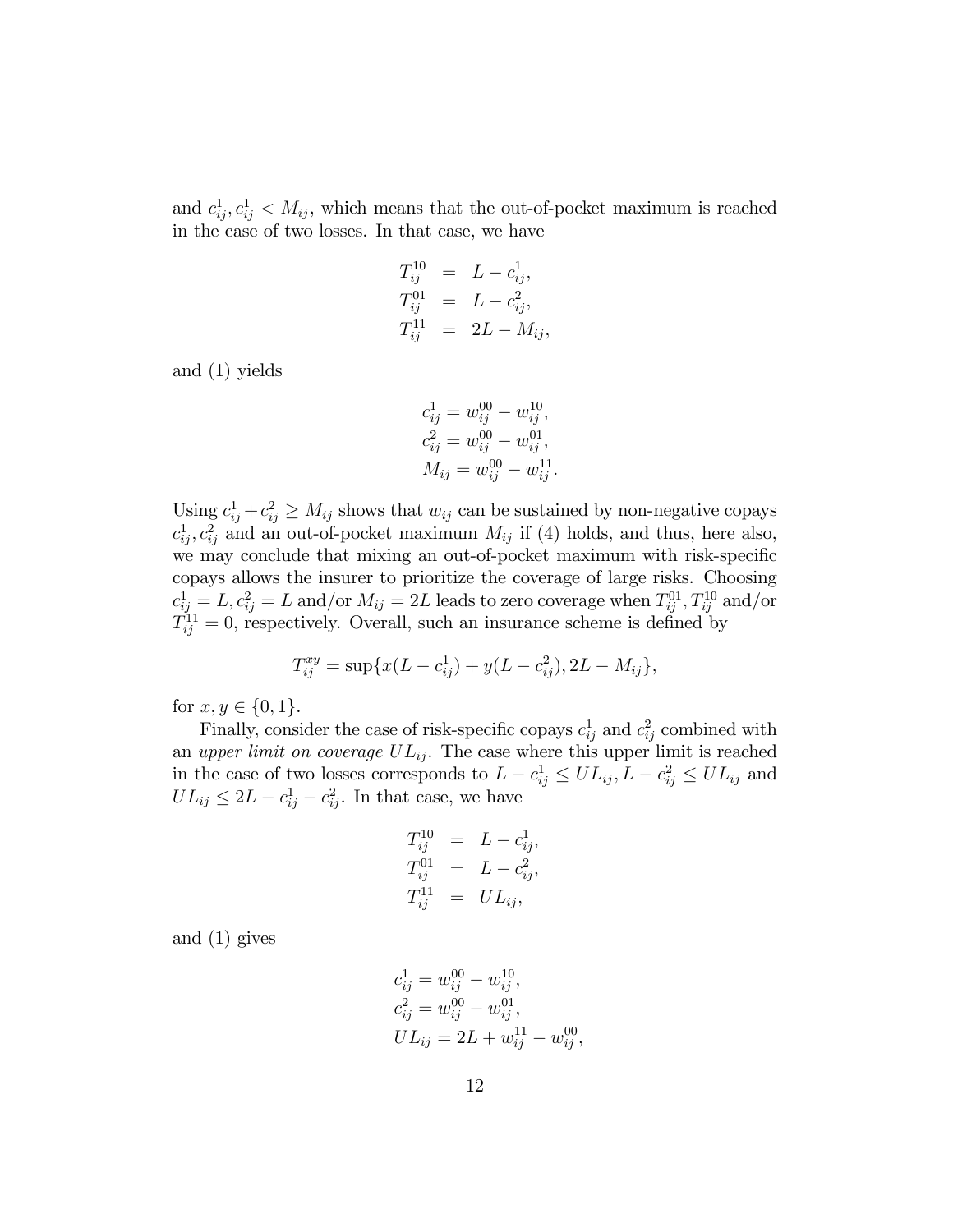with  $UL_{ij} \leq 2L - c_{ij}^1 - c_{ij}^2$  if

$$
w_{ij}^{00} + w_{ij}^{11} \le w_{ij}^{10} + w_{ij}^{01}, \tag{5}
$$

which is the condition under which  $w_{ij}$  can be sustained by non-negative copays  $c_{ij}^1, c_{ij}^2$  and an upper limit on coverage  $UL_{ij}$ , with an interpretation which is symmetric to  $(4)$ : mixing risk-specific copays with an upper limit on coverage is a way of prioritizing the coverage of losses that may affect one single risk exposure. Including the cases where no indemnity is paid yields

$$
T_{ij}^{xy} = \inf \{ x(L - c_{ij}^1) + y(L - c_{ij}^2), UL_{ij} \},\
$$

for  $x, y \in \{0, 1\}.$ 

# 2.3 Incentive compatibility and feasibility

The incentive compatibility of an allocation  $A = \{w_{hh}, w_{hh}, w_{\ell\ell}, w_{\ell\ell}\}\$  requires that any type ij household weakly prefers  $w_{ij}$  to  $w_{i'j'}$  if  $i \neq i'$  and/or  $j' \neq j$ , i.e.,

$$
U_{ij}(w_{ij}) \ge U_{ij}(w_{i'j'}),\tag{6}
$$

for all  $i, j, i', j' \in \{h, \ell\}$  such that  $i \neq i'$  and/or  $j \neq j'$ .

Let  $C_{ij}(w)$  be the expected wealth of a type ij household, for statedependent wealth  $w = (w^{00}, w^{01}, w^{10}, w^{11})$ , with

$$
C_{hh}(w) = (1 - p_h)^2 w^{00} + p_h (1 - p_h)(w^{01} + w^{10}) + p_h^2 w^{11},
$$
  
\n
$$
C_{h\ell}(w) = (1 - p_h)(1 - p_\ell)w^{00} + p_\ell (1 - p_h)w^{01}
$$
  
\n
$$
+ p_h (1 - p_\ell)w^{10} + p_h p_\ell w^{11},
$$
  
\n
$$
C_{\ell h}(w) = (1 - p_h)(1 - p_\ell)w^{00} + p_h (1 - p_\ell)w^{01}
$$
  
\n
$$
+ p_\ell (1 - p_h)w^{10} + p_h p_\ell w^{11}
$$
  
\n
$$
C_{\ell \ell}(w) = (1 - p_\ell)^2 w^{00} + p_\ell (1 - p_\ell)(w^{01} + w^{10}) + p_\ell^2 w^{11},
$$

By definition, the allocation  $A$  is *budget-balanced* if the average wealth in the population is lower or equal to the average wealth in the absence of any redistribution between households. This is written as

$$
\sum_{i,j\in\{h,\ell\}} \lambda_{ij} C_{ij}(w_{ij}) \leq \overline{w},\tag{7}
$$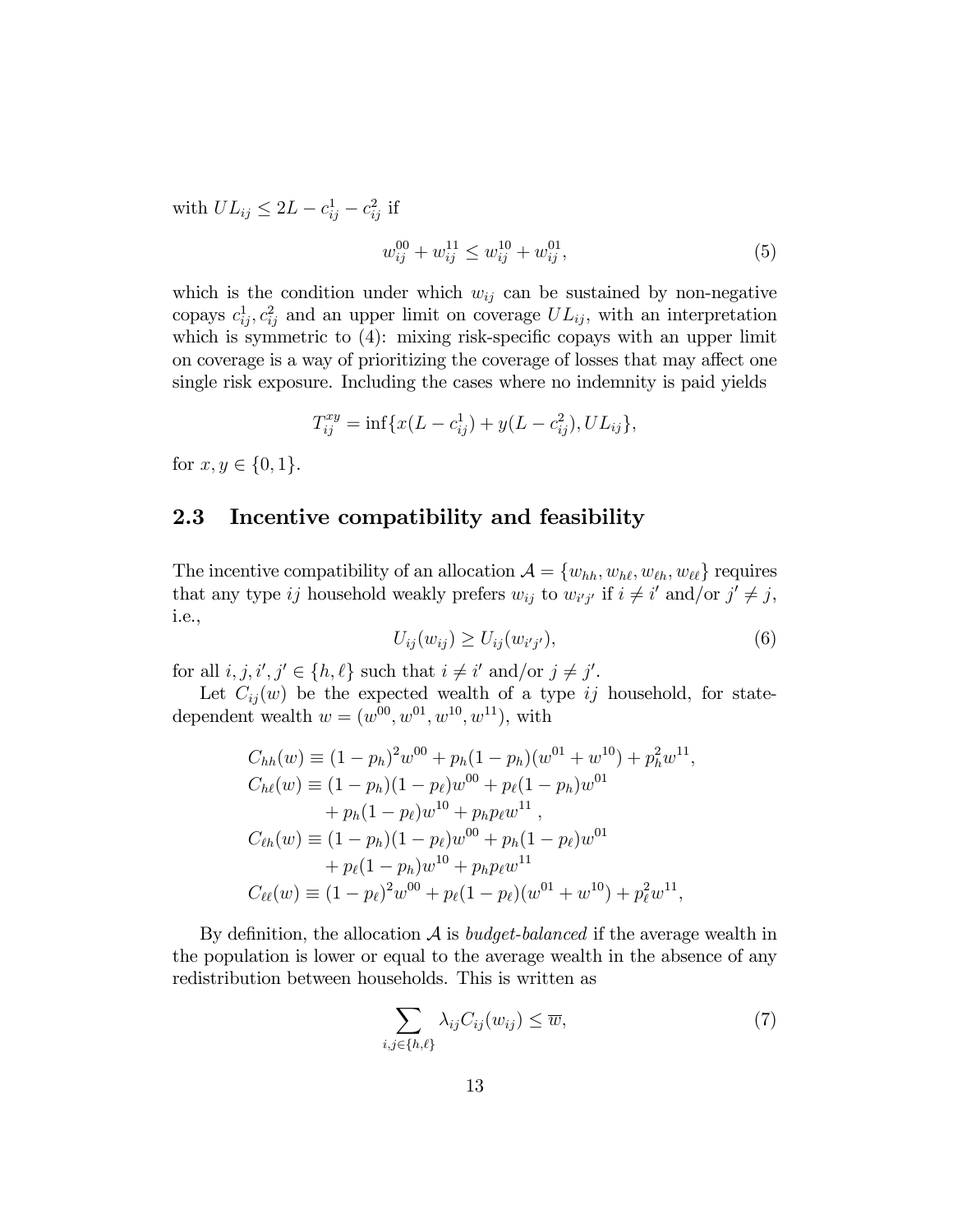where

$$
\overline{w} = w_0 - L[2\lambda_{hh}p_h + (\lambda_{h\ell} + \lambda_{\ell h})(p_h + p_\ell) + 2\lambda_{\ell\ell}p_\ell].
$$

Finally, we say that the allocation  $A$  is *feasible* if it is incentive compatible and budget-balanced.

Any feasible allocation can be induced by an insurance scheme where insurers offer menus of insurance schemes and make non-negative expected proÖt when households choose their best scheme. Indeed, assume that each type ij household chooses a scheme  $(T_{ij}, P_{ij})$ , among the offers available in the insurance market. In this case, the induced allocation  $A = \{w_{hh}, w_{h\ell}, w_{\ell h}, w_{\ell \ell}\}\$ is defined by Equation (1) for all  $i, j \in \{h, \ell\}$  and this allocation is incentive compatible. Conversely, any incentive compatible allocation  $A$  is induced by a menu of insurance contracts with coverage  $T_i \equiv (T_{ij}^{01}, T_{ij}^{10}, T_{ij}^{11})$  and premium  $P_{ij}$  such that  $P_{ij} = w_{ij}^{00} - w_0$  and  $T_{ij}^{xy} = w_{ij}^{xy} - w_{ij}^{00} + (x + y)L$  if  $(x, y) \neq (0, 0).$ 

Assume that insurers offer the menu of insurance schemes  $\{(T_{ij}, P_{ij}), i, j =$  $h, \ell$  and that  $(T_{ij}, P_{ij})$  is chosen by type ij households in this menu. Assume moreover that policyholders are evenly spread among insurers. Then insurers make non-negative expected profit if

$$
\lambda_{hh} \left[ P_{hh} - p_h (1 - p_h) (T_{hh}^{01} + T_{hh}^{10}) - p_h^2 T_{hh}^{11} \right] \n+ \lambda_{h\ell} \left[ P_{h\ell} - p_\ell (1 - p_h) T_{h\ell}^{01} - p_h (1 - p_\ell) T_{h\ell}^{10} - p_h p_\ell T_{h\ell}^{11} \right] \n+ \lambda_{\ell h} \left[ P_{\ell h} - p_h (1 - p_\ell) T_{\ell h}^{01} - p_\ell (1 - p_h) T_{\ell h}^{10} - p_\ell p_h T_{\ell h}^{11} \right] \n+ \lambda_{\ell\ell} \left[ P_{\ell\ell} - p_\ell (1 - p_\ell) (T_{\ell\ell}^{01} + T_{\ell\ell}^{10}) - p_\ell^2 T_{\ell\ell}^{11} \right] \n\geq 0
$$
\n(8)

 $\mathcal A$  satisfies (7) if and only if (8) holds, which shows the correspondence between the insurers' break-even condition and the budget balance of allocations induced by insurance schemes. The results obtained so far are summarized in the following proposition.

**Proposition 1** Conditions (6) and (7) define the set of feasible allocations that can be induced by insurance schemes offered by insurers that break even. Under condition  $(2)$  type ij households can be covered by risk-specific policies. Under condition (3) they can be covered by an umbrella policy. Under condition  $(4)$  - respect. condition  $(5)$  - they can be covered by an insurance policy that combines risk-specific copays with either a deductible or an out-of-pocket maximum - respect. an upper limit on indemnity -.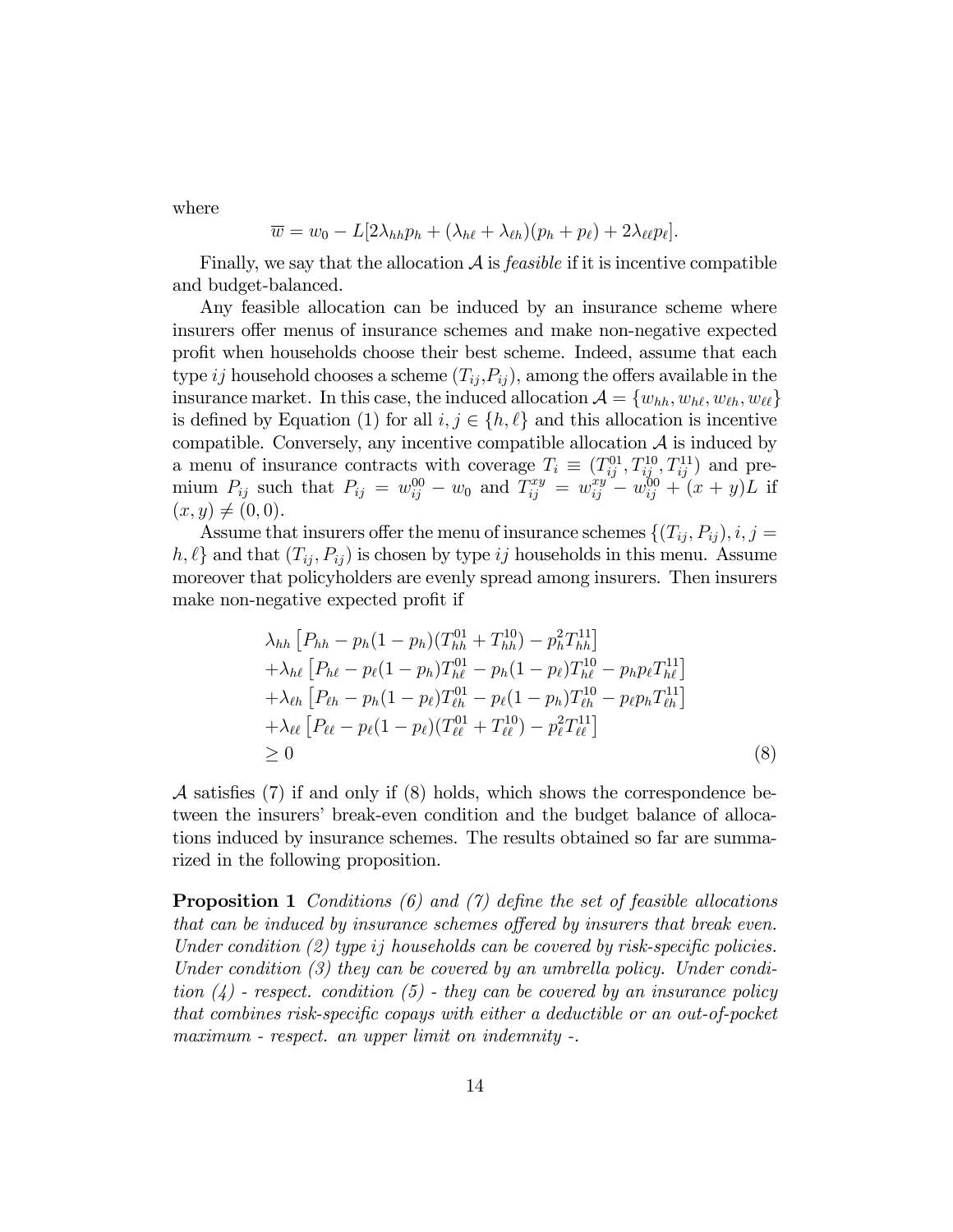# 2.4 Second-best Pareto-optimality

By definition, an allocation is second-best Pareto-optimal if it is feasible and if there does not exist another feasible allocation with expected utility at least as large for all types, and larger for at least one type. More explicitly, let us consider a feasible allocation  $\mathcal{A}^* = \{w_{hh}^*, w_{h\ell}^*, w_{\ell\ell}^*, w_{\ell\ell}^*\},$  where  $w_{ij}^* =$  $(w_{ij}^{00*}, w_{ij}^{01*}, w_{ij}^{10*}, w_{ij}^{11*})$  for  $i, j \in \{h, \ell\}$ .  $\mathcal{A}^*$  is second-best Pareto-optimal if, for all  $i, j, U_{ij}(w_{ij})$  reaches its maximum at  $\mathcal{A}^*$  in the set of feasible allocations  $\mathcal{A} = \{w_{hh}, w_{h\ell}, w_{\ell h}, w_{\ell\ell}\}\$  such that  $U_{i'j'}(w_{i'j'}) \ge U_{i'j'}(w_{i'j'}^*)$  for all  $i', j' \in \{h, \ell\}, i' \neq i \text{ and/or } j' \neq j.$ 

Investigating the competitive interactions that could lead to a particular second-best Pareto-optimal allocation is out of the scope of the present paper. In what follows, we will limit ourselves to analyzing the insurance contracts that sustain second-best Pareto-optimal allocations. Thus, we implicitly presume that, in the absence of trade restraint (such as barriers to entry or exogenous constraints on contracts), competitive forces should lead to a second-best Pareto optimal allocation, which is of course a debatable assumption. We may also have in mind a regulated insurance market where second-best Pareto-optimality results from public intervention, for instance through taxation of contracts.

# 3 Risk splitting as an answer to adverse selection

A second-best Pareto-optimal allocation  $\mathcal{A}^* = \{w_{hh}^*, w_{hl}^*, w_{\ell h}^*, w_{\ell \ell}^*\}$  maximizes  $U_{\ell\ell}(w_{\ell\ell})$  in the set of feasible allocations  $\mathcal{A} = \{w_{hh}, w_{h\ell}, w_{\ell h}, w_{\ell\ell}\}\$  with expected utility equal to  $u_{ij}^* \equiv U_{ij}(w_{ij}^*)$  for  $i, j \in \{h, \ell\}, i \neq \ell$  and/or  $j \neq \ell$ . We also denote  $u_{\ell\ell}^* \equiv U_{\ell\ell}(w_{\ell\ell}^*)$ . Incentive compatibility implies that lower risk types reach weakly higher expected utility.<sup>11</sup> We will assume

$$
u_{hh}^* < \min\{u_{h\ell}^*, u_{\ell h}^*\} \le \max\{u_{h\ell}^*, u_{\ell h}^*\} \le u_{\ell \ell}^*,
$$
\n(9)

 $11$ This is true because overinsurance is excluded. In the Rothschild-Stiglitz (2016) setting, with only one risk exposure per type, second-best Pareto-optimal allocations exist where high-risk individuals are overcovered and reach a higher expected utility than lowrisk individuals, and such allocations could also exist in the present setting if overinsurance were allowed; See Crocker and Snow (1985).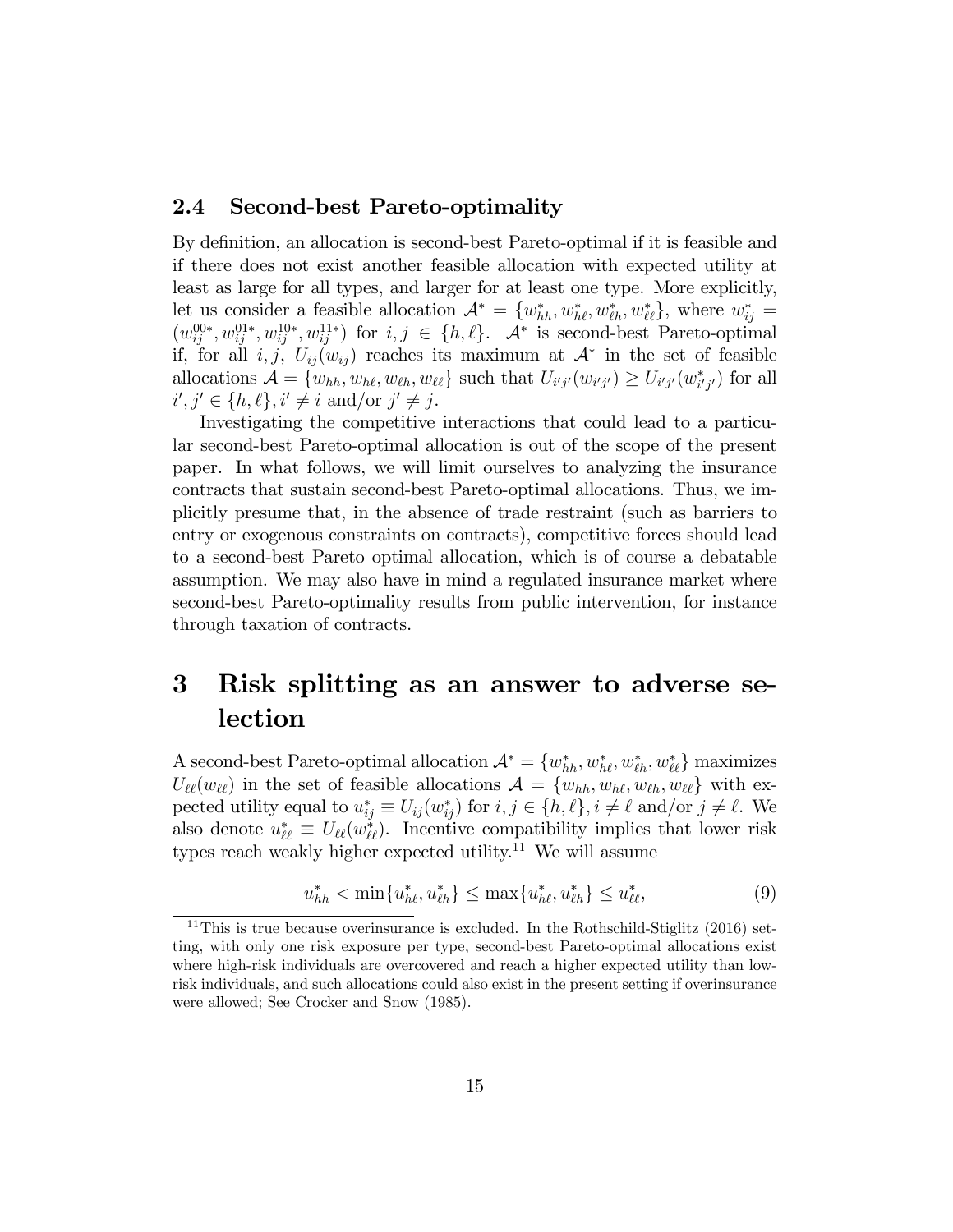where the strict inequality  $u_{hh}^* < \min\{u_{hh}^*, u_{lh}^*\}$  is made to exclude allocations where high-risk households are pooled with medium-risk households, i.e. where they have the same insurance coverage.<sup>12</sup>

Thus,  $\mathcal{A}^*$  maximizes  $U_{\ell\ell}(w_{\ell\ell})$  with respect to  $w_{hh}, w_{h\ell}, w_{\ell h}$  and  $w_{\ell\ell}$ , subject to

- Incentive compatibility constraints:

$$
U_{ij}(w_{ij}) \ge U_{ij}(w_{i'j'}), \qquad (IC_{ij}^{i'j'})
$$

for all  $i, j, i', j' \in \{h, \ell\}$ , with  $i \neq i'$  and/or  $j \neq j'$ ,

- Individual rationality constraints:

$$
U_{ij}(w_{ij}) = u_{ij}^*,\tag{IR}_{ij}
$$

- for all  $i, j \in \{h, \ell\}$  with  $i \neq \ell$  and/or  $j \neq \ell$ ,
	- Break-even constraint:

$$
\sum_{i,j\in\{h,\ell\}} \lambda_{ij} C_{ij}(w_{ij}) \le \overline{w},\tag{BC}
$$

and sign and no-overinsurance constraints.

This problem belongs to the class of multi-dimensional screening models surveyed by Armstrong and Rochet (1999) and Rochet and Stole (2003). Propositions 2 and 3 characterize its optimal solution, and the associated insurance schemes.

Proposition 2 Any second-best Pareto-optimal allocation is sustained by insurance schemes such that  $: (i)$  high-risk households are fully covered,  $(ii)$ medium-risk households are covered either by two risk-specific policies with full coverage for the large-risk exposure and partial coverage for the low-risk  $exposure, or only by a risk-specific policy with full coverage for the large-risk$ exposure, without coverage for the low-risk exposure, (iii) low-risk households are covered by a policy with partial coverage at the margin.

<sup>12</sup>Such pooling allocations may be second-best Pareto-optimal. For instance, in the standard Rothschild-Stiglitz model, the pooling allocation with full coverage at average actuarial price is a second-best Pareto-optimum. Our results can be extended to the case  $u_{hh}^* = \min\{u_{h\ell}^*, u_{\ell h}^*\}$ . Types hh and  $h\ell$  (respect. hh and  $\ell h$ ) would be pooled with the same coverage if  $u_{hh}^* = u_{hl}^*$  (respect. if  $u_{hh}^* = u_{lh}^*$ ). See the comments on Proposition 2.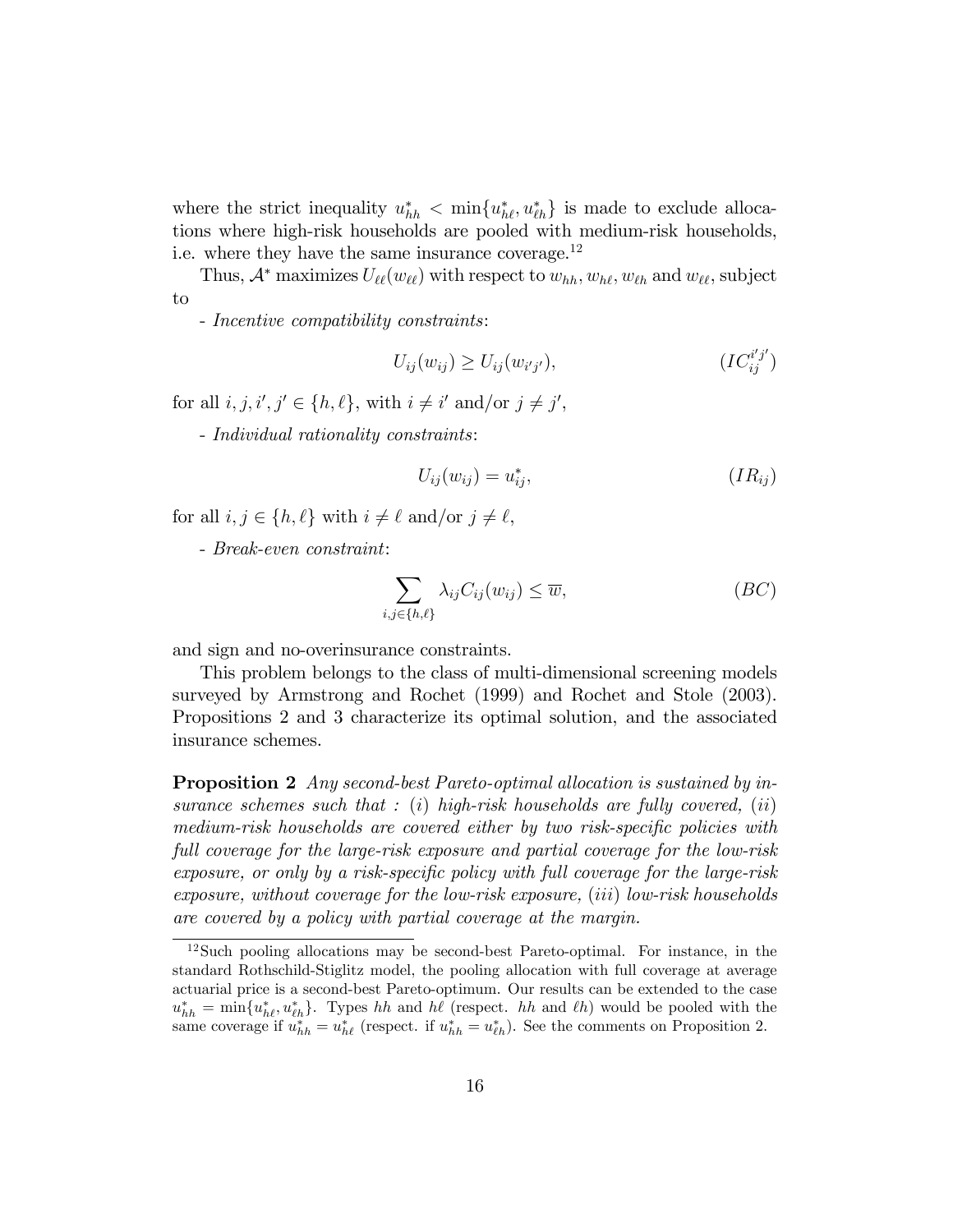#### Figure 3

The proof of Proposition 2 is in two stages illustrated in Figure 3. At the Örst stage, we characterize the optimal solution of the relaxed problem where only the "weakly upward" incentive compatibility constraints  $IC_{hh}^{hh}$ ,  $IC_{hh}^{\ell\ell}$ ,  $IC_{hh}^{\ell\ell}$ ,  $IC_{h\ell}^{\ell\ell}$ ,  $IC_{\ell h}^{\ell\ell}$  and  $IC_{\ell h}^{\ell\ell}$  are taken into account. At the second stage, we show that the optimal solution of the relaxed problem satisfies the incentive compatibility constraints that have been ignored at stage 1 and thus that it is the solution to the complete problem.<sup>13</sup> This leads us to the following results:

$$
w_{hh}^{00} = w_{hh}^{10} = w_{hh}^{01} = w_{hh}^{11}, \tag{10}
$$

$$
w_{h\ell}^{00} = w_{h\ell}^{10} > w_{h\ell}^{01} = w_{h\ell}^{11}, \tag{11}
$$

$$
w_{\ell h}^{00} = w_{\ell h}^{01} > w_{\ell h}^{10} = w_{\ell h}^{11}, \tag{12}
$$

$$
w_{\ell\ell}^{00} > \min\{w_{\ell\ell}^{01}, w_{\ell\ell}^{10}\},\tag{13}
$$
  
and/or

$$
w_{\ell\ell}^{11} \quad < \quad \max\{w_{\ell\ell}^{01}, w_{\ell\ell}^{10}\}. \tag{14}
$$

Proposition 2 expresses these results in terms of insurance contracts. It states that households are covered by insurance contracts that depend on their risk type, at the same time regarding the size and contractual form of coverage. Equation (10) shows that, as in the Rothschild-Stiglitz (1976) model, high-risk households are fully covered, which means that  $T_{hh}^{01} = T_{hh}^{10} =$ L and  $T_{hh}^{11} = 2L$ . Indeed, the proof shows that the downward incentives constraints  $IC_{h\ell}^{hh}$ ,  $IC_{\ell h}^{hh}$  and  $IC_{\ell \ell}^{hh}$  are not binding, and consequently there is no reason to distort the state-dependent wealth of high-risk households in order to prevent lower-risk households from choosing  $w_{hh}$ , instead of  $w_{h\ell}$ ,  $w_{\ell h}$ or  $w_{\ell\ell}$ . This is compatible either with an umbrella policy  $(J_{hh}^1, J_{hh}^2, P_{hh})$  such

<sup>&</sup>lt;sup>13</sup>This approach is usual in adverse selection problems with the single-crossing condition and an arbitrary number of types. It is less obvious here, because there are four possible outcomes for each household, and not only two as in more standard models. See Armstrong and Rochet (1999) for an application of this approach to a principal-agent model with multi-dimensional information about the agent's type.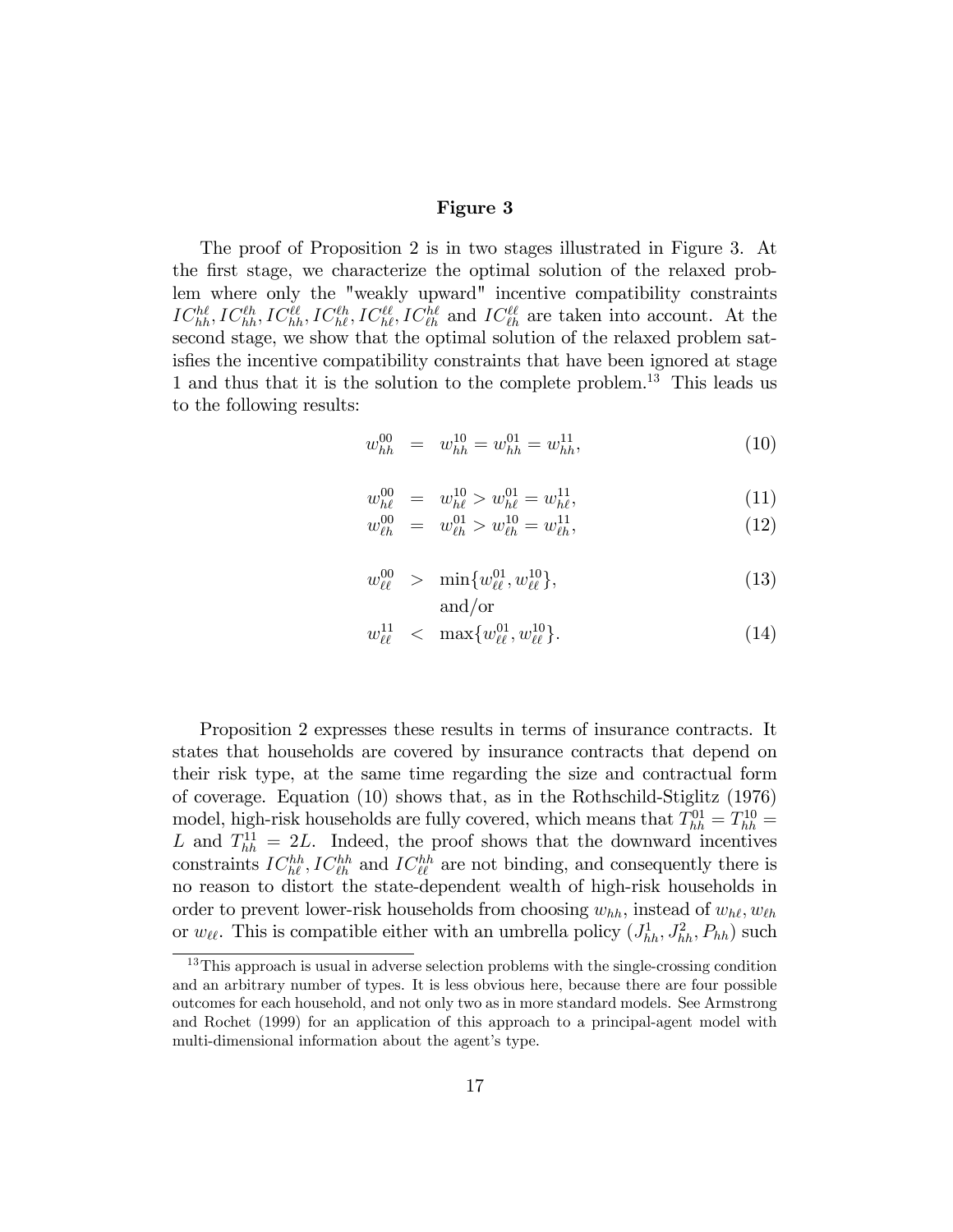

# Figure 3

Incentive constraints that may be binding : Non-binding incentive constraints: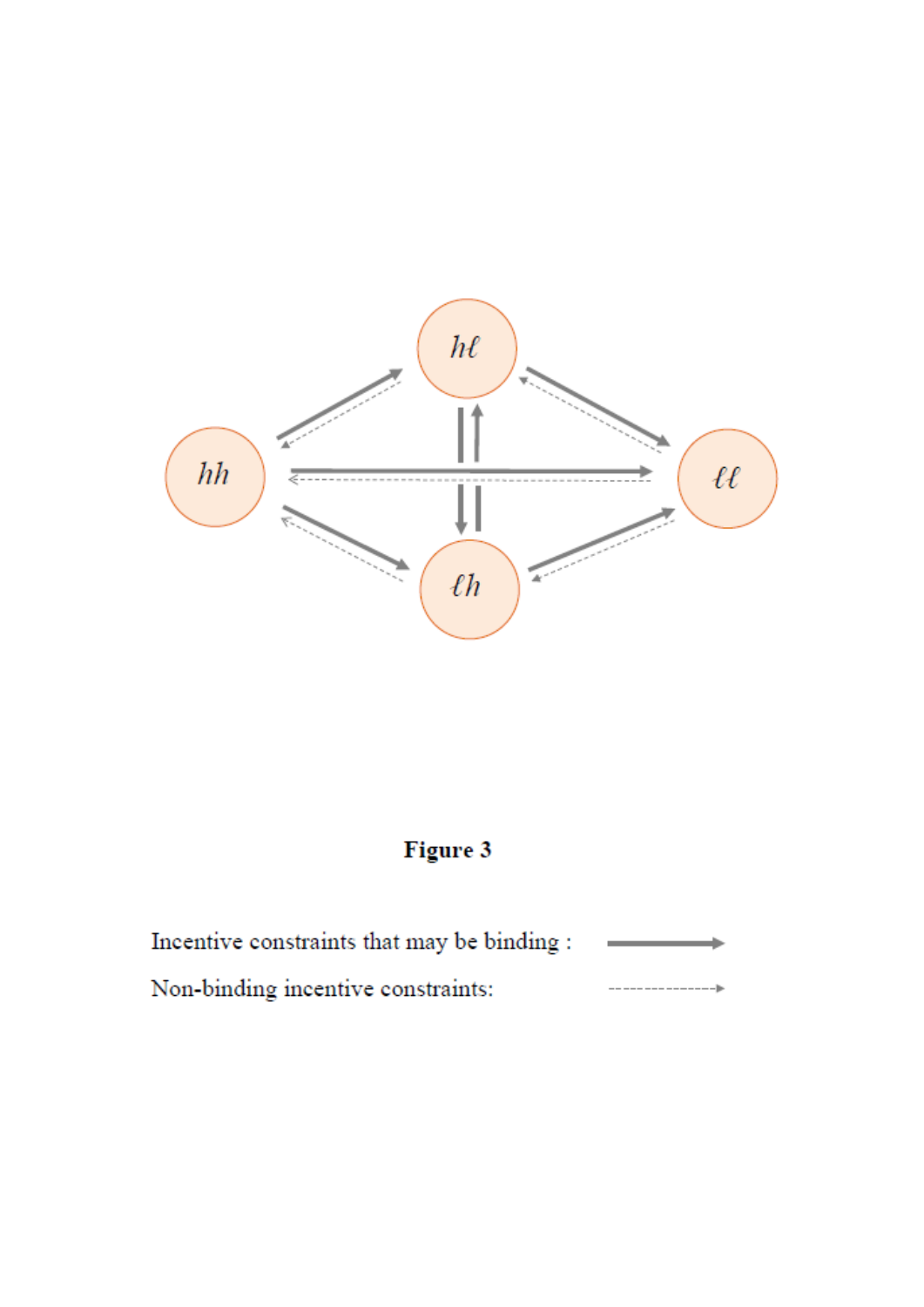that  $J_{hh}^1 = L$  and  $J_{hh}^2 = 2L$ , or with two risk-specific policies,  $(I_{hh}^1, Q_{hh}^1)$ and  $(I_{hh}^2, Q_{hh}^2)$ , for risks  $r = 1$  and 2, respectively, with  $I_{hh}^1 = I_{hh}^2 = L$  and  $Q_{hh}^{1} + Q_{hh}^{2} = P_{hh}.$ 

Equation (11) shows that medium-risk households are covered either by two risk-specific policies with full coverage for the high risk and partial coverage for the low risk, or by a single risk-specific policy with full coverage for the high risk, without coverage for the low risk. Hence, for type  $h\ell$  households, we have  $(I_{h\ell}^1, Q_{h\ell}^1)$  and  $(I_{h\ell}^2, Q_{h\ell}^2)$  such that  $I_{h\ell}^1 = L$  and  $0 \leq I_{h\ell}^2 < L$ , with  $I_{h\ell}^2 > 0$  when  $w_{h\ell}^{00} - w_{h\ell}^{01} < L$  and  $I_{h\ell}^2 = 0$  (i.e. no coverage for the low risk) when  $w_{h\ell}^{00} - w_{h\ell}^{01} = L$ . The characterization is symmetric for type  $\ell h$  households. This is not an astonishing conclusion if we have in mind the standard Rothschild-Stiglitz model, where the contract chosen by low-risk individuals provides partial coverage, which makes it unattractive to high-risk individuals. It is striking, and of course logical, that the same objective of reducing insurance compensation should lead insurers to offer risk-specific policies, where the low coverage (or even the absence of coverage) is for the low-risk exposure only. Reducing the compensation for the high-risk exposure would just be a waste of risk protection, without any effect on the separation of type h $\ell$  (or  $\ell h$ ) from hh, since both are equally affected by this high risk.<sup>14,15</sup>

Finally, from equations (13) and (14), low-risk households are covered by an insurance scheme that provides partial coverage at the margin. More explicitly, we have partial coverage of a single loss affecting either  $r = 1$  or  $r = 2$  if  $w_{\ell\ell}^{00} > \min\{w_{\ell\ell}^{01}, w_{\ell\ell}^{00}\}\.$  Likewise, we have partial coverage of a second loss when a first loss affects either  $r = 1$  or  $r = 2$ , if  $w_{\ell\ell}^{11} < \max\{w_{\ell\ell}^{01}, w_{\ell\ell}^{10}\}.$ According to Proposition 3, low-risk households have partial coverage in at least one of these two cases.

The fact that low-risk households should be partially covered at the margin is not surprising, insofar as more risky households (i.e., types  $hh, h\ell$  and  $\ell$ h) should be detered from choosing  $w_{\ell\ell}$  and, as in the Rothschild-Stiglitz

<sup>&</sup>lt;sup>14</sup>Providing partial coverage of the losses caused by risk exposure  $r = 2$  to type h $\ell$ individuals (i.e., choosing  $w_{h\ell}^{01} < w_{h\ell}^{00}$ ) is a way to deter type hh and  $\ell h$  individuals from pretending that their type is  $h\ell$ . Maintaining full coverage for  $r = 1$  does not incentivize type hh individuals to pretend that their type is  $h\ell$ , because  $r = 1$  is a high risk for hh and hl. If  $IC_{hh}^{h\ell}$  and  $IC_{\ell h}^{h\ell}$  are both binding, then it would even be optimal to over-cover risk exposure  $r = 1$  of type  $h\ell$  individuals (i.e. to choose  $w_{h\ell}^{10} > w_{h\ell}^{00}$ ). Since over-coverage has been excluded, type  $h\ell$  individual have full coverage for risk  $r = 1$ .

<sup>&</sup>lt;sup>15</sup>It can be checked that the strict inequalities in  $(11)$  and  $(12)$  become equalities if  $u_{h\ell}^* = u_{hh}^*$  and  $u_{h\ell}^* = u_{hh}^*$ , respectively. In this case, medium risks are pooled with high risk policyholders and they have full coverage.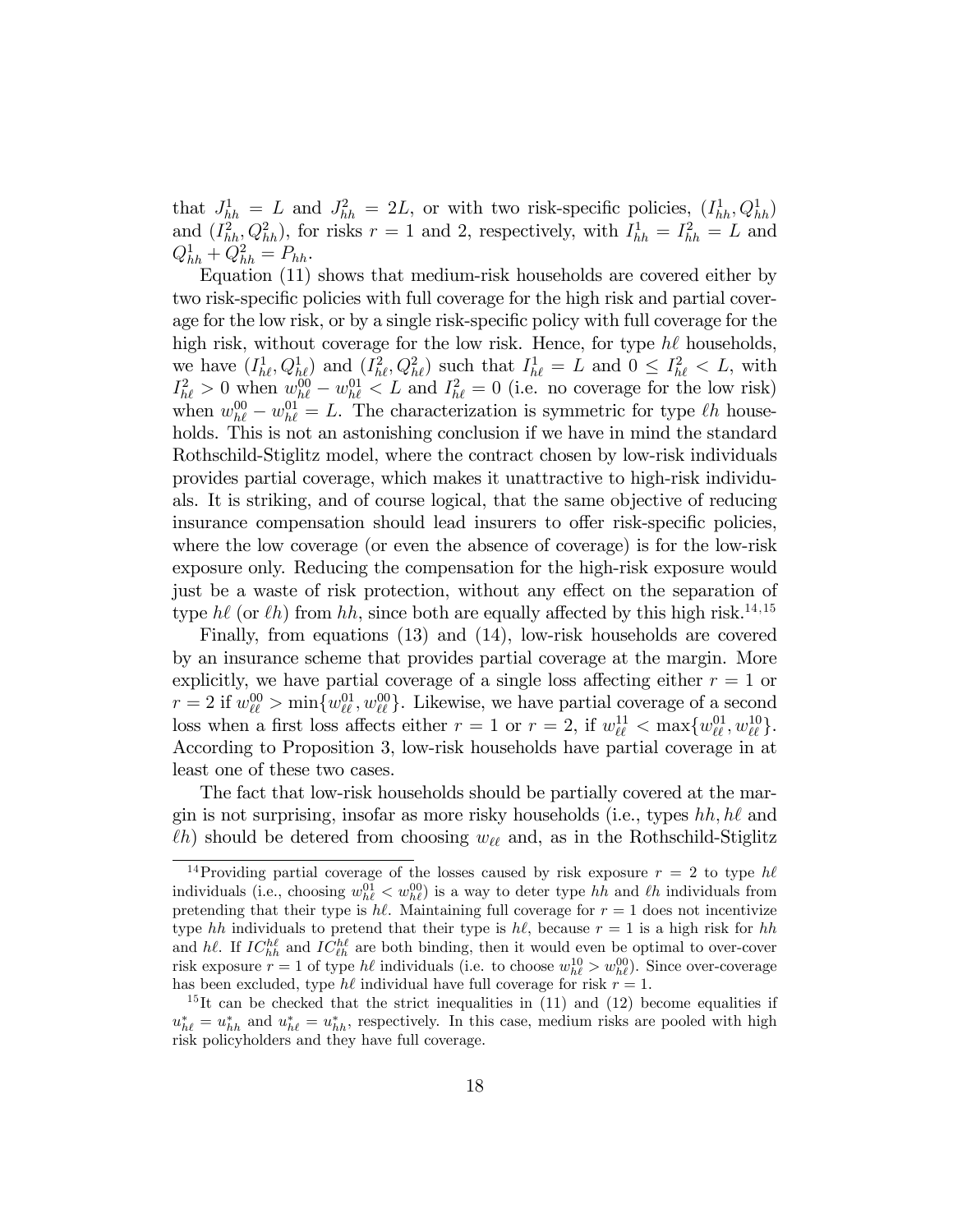model, this goes through partial coverage. Going beyond this conclusion requires additional assumptions, as shown in Proposition 3.

Proposition 3 At a second-best Pareto-optimal allocation, low-risk households are covered by an insurance scheme that combines risk-specific copays  $c_{\ell\ell}^1,c_{\ell\ell}^2$  with a deductible  $D_{\ell\ell},$  an out-of-pocket maximum  $M_{\ell\ell}$  or an upper limit on coverage  $UL_{\ell\ell}$ . If households are prudent (i.e.  $u''' > 0$ ), then combining risk-specific copays with a deductible or with an out-of-pocket maximum is optimal when the fraction of high-risk households  $\lambda_{hh}$  is small enough.

The low-risk state-dependent wealth  $w_{\ell\ell}$  should reach a compromise between providing risk coverage to low-risk households and satisfying the incentive compatibility constraints of higher risk types, namely  $IC^{\ell\ell}_{hh}$ ,  $IC^{\ell\ell}_{hh}$  and  $IC_{\ell h}^{\ell\ell}$ . Intuitively,  $IC_{h\ell}^{\ell\ell}$  will be all the easier, when the coverage of risk exposure  $r = 1$  is lower, i.e. when  $c_{\ell\ell}^1$  is larger, because  $r = 1$  is a high risk for type  $h\ell$  and a low risk for type  $\ell\ell$ . The conclusion is reversed for  $IC_{\ell h}^{\ell\ell}$ , with here a reason for increasing  $c_{\ell\ell}^2$ . Which copay should be the larger depends on the relative importance of types  $h\ell$  and  $\ell h$ , including, among other things, their weights  $\lambda_{h\ell}, \lambda_{\ell h}$  and expected utility levels  $u_{h\ell}^*, u_{\ell h}^*$ . The non-adjacent incentive compatibility constraint  $IC^{\ell\ell}_{hh}$  does not justify treating risks  $r = 1$ and  $r = 2$  differently. Under the joint effect of adjacent and non-adjacent constraints, two cases are generically possible. If

$$
w_{\ell\ell}^{00} + w_{\ell\ell}^{11} > w_{\ell\ell}^{10} + w_{\ell\ell}^{01},\tag{15}
$$

then we know from condition  $(4)$  that risk-specific copays combined with either a deductible  $D_{\ell\ell}$  or an out-of-pocket maximum  $M_{\ell\ell}$  are optimal. On the contrary, if

$$
w_{\ell\ell}^{00} + w_{\ell\ell}^{11} < w_{\ell\ell}^{10} + w_{\ell\ell}^{01},\tag{16}
$$

then risk-specific copays combined with an upper limit on idemnity  $UL_{\ell\ell}$ are optimal. Prudent policyholders are downside risk averse, and in that case, it seems intuitive that some priority should be given to the coverage of large losses. With the conclusions of section 2.2 in mind, we expect that (15) should hold, and thus that the optimal coverage of low-risk individuals should mix risk-specific copays with a deductible or an out-of-pocket maximum. However, this intuition is undermined when the  $IC^{\ell\ell}_{hh}$  constraint is taken into account. Indeed, for a type ij household, the probability  $q_{ij}$  of having two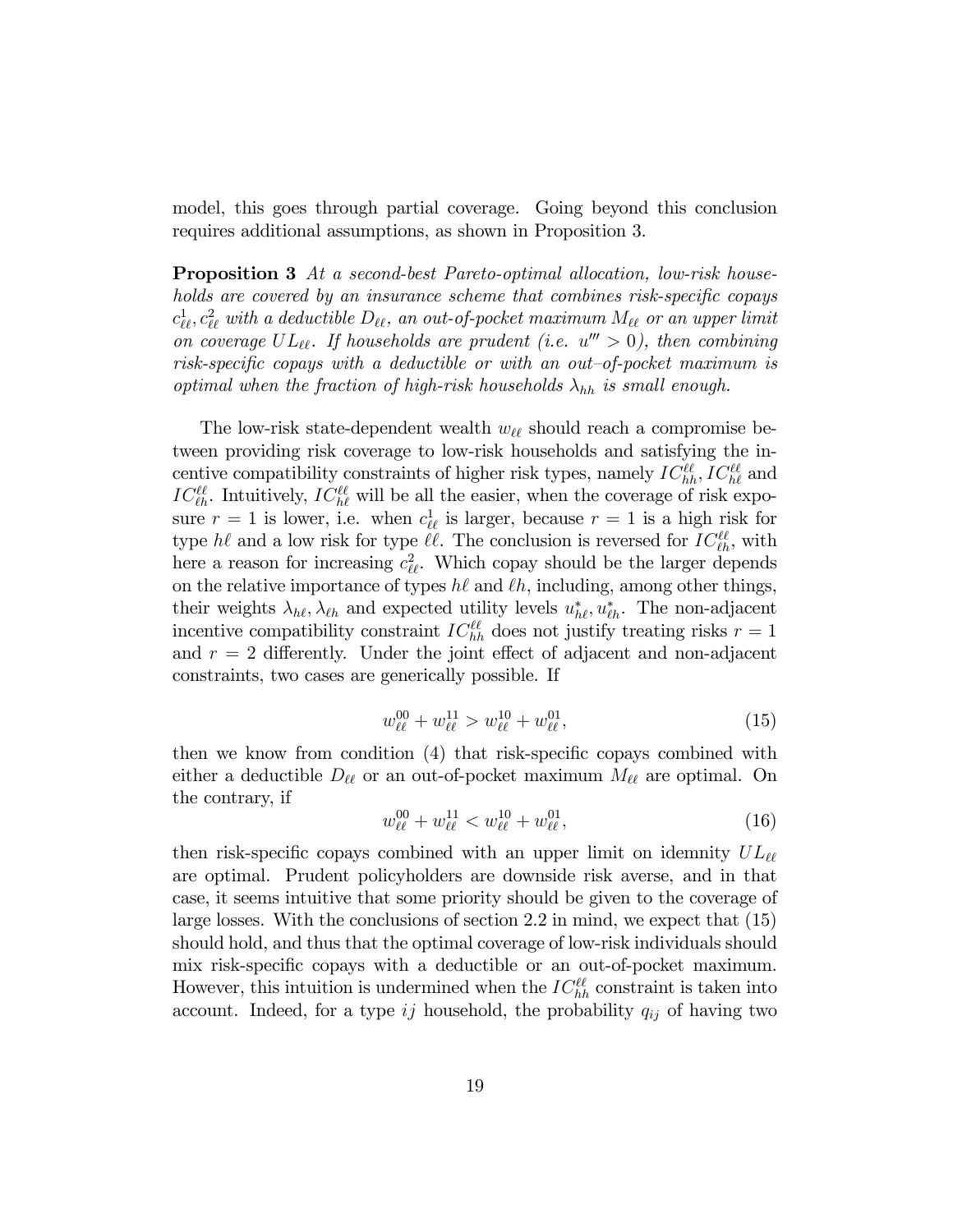losses, conditionally on the occurrence of at least one loss, is such that

$$
q_{hh} = \frac{p_h^2}{p_h(2 - p_h)},
$$
  
\n
$$
q_{h\ell} = q_{\ell h} = \frac{p_h p_{\ell}}{p_h + p_{\ell} - p_h p_{\ell}},
$$
  
\n
$$
q_{\ell \ell} = \frac{p_{\ell}^2}{p_{\ell}(2 - p_{\ell})},
$$

with

$$
q_{\ell\ell} < q_{h\ell} = q_{\ell h} < q_{hh}.
$$

Thus, providing a generous coverage in the case of two losses is particularly attractive to high-risk households, and incentive constraint  $IC^{\ell\ell}_{hh}$  justifies reducing the coverage of low-risk households in the case of two losses. In other words, for low-risk households, prudence favors the coverage of large losses, but deterring high-risk households from pretending that they are low risk goes in the opposite direction.<sup>16</sup> Proposition 3 shows that the balance is tipped in favor of the coverage of large losses through a deductible or an outof-pocket maximum, mixed with risk-specific copays, when the proportion of high-risk households is small enough, so that they exert a relatively small effect on the optimal insurance coverage of low-risk households.<sup>17</sup>

 $16$ It may be objected that the same mechanism is also at work for medium-risk households, i.e. through constraints  $IC_{h\ell}^{\ell\ell}$  and  $IC_{\ell h}^{\ell\ell}$ . This is true, but with a weaker intensity, so that this mechanism does not cancel the effect of downward risk aversion. See the proof of Proposition 3 for details.

<sup>&</sup>lt;sup>17</sup>See the proof of Proposition 3 for a more explicit statement of the "for  $\lambda_{hh}$  small enough" condition. Note that  $u_{hh}^*, u_{hh}^*, u_{\ell h}^*, u_{\ell \ell}^*$  are considered as data, but in practice they result either from competitive market interactions and/or from public regulation. Whatever the mechanism we may have in mind, it will not determine  $u_{hh}^*, u_{h\ell}^*, u_{\ell h}^*, u_{\ell \ell}^*$ independently from  $\lambda_{hh}, \lambda_{hl}, \lambda_{\ell l}$ ,  $\lambda_{\ell l}$ . Hence, the second part of Proposition 3 should not be overinterpreted: it allows us to understand the mechanism that leads to a specific form of coverage, rather than explaining what is expected to occur in markets where the fraction of small-risk households is small.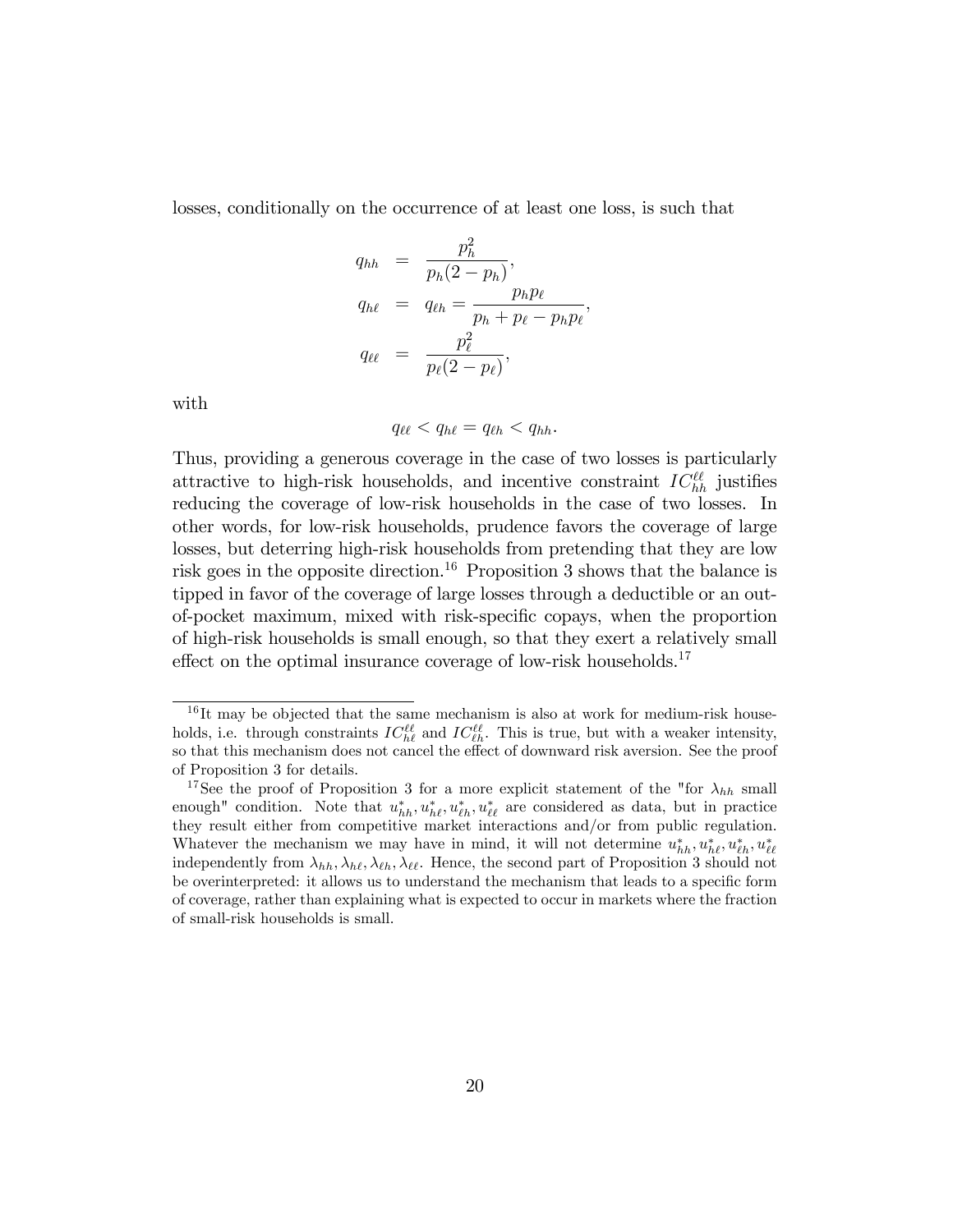# 4 On the role of transaction costs

Let us now consider how transaction costs affect our conclusions. We assume that insurance premiums should also cover such transaction costs, under the form of proportional loading at rate  $\sigma$ . Hence, insurers make non-negative expected profit if

$$
\lambda_{hh} \left\{ P_{hh} - (1 + \sigma) \left[ p_h (1 - p_h) (T_{hh}^{01} + T_{hh}^{10}) + p_h^2 T_{hh}^{11} \right] \right\} \n+ \lambda_{h\ell} \left\{ P_{h\ell} - (1 + \sigma) \left[ p_\ell (1 - p_h) T_{h\ell}^{01} - p_h (1 - p_\ell) T_{h\ell}^{10} + p_h p_\ell T_{h\ell}^{11} \right] \right\} \n+ \lambda_{\ell h} \left\{ P_{\ell h} - (1 + \sigma) \left[ p_h (1 - p_\ell) T_{\ell h}^{01} - p_\ell (1 - p_h) T_{\ell h}^{10} + p_\ell p_h T_{\ell h}^{11} \right] \right\} \n+ \lambda_{\ell\ell} \left\{ P_{\ell\ell} - (1 + \sigma) \left[ p_\ell (1 - p_\ell) (T_{\ell\ell}^{01} + T_{\ell\ell}^{10}) + p_\ell^2 T_{\ell\ell}^{11} \right] \right\} \n\geq 0,
$$
\n(17)

instead of (8). Using (1) shows that the budget balance condition may still be written as equation  $(7)$ , after rewriting the households' expected wealth as

$$
C_{hh}(w) = [1 - (1 + \sigma)p_h(2 - p_h)]w^{00} + (1 + \sigma)p_h(1 - p_h)(w^{01} + w^{10})
$$
  
+ (1 + \sigma)p\_h^2w^{11},  

$$
C_{h\ell}(w) = [1 - (1 + \sigma)(p_h + p_\ell - p_h p_\ell)]w^{00} + (1 + \sigma)[p_\ell(1 - p_h)w^{01}
$$
  
+ 
$$
p_h(1 - p_\ell)w^{10}] + (1 + \sigma)p_h p_\ell w^{11},C_{\ell h}(w) = [1 - (1 + \sigma)(p_h + p_\ell - p_h p_\ell)]w^{00} + (1 + \sigma)[p_h(1 - p_\ell)w^{01}
$$
  
+ 
$$
p_\ell(1 - p_h)w^{10}] + (1 + \sigma)p_\ell p_h w^{11}
$$
  

$$
C_{\ell\ell}(w) = [1 - (1 + \sigma)p_\ell(2 - p_\ell)]w^{00} + (1 + \sigma)p_\ell(1 - p_\ell)(w^{01} + w^{10})
$$
  
+ (1 + \sigma)p\_\ell^2w^{11},

and with

$$
\overline{w} = w_0 - L(1+\sigma)[2\lambda_{hh}p_h + (\lambda_{h\ell} + \lambda_{\ell h})(p_h + p_\ell) + 2\lambda_{\ell\ell}p_\ell].
$$

Obviously a large value of  $\sigma$  may make insurance unattractive. In order to focus attention on cases where there is still some scope for insurance, we assume that  $\sigma$  is not overly large, so that any risk that would be fully covered if  $\sigma = 0$  is still at least partially covered.<sup>18</sup> Proposition 4 characterizes optimal

<sup>&</sup>lt;sup>18</sup>Mor explicitly, for all  $i, j \in \{h, \ell\}$  and all  $x, y \in \{0, 1\}$ ,  $\sigma$  is such that  $T_{ij}^{x_1} > T_{ij}^{x_0}$  and  $T_{ij}^{1y} > T_{ij}^{0y}$  if  $T_{ij}^{x1} = T_{ij}^{x0} + L$  and  $T_{ij}^{1y} = T_{ij}^{0y} + L$ , respectively, when  $\sigma = 0$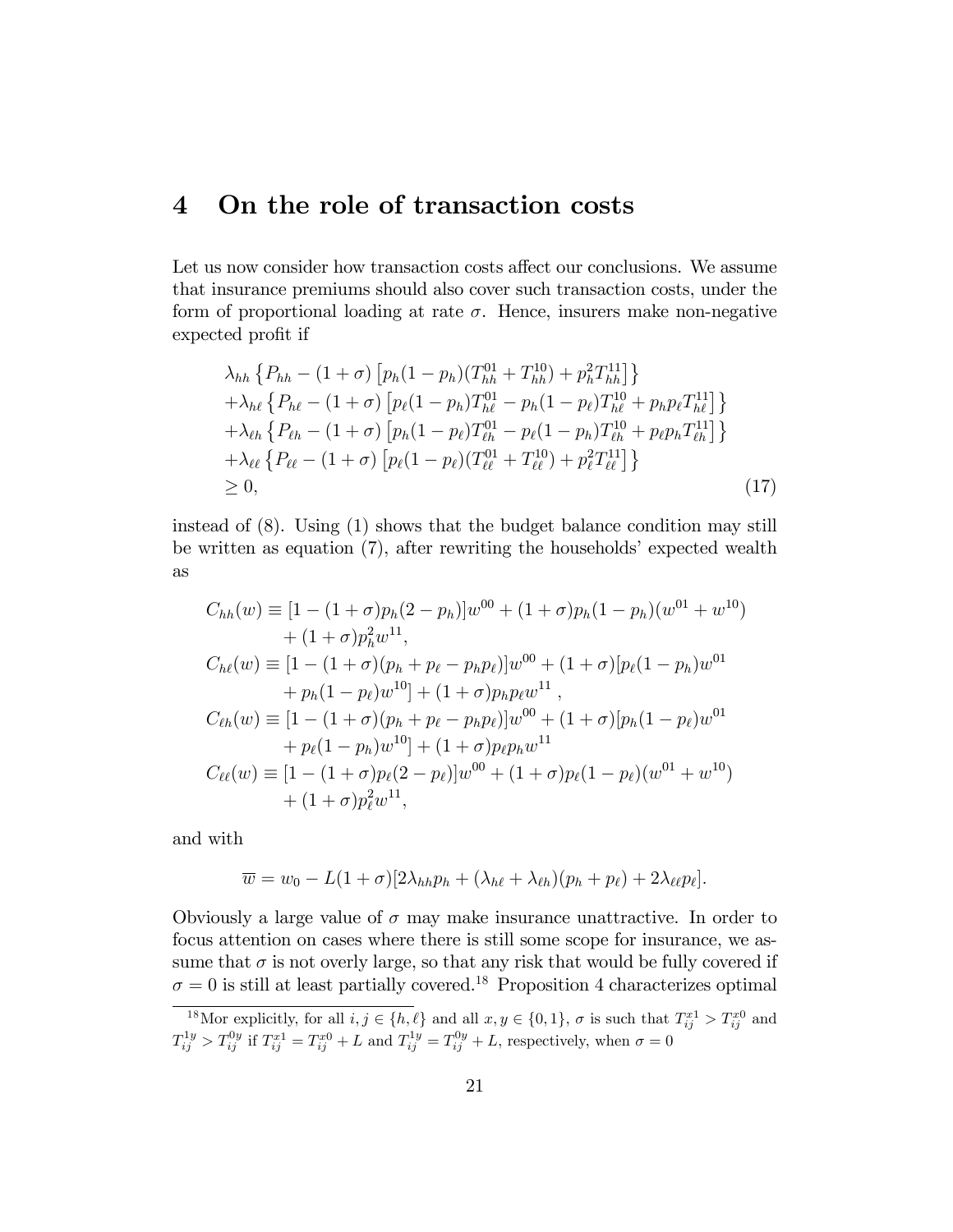insurance schemes in this setting, by focusing attention on the optimality of deductibles combined with copays.<sup>19</sup>

Proposition 4 If there are transaction costs under the form of proportional loading, then any second-best Pareto-optimal allocation is sustained by insurance schemes such that: (i) high-risk households are covered by a straight deductible policy (i.e. a policy with a deductible and no copay). (ii) medium risk households are covered either by a single policy with a deductible and a copay for the low risk, or by two risk-specific policies with full coverage for the high risk and partial coverage for the low risk, or partial coverage for the high risk and no coverage for the low risk. (iii) low-risk households are covered by a single policy with a deductible and risk-specific copays if households are prudent and the fraction of high-risk households is small enough.

Proposition 4 starts with the optimality of straight deductible contracts for high risk households. This is written as

$$
T_{hh}^{xy} = \sup\{0, (x+y)L - D_{hh}\},\tag{18}
$$

where  $D_{hh}$  is the deductible of type hh households. In other words, comparing Proposition 4 with Proposition 2 shows that full coverage is just replaced by a straight deductible as in usual insurance demand models with proportional loading. There is nothing astonishing here, since incentive compatibility constraints do not justify introducing distortions between risk exposures 1 and 2 in the high-risk state-dependent wealth.

According to Proposition 4, medium-risk households should be covered either by an insurance policy that bundles the two risk exposures with a deductible and a copay for the low risk, or by risk specific policies with full coverage for the high risk and partial coverage for the low risk, or with partial coverage for the high risk and zero coverage for the low risk. In the case of type  $h\ell$  households, these indemnity schedules are written as

$$
T_{h\ell}^{xy} = \sup\{0, xL + y(L - c_{h\ell}^2) - D_{h\ell}\},\tag{19}
$$

 $19$ The optimality of straight deductible contracts when there is loading and no asymmetric information justifies the special attention put on deductibles. However, in our setting, out-of-pocket maxima and deductibles, combined with copays, may be used to sustain the same allocations.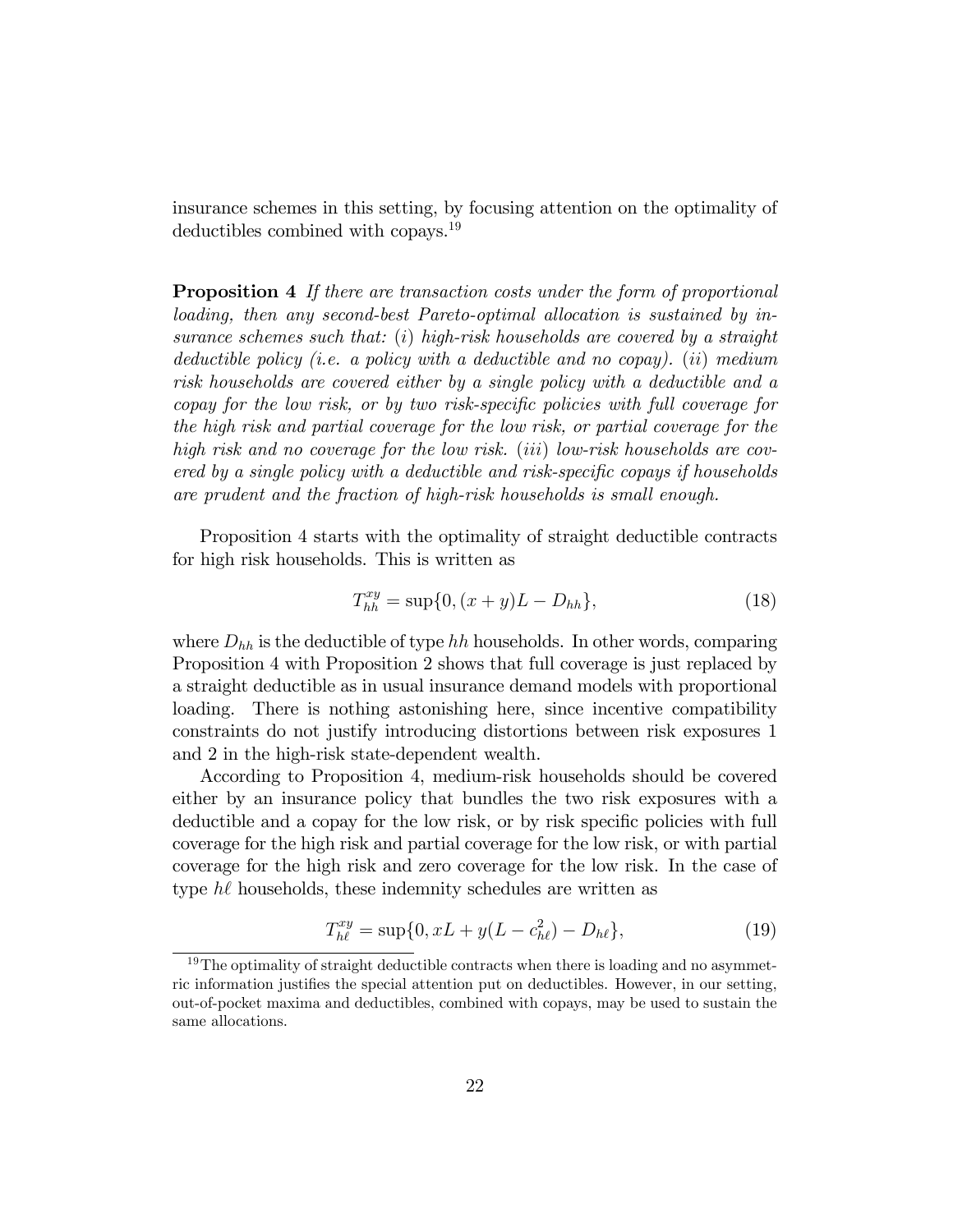in the case of a deductible  $D_{h\ell}$  and copay  $c_{h\ell}^2$  for  $r = 2$ , and

$$
T_{h\ell}^{10} = I_{h\ell}^1, T_{h\ell}^{01} = I_{h\ell}^2, T_{h\ell}^{11} = I_{h\ell}^1 + I_{h\ell}^2,
$$
\n(20)

with either  $I_{h\ell}^1 = L, I_{h\ell}^2 < L$  or  $I_{h\ell}^1 < L, I_{h\ell}^2 = 0$ , in the case of risk-specific policies. A symmetric characterization is obtained for type  $\ell h$  households.

The intuition for this characterization is as follows. Note firstly that, as in Proposition 2, separating type  $h\ell$  from types hh and  $\ell h$  requires risk exposure  $r = 1$  to be more extensively covered than risk exposure  $r = 2$ . However, insurance loading is a reason for decreasing the coverage, whether caused by risk exposure  $r = 1$  or 2. We know from Proposition 2 that, when there is no loading, risk-specific policies are optimal with full coverage for the high risk and partial or even zero coverage for the low risk. As illustrated in formula (19), substracting the deductible  $D_{h\ell}$  from  $xL + y(L - c_{h\ell}^2)$  is a way of reducing the indemnity payment uniformly, as long as it is positive, whatever the origin of the loss, while maintaining a larger coverage for  $r = 1$ than for  $r = 2$ . Hence, combining a deductible with a copay for the low risk is a natural way to preserve incentives, while spreading the weight of transaction costs over the two sources of risk.

If  $IC_{hh}^{hh}$  is the only incentive compatibility constraint that affects the state contingent allocation  $w_{h\ell}$ , then there is no reason to distort the coverage of risk exposure  $r = 1$ , because it is a high risk for both type hh and he households: in this case, substracting the deductible  $D_{h\ell}$  from the aggregate coverage  $xL + y(L - c_{h\ell}^2)$  is optimal. However, if  $IC_{\ell h}^{h\ell}$  is also binding, then it may be optimal to maintain a full coverage for  $r = 1$  and to reduce the coverage for  $r = 2$  when  $\sigma > 0^{20}$  In other words, under the simultaneous effects of the two incentive compatibility constraints  $IC_{hh}^{h\ell}$  and  $IC_{\ell h}^{h\ell}$ , it may be optimal to concentrate the decrease in coverage due to transaction costs on the low-risk exposure. This may even lead to fully cancelling the coverage of the low-risk exposure and, in that case, the incentives are reinforced by providing partial coverage for the high-risk exposure. In these cases, riskspecific policies are still optimal for medium-risk households, as in the no transaction cost case.

<sup>&</sup>lt;sup>20</sup>Intuitively, if  $IC_{\ell h}^{h\ell}$  is binding, then providing overinsurance for  $r = 1$  to type  $h\ell$ households would relax the weight of this constraint, with a zero first-order effect in the neighbourhood of full insurance. We have excluded overinsurance, but constraint  $IC_{\ell h}^{h\ell}$  may justify keeping  $r = 1$  fully covered for type  $h\ell$  households when  $\sigma$  is positive and not too large.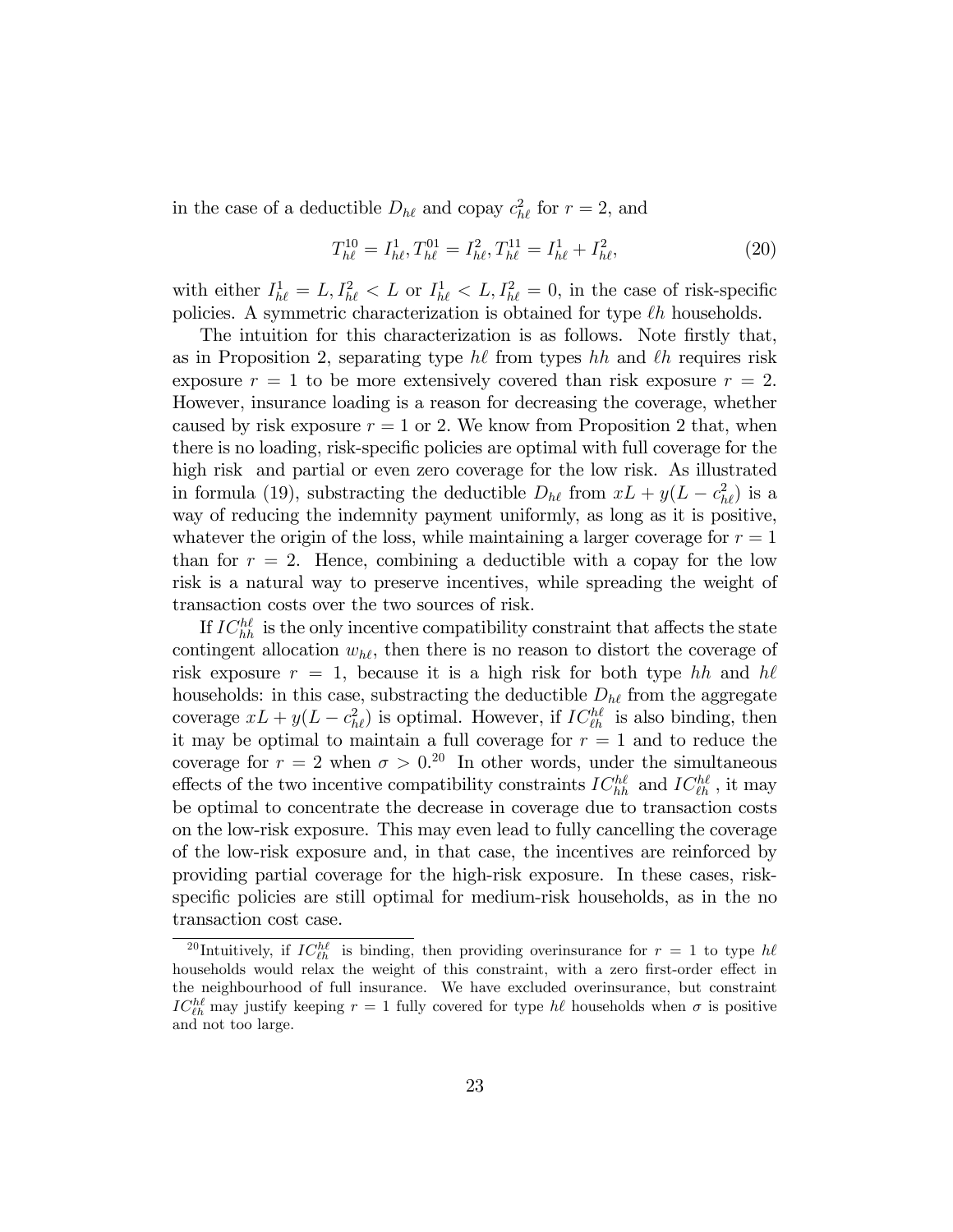Finally, there is no change for type  $\ell\ell$  households: if households are prudent and high-risk households correspond to a small proportion of the population, then low-risk households are covered by an insurance policy that bundles the two risk exposures, and includes a deductible  $D_{\ell\ell}$  and risk-specific copays  $c_{\ell\ell}^1, c_{\ell\ell}^2$ . This is written as

$$
T_{\ell\ell}^{xy} = \sup\{0, x(L - c_{\ell\ell}^1) + y(L - c_{\ell\ell}^2) - D_{\ell\ell}\},\tag{21}
$$

where the relative size of the copays reflect the intensity of the incentive pressures of the two types of medium-risk households. Hence, for low-risk households, loading affects the size of the deductible, but not the structure of the indemnity schedule, with specific indemnity rules for each risk exposure.

# 5 Conclusion

Although risk splitting is ubiquitous in insurance markets, economic theory lacks arguments to explain why, more often than not, policyholders are not covered by umbrella policies. In this paper, we have pursued the idea that, under adverse selection, risk splitting facilitates the separation of risk types, and thus that risk-specific indemnity rules should be part and parcel of insurance policies, except for high-risk households. By doing so, we have established that either risk-specific insurance policies or the combination of risk-specific copays with a deductible, an out-of-pocket maximum, or an upper limit on coverage are in fact optimal answers to the adverse selection challenge.

Much work remains to be done to reach a fully satisfactory understanding of the structure of insurance contracts when policyholders face multiple risks. Future research in this field could consider a setting that would be less restrictive than the one contemplated in this paper, with more than two risk exposures, one level of loss per risk and two risk types. Moreover, it would be worth exploring alternative explanations of risk splitting, whether they are associated with other forms of asymmetry of information between insurer and insured or with managerial constraints. Finally, and most importantly, we have only explained why risk splitting is inherently linked to second-best efficiency, but we have not analyzed how market strategies may actually lead to the implemention of such insurance contracts. Understanding how competition forces interact under adverse selection when policyholders face multiple risks is of prime importance. It has to be noted that the analysis of insurance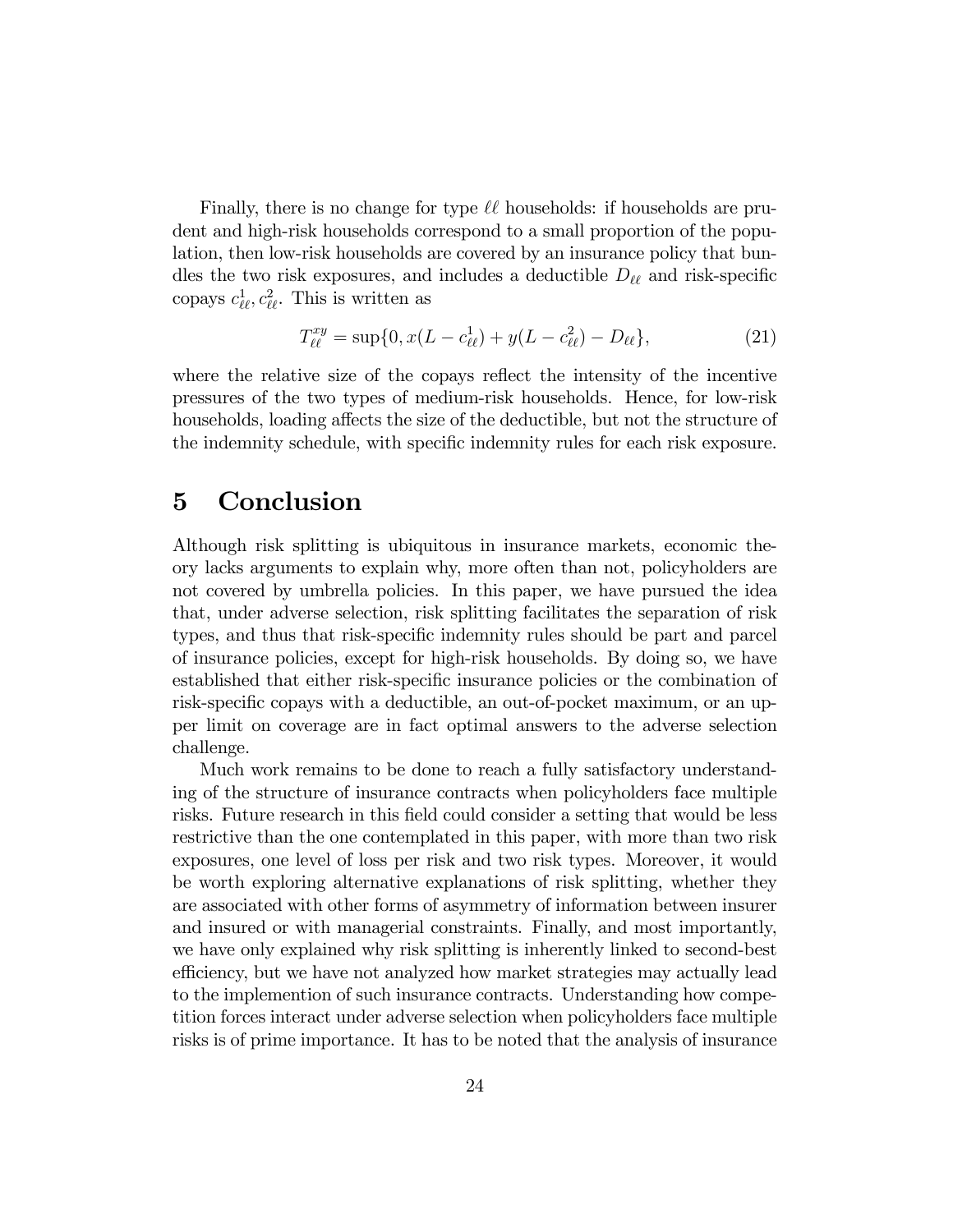markets under adverse selection has not reached a consensus in the case of one single risk per policyholder,<sup>21</sup> and undoubtedly, considering multiple risk exposures is an additional challenge for this line of research.

 $^{21}\mathrm{See}$  the survey of Mimra and Wambach (2014).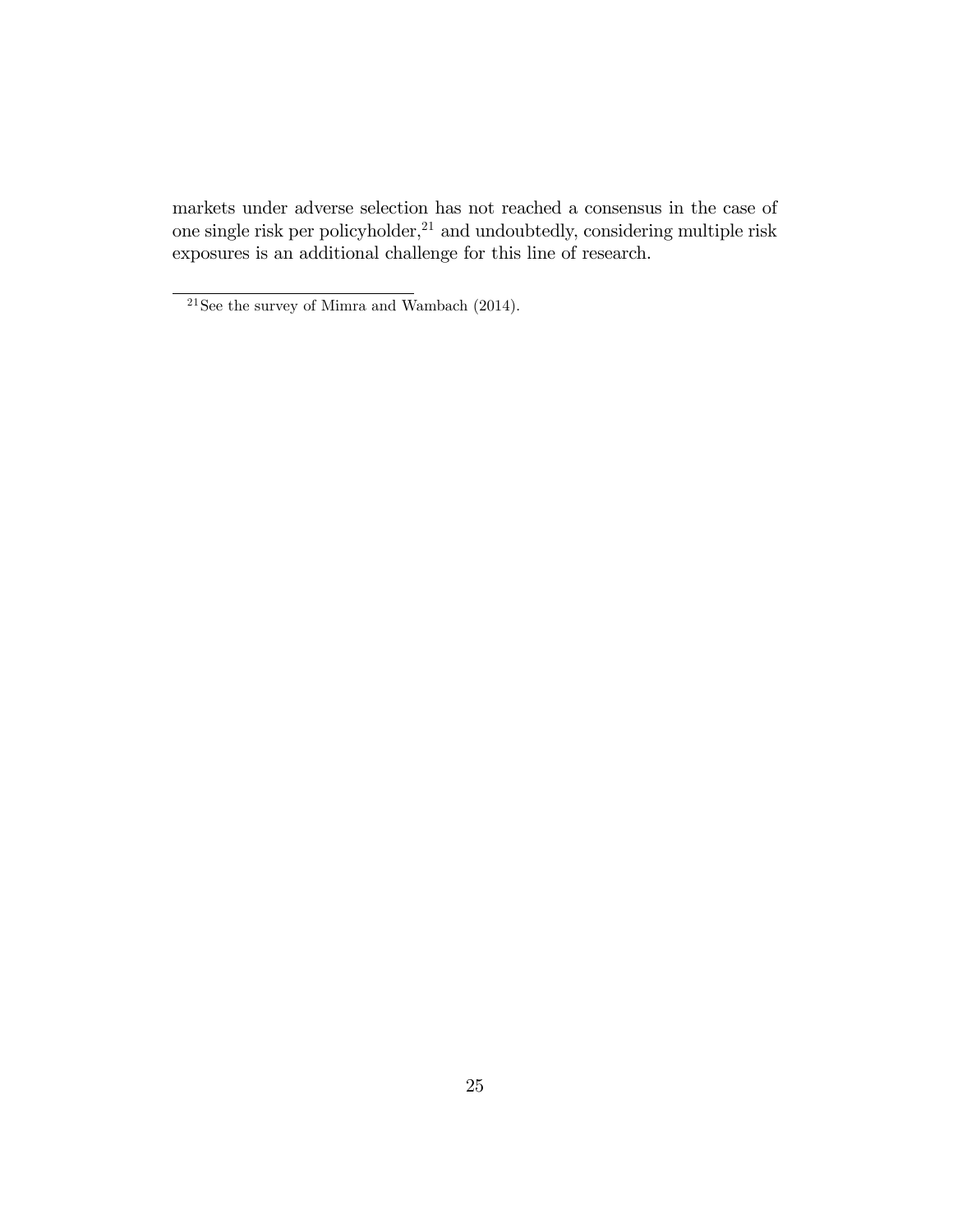# Appendix 1: Proofs

## Proof of Proposition 2

Consider a second-best Pareto optimal allocation with expected utility  $u_{ij}^*$  for type ij households, with  $i, j \in \{h, \ell\}$ . This allocation maximizes

$$
U_{\ell\ell}(w_{\ell\ell}) \equiv (1 - p_{\ell})^2 u(w_{\ell\ell}^{00}) + (1 - p_{\ell}) p_{\ell}[u(w_{\ell\ell}^{01}) + u(w_{\ell\ell}^{10})] + p_{\ell}^2 u(w_{\ell\ell}^{11})
$$

with respect to  $w_{hh}, w_{h\ell}, w_{\ell h}, w_{\ell \ell}$ , subject to:

## - Incentive compatibility constraints:

$$
(1 - p_h)^2 u(w_{hh}^{00}) + p_h(1 - p_h)[u(w_{hh}^{01}) + u(w_{hh}^{10})] + p_h^2 u(w_{hh}^{11})
$$
  
\n
$$
\geq (1 - p_h)^2 u(w_{hl}^{00}) + p_h(1 - p_h)[u(w_{hl}^{01}) + u(w_{hl}^{10})] + p_h^2 u(w_{hl}^{11}),
$$
  
\n
$$
(IC_{hh}^{hl})
$$

with a similar inequation for  $(IC_{hh}^{\ell h}),$ 

$$
(1 - p_h)^2 u(w_{hh}^{00}) + p_h(1 - p_h)[u(w_{hh}^{01}) + u(w_{hh}^{10})] + p_h^2 u(w_{hh}^{11})
$$
  
\n
$$
\geq (1 - p_h)^2 u(w_{\ell\ell}^{00}) + p_h(1 - p_h)[u(w_{\ell\ell}^{01}) + u(w_{\ell\ell}^{10})] + p_h^2 u(w_{\ell\ell}^{11}),
$$
  
\n
$$
(IC_{hh}^{\ell\ell})
$$

$$
(1 - p_h)(1 - p_\ell)u(w_{h\ell}^{00}) + p_\ell(1 - p_h)u(w_{h\ell}^{01}) + p_h(1 - p_\ell)u(w_{h\ell}^{10}) + p_h p_\ell u(w_{h\ell}^{11})
$$
  
\n
$$
\geq (1 - p_h)(1 - p_\ell)u(w_{hh}^{00}) + p_\ell(1 - p_h)u(w_{hh}^{01}) + p_h(1 - p_\ell)u(w_{hh}^{10}) + p_h p_\ell u(w_{hh}^{11}),
$$
  
\n
$$
(IC_{h\ell}^{hh})
$$

with a similar inequation for  $(IC_{\ell h}^{hh})$ ,

$$
(1 - p_h)(1 - p_\ell)u(w_{h\ell}^{00}) + p_\ell(1 - p_h)u(w_{h\ell}^{01}) + p_h(1 - p_\ell)u(w_{h\ell}^{10}) + p_h p_\ell u(w_{h\ell}^{11})
$$
  
\n
$$
\geq (1 - p_h)(1 - p_\ell)u(w_{\ell h}^{00}) + p_\ell(1 - p_h)u(w_{\ell h}^{01}) + p_h(1 - p_\ell)u(w_{\ell h}^{10}) + p_h p_\ell u(w_{\ell h}^{11}),
$$
  
\n
$$
(IC_{h\ell}^{0h})
$$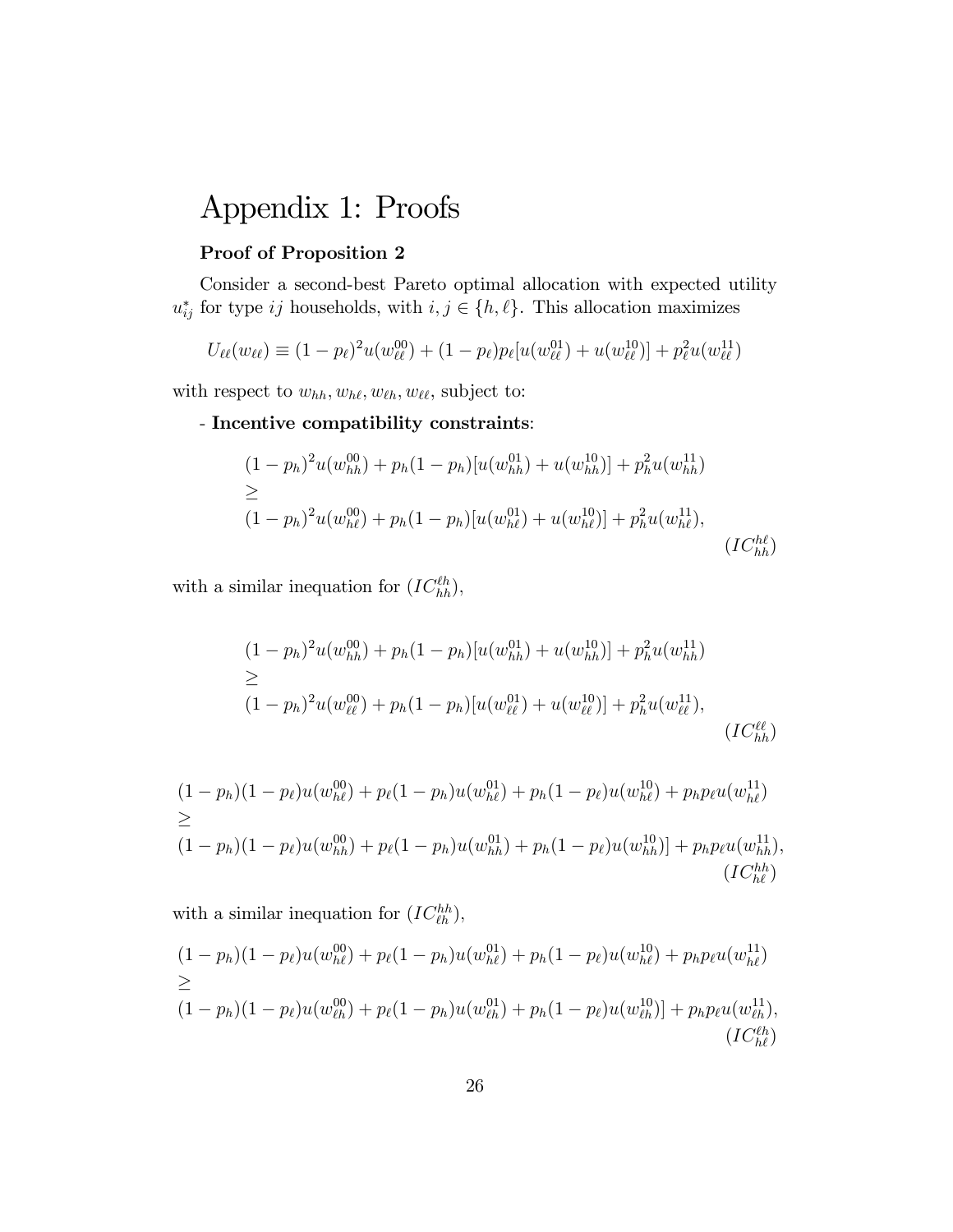with a similar inequation for  $(IC_{\ell h}^{h\ell}),$ 

$$
(1 - p_h)(1 - p_\ell)u(w_{h\ell}^{00}) + p_\ell(1 - p_h)u(w_{h\ell}^{01}) + p_h(1 - p_\ell)u(w_{h\ell}^{10}) + p_h p_\ell u(w_{h\ell}^{11})
$$
  
\n
$$
\geq (1 - p_h)(1 - p_\ell)u(w_{\ell\ell}^{00}) + p_\ell(1 - p_h)u(w_{\ell\ell}^{01}) + p_h(1 - p_\ell)u(w_{\ell\ell}^{10}) + p_h p_\ell u(w_{\ell\ell}^{11}),
$$
  
\n
$$
(IC_{h\ell}^{\ell\ell})
$$

with a similar inequation for  $(IC^{\ell\ell}_{\ell h}),$ 

$$
(1 - p_{\ell})^{2} u(w_{\ell\ell}^{00}) + (1 - p_{\ell}) p_{\ell}[u(w_{\ell\ell}^{01}) + u(w_{\ell\ell}^{10})] + p_{\ell}^{2} u(w_{\ell\ell}^{11})
$$
  
\n
$$
\geq (1 - p_{\ell})^{2} u(w_{hh}^{00}) + (1 - p_{\ell}) p_{\ell}[u(w_{hh}^{01}) + u(w_{hh}^{10})] + p_{\ell}^{2} u(w_{hh}^{11}),
$$
  
\n
$$
(IC_{\ell\ell}^{hh})
$$

$$
(1 - p_{\ell})^{2}u(w_{\ell\ell}^{00}) + (1 - p_{\ell})p_{\ell}[u(w_{\ell\ell}^{01}) + u(w_{\ell\ell}^{10})] + p_{\ell}^{2}u(w_{\ell\ell}^{11})
$$
  
\n
$$
\geq (1 - p_{\ell})^{2}u(w_{h\ell}^{00}) + (1 - p_{\ell})p_{\ell}[u(w_{h\ell}^{01}) + u(w_{h\ell}^{10})] + p_{\ell}^{2}u(w_{h\ell}^{11}),
$$
  
\n
$$
(IC_{\ell\ell}^{h\ell})
$$

with a similar inequation for  $(IC_{\ell\ell}^{\ell h})$ ,

- Individual rationality constraints:

$$
U_{hh}(w_{hh}) \equiv (1 - p_h)^2 u(w_{hh}^{00}) + (1 - p_h) p_h [u(w_{hh}^{01}) + u(w_{hh}^{10})]
$$
  
+  $p_h^2 u(w_{hh}^{11}) = u_{hh}^*,$  (IR<sub>hh</sub>)

$$
U_{h\ell}(w_{h\ell}) \equiv (1 - p_h)(1 - p_\ell)u(w_{h\ell}^{00}) + p_\ell(1 - p_h)u(w_{h\ell}^{01})
$$
  
+  $p_h(1 - p_\ell)u(w_{h\ell}^{10}) + p_h p_\ell u(w_{h\ell}^{11}) = u_{h\ell}^*,$  (IR<sub>h\ell</sub>)

with a similar equation for  $(IR_{\ell h})$ , and subject to the break-even constraint  $(BC)$ , to non-over insurance constraints:

$$
w_{ij}^{01} \leq w_{ij}^{00}, \qquad (NOI_{ij}^{00/01})
$$
  
\n
$$
w_{ij}^{10} \leq w_{ij}^{00}, \qquad (NOI_{ij}^{00/10})
$$
  
\n
$$
w_{ij}^{11} \leq w_{ij}^{01}, \qquad (NOI_{ij}^{01/11})
$$
  
\n
$$
w_{ij}^{11} \leq w_{ij}^{10}, \qquad (NOI_{ij}^{10/11})
$$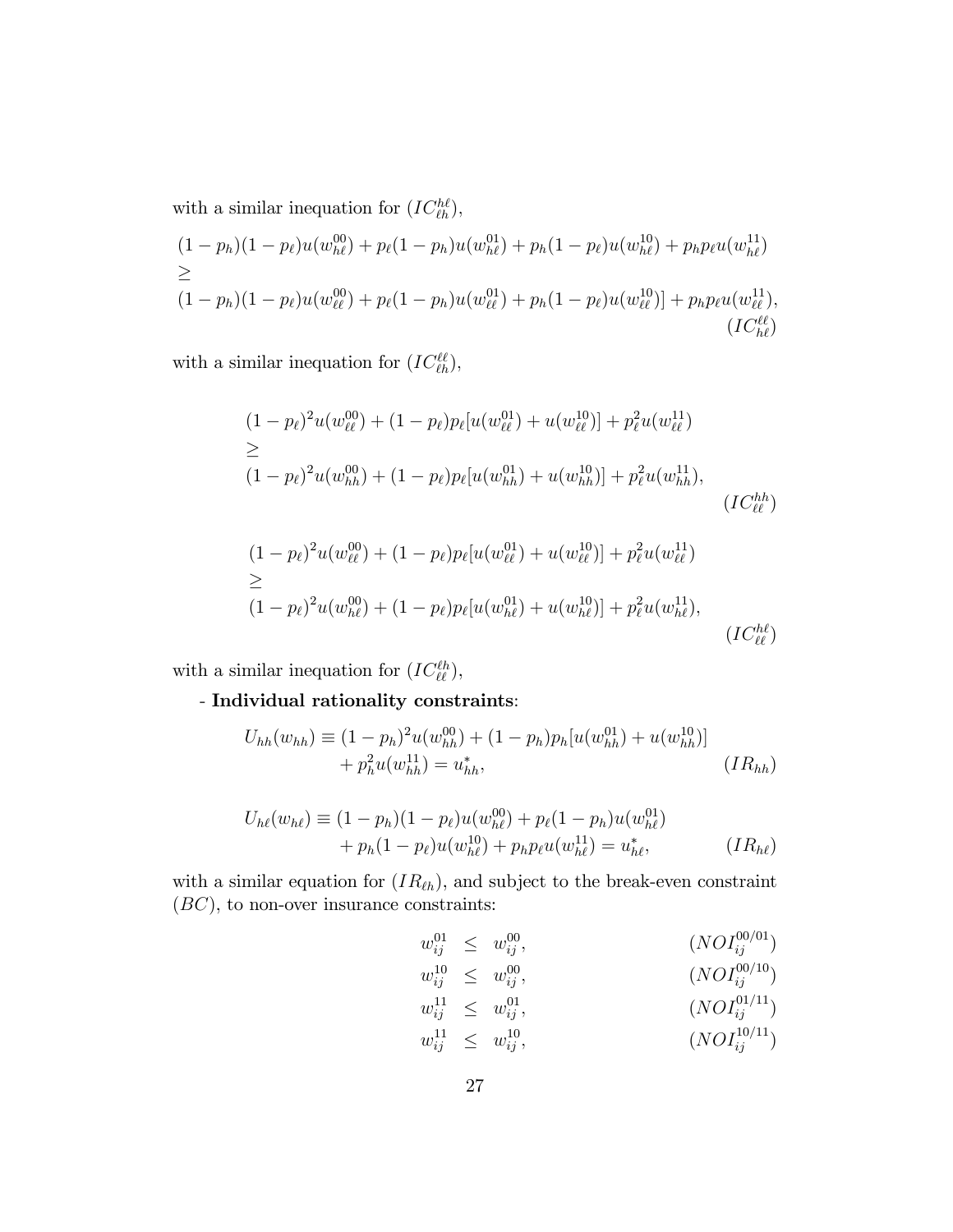for  $i, j \in \{h, \ell\}$ , and to non-negative indemnity constraints:

$$
w_{ij}^{00} - w_{ij}^{01} \leq L,
$$
  
\n
$$
w_{ij}^{10} - w_{ij}^{11} \leq L,
$$
  
\n
$$
w_{ij}^{00} - w_{ij}^{10} \leq L,
$$
  
\n
$$
w_{ij}^{00} - w_{ij}^{10} \leq L,
$$
  
\n
$$
w_{ij}^{01} - w_{ij}^{11} \leq L,
$$
  
\n
$$
(NNI_{ij}^{00/10})
$$
  
\n
$$
w_{ij}^{01} - w_{ij}^{11} \leq L,
$$
  
\n
$$
(NNI_{ij}^{01/11})
$$

for  $i, j \in \{h, \ell\}$ . The rest of the proof is in two stages.

#### Stage 1

Let us characterize the optimal solution to the relaxed problem, in which we delete the downward incentive compatibility constraints  $IC_{\ell\ell}^{hh}$ ,  $IC_{\ell\ell}^{th}$ ,  $IC_{h\ell}^{hh}$ ,  $IC_{\ell h}^{hh}$  and  $IC_{\ell \ell}^{hh}$ , the no-overinsurance constraints except  $NOI_{h\ell}^{00/10}, NOI_{h\ell}^{01/11},$  $NOI_{\ell h}^{00/01}, NOI_{\ell h}^{10/11}, NOI_{\ell \ell}^{00/01}, NOI_{\ell \ell}^{00/10}, NOI_{\ell \ell}^{01/11}, NOI_{\ell \ell}^{10/11}, and\ the\ non$  $negative\text{ }intempty\text{ }constraints\text{ }except\text{ }NNI_{h\ell}^{00/01},\text{ }NNI_{h\ell}^{10/11},\text{ }NNI_{\ell h}^{00/10},\text{ }NNI_{\ell h}^{01/11},$  $NNI_{\ell\ell}^{00/01}, NNI_{\ell\ell}^{00/10}, NNI_{\ell\ell}^{01/11}, NNI_{\ell\ell}^{10/11}.$ 

Let

$$
\alpha_{hh}^{h\ell}, \alpha_{hh}^{\ell h}, \alpha_{hh}^{\ell\ell}, \alpha_{h\ell}^{\ell h}, \alpha_{h\ell}^{\ell\ell}, \alpha_{h\ell}^{\ell\ell}, \alpha_{\ell h}^{\ell\ell}, \alpha_{\ell h}^{\ell\ell} \ge 0
$$
  
\n
$$
\delta_{h\ell}^{00/10}, \delta_{h\ell}^{01/11}, \delta_{\ell h}^{00/01}, \delta_{\ell h}^{10/11}, \delta_{\ell \ell}^{00/01} \ge 0,
$$
  
\n
$$
\delta_{\ell\ell}^{00/10}, \delta_{\ell\ell}^{01/11}, \delta_{\ell\ell}^{10/11}, \gamma \ge 0,
$$
  
\n
$$
\eta_{h\ell}^{00/01}, \eta_{h\ell}^{10/11}, \eta_{\ell h}^{00/10}, \eta_{\ell h}^{01/11}, \ge 0,
$$
  
\n
$$
\eta_{\ell\ell}^{00/01}, \eta_{\ell\ell}^{00/10}, \eta_{\ell\ell}^{01/11}, \eta_{\ell\ell}^{10/11} \ge 0,
$$
  
\n
$$
\beta_{hh}, \beta_{h\ell}, \beta_{\ell h},
$$

be Lagrange multipliers associated with

$$
IC_{hh}^{hl}, IC_{hh}^{\ell\ell}, IC_{hh}^{\ell\ell}, IC_{h\ell}^{\ell\ell}, IC_{\ell\ell}^{\ell\ell}, IC_{\ell h}^{\ell\ell}, IC_{\ell h}^{\ell\ell},\newline NOI_{h\ell}^{00/10}, NOI_{h\ell}^{01/11}, NOI_{\ell h}^{00/01}, NOI_{\ell h}^{10/11}, NOI_{\ell\ell}^{00/01},\newline NOI_{\ell\ell}^{00/10}, NOI_{\ell\ell}^{01/11}, NOI_{\ell\ell}^{10/11}, BC,\newline NNI_{h\ell}^{00/01}, NNI_{h\ell}^{10/11}, NNI_{\ell h}^{00/10}, NNI_{\ell h}^{01/11},\newline NNI_{\ell\ell}^{00/01}, NNI_{\ell\ell}^{00/10}, NNI_{h\ell}^{10/11}, NNI_{h\ell}^{10/11},\newline NNI_{\ell\ell}^{00/01}, NNI_{\ell\ell}^{00/10}, NNI_{h\ell}^{10/11}, NNI_{h\ell}^{10/11}
$$
\n
$$
IR_{hh}, IR_{h\ell}, IR_{\ell h},
$$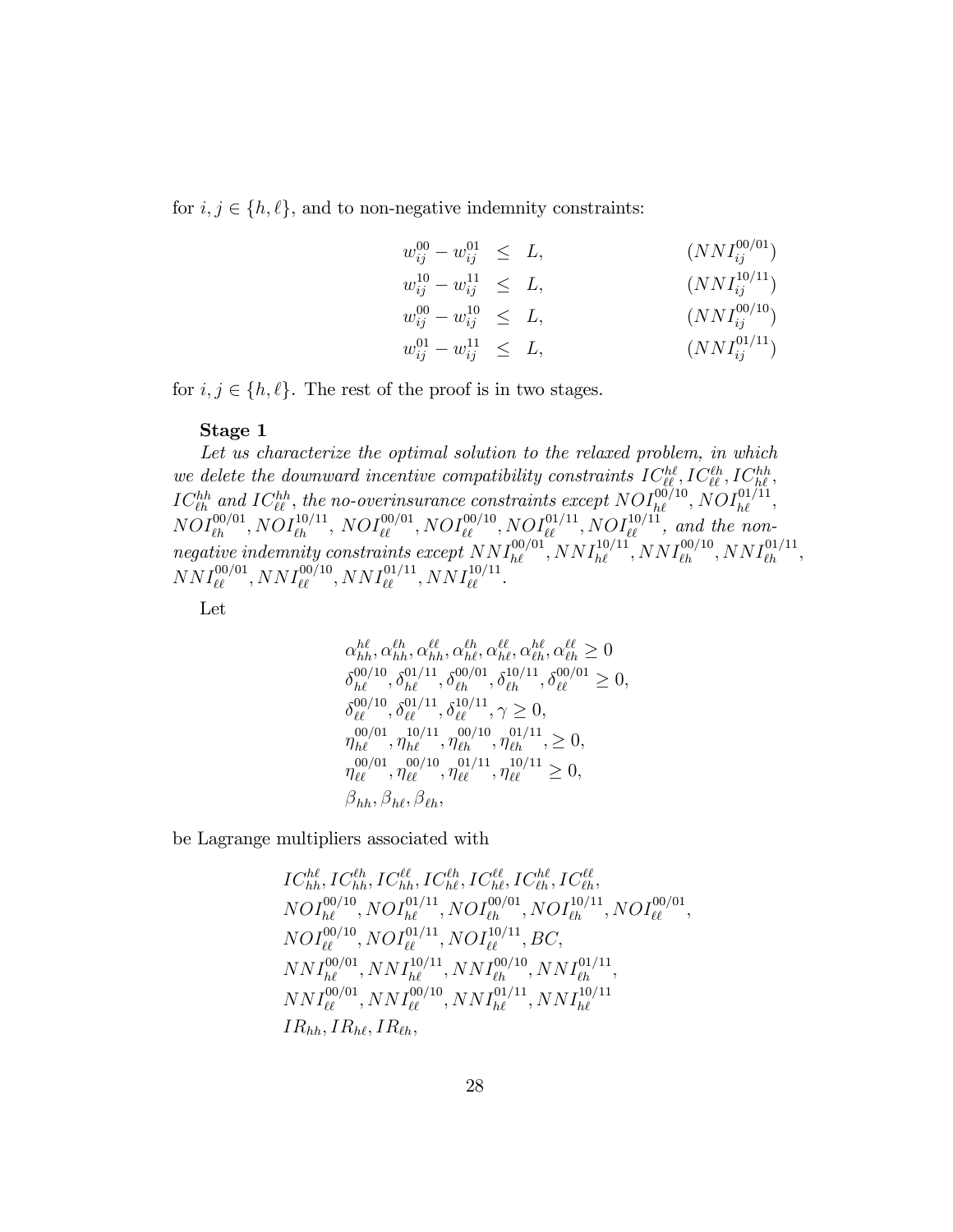respectively.

A preliminary step of the proof consists in showing that  $\gamma > 0.^{22}$  This is done in Lemma 1, put at the end of this proof. Let  $\overline{\mathcal{L}}$  be the corresponding Lagrangian. The first-order optimality conditions are written as:

$$
\frac{\partial \mathcal{L}}{\partial w_{hh}^{00}} = (1 - p_h)^2 [(\alpha_{hh}^{h\ell} + \alpha_{hh}^{\ell h} + \alpha_{hh}^{\ell \ell} + \beta_{hh}) u'(w_{hh}^{00}) - \gamma \lambda_{hh}] = 0, \qquad (22)
$$

$$
\frac{\partial \mathcal{L}}{\partial w_{hh}^{01}} = p_h (1 - p_h) [(\alpha_{hh}^{h\ell} + \alpha_{hh}^{\ell\ell} + \alpha_{hh}^{\ell\ell} + \beta_{hh}) u'(w_{hh}^{01}) - \gamma \lambda_{hh}] = 0, \qquad (23)
$$

$$
\frac{\partial \mathcal{L}}{\partial w_{hh}^{10}} = p_h (1 - p_h) [(\alpha_{hh}^{h\ell} + \alpha_{hh}^{\ell\ell} + \alpha_{hh}^{\ell\ell} + \beta_{hh}) u'(w_{hh}^{10}) - \gamma \lambda_{hh}] = 0, \qquad (24)
$$

$$
\frac{\partial \mathcal{L}}{\partial w_{hh}^{11}} = p_h^2 [(\alpha_{hh}^{h\ell} + \alpha_{hh}^{\ell h} + \alpha_{hh}^{\ell \ell} + \beta_{hh}) u'(w_{hh}^{11}) - \gamma \lambda_{hh}] = 0, \qquad (25)
$$

$$
\frac{\partial \mathcal{L}}{\partial w_{h\ell}^{00}} = (1 - p_h)(1 - p_\ell)[(\alpha_{h\ell}^{\ell h} + \alpha_{h\ell}^{\ell \ell} + \beta_{h\ell})u'(w_{h\ell}^{00}) - \gamma \lambda_{h\ell}] \n- [(1 - p_h)^2 \alpha_{hh}^{h\ell} + (1 - p_h)(1 - p_\ell) \alpha_{\ell h}^{h\ell}]u'(w_{h\ell}^{00}) + \delta_{h\ell}^{00/10} - \eta_{h\ell}^{00/01} = 0,
$$
\n(26)

$$
\frac{\partial \mathcal{L}}{\partial w_{h\ell}^{01}} = p_{\ell} (1 - p_h) [(\alpha_{h\ell}^{\ell h} + \alpha_{h\ell}^{\ell \ell} + \beta_{h\ell}) u'(w_{h\ell}^{01}) - \gamma \lambda_{h\ell}]
$$
  
- 
$$
[p_h (1 - p_h) \alpha_{hh}^{h\ell} + p_h (1 - p_{\ell}) \alpha_{\ell h}^{h\ell}] u'(w_{h\ell}^{01}) + \delta_{h\ell}^{01/11} + \eta_{h\ell}^{00/01} = 0,
$$
(27)

$$
\frac{\partial \mathcal{L}}{\partial w_{h\ell}^{10}} = p_h (1 - p_\ell) [(\alpha_{h\ell}^{\ell h} + \alpha_{h\ell}^{\ell \ell} + \beta_{h\ell}) u'(w_{h\ell}^{10}) - \gamma \lambda_{h\ell}] \n- [p_h (1 - p_h) \alpha_{hh}^{h\ell} + p_\ell (1 - p_h) \alpha_{\ell h}^{h\ell}] u'(w_{h\ell}^{10}) - \delta_{h\ell}^{00/10} - \eta_{h\ell}^{10/11} = 0,
$$
\n(28)

$$
\frac{\partial \mathcal{L}}{\partial w_{h\ell}^{11}} = p_h p_\ell [(\alpha_{h\ell}^{\ell h} + \alpha_{h\ell}^{\ell \ell} + \beta_{h\ell}) u'(w_{h\ell}^{11}) - \gamma \lambda_{h\ell}] \n- [p_h^2 \alpha_{hh}^{h\ell} + p_\ell p_h \alpha_{\ell h}^{h\ell}] u'(w_{h\ell}^{11}) - \delta_{h\ell}^{01/11} + \eta_{h\ell}^{10/11} = 0,
$$
\n(29)

 $22$ This may sound obvious, since it can be expected that relaxing the BC constraint allows us to reach a Pareto-dominating allocation. However, taking the incentive compatibility constraints into account requires special attention.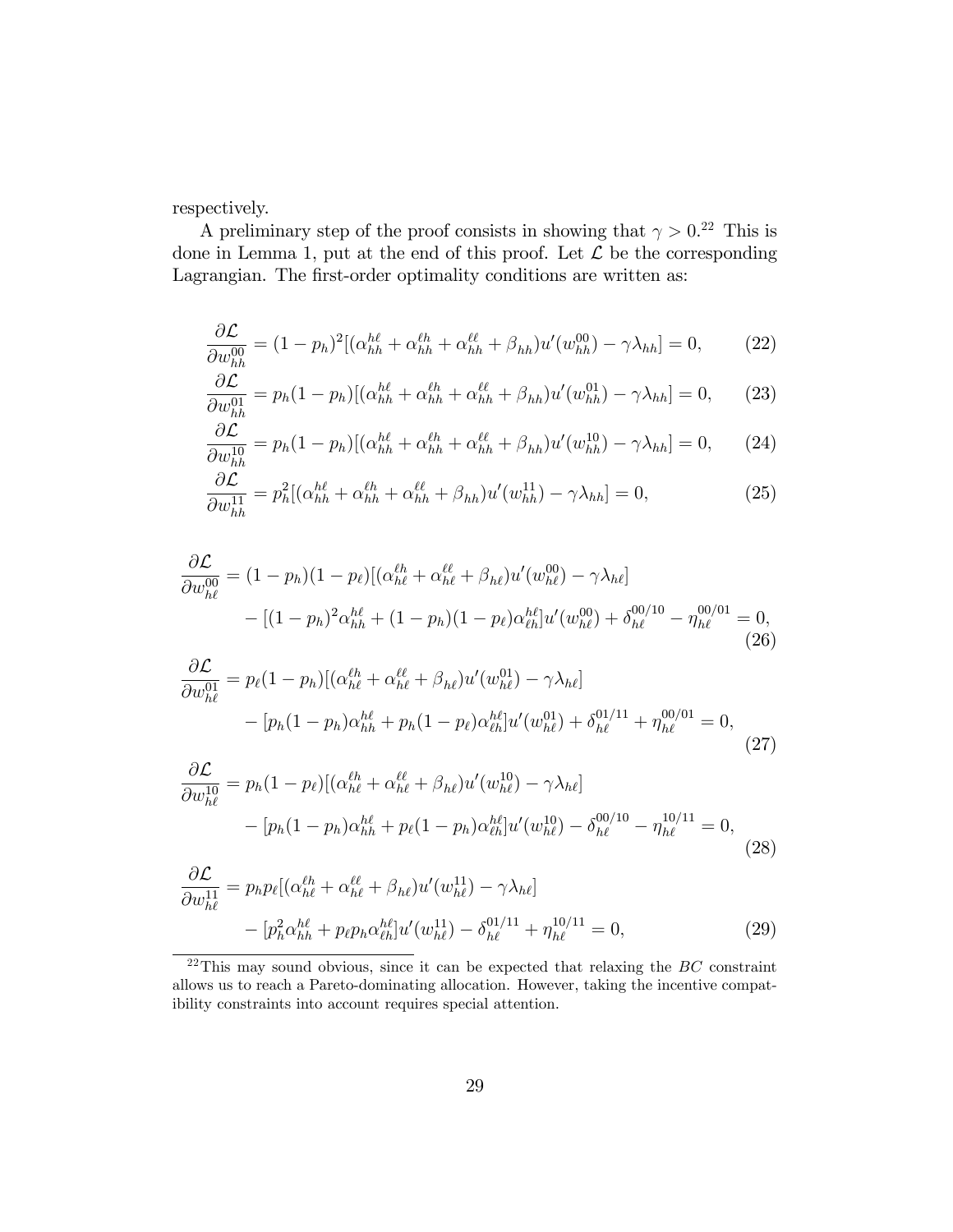with symmetric conditions for  $w_{\ell h}$ , and

$$
\frac{\partial \mathcal{L}}{\partial w_{\ell\ell}^{00}} = (1 - p_{\ell})^{2} [u'(w_{\ell\ell}^{00}) - \gamma \lambda_{\ell\ell}] \n- [(1 - p_{h})(1 - p_{\ell})(\alpha_{h\ell}^{\ell\ell} + \alpha_{\ell h}^{\ell\ell}) + (1 - p_{h})^{2} \alpha_{hh}^{\ell\ell} ]u'(w_{\ell\ell}^{00}) \n- \eta_{\ell\ell}^{00/01} - \eta_{\ell\ell}^{00/10} = 0, \qquad (30) \n\frac{\partial \mathcal{L}}{\partial w_{\ell\ell}^{01}} = p_{\ell}(1 - p_{\ell}) [u'(w_{\ell\ell}^{01}) - \gamma \lambda_{\ell\ell}] \n- [p_{\ell}(1 - p_{h}) \alpha_{h\ell}^{\ell\ell} + p_{h}(1 - p_{\ell}) \alpha_{\ell h}^{\ell\ell} + p_{h}(1 - p_{h}) \alpha_{hh}^{\ell\ell}]u'(w_{\ell\ell}^{01}) \n+ \eta_{\ell\ell}^{00/01} - \eta_{\ell\ell}^{01/11} = 0, \qquad (31) \n\frac{\partial \mathcal{L}}{\partial w_{\ell\ell}^{10}} = p_{\ell}(1 - p_{\ell}) [u'(w_{\ell\ell}^{10}) - \gamma \lambda_{\ell\ell}] \n- [p_{h}(1 - p_{\ell}) \alpha_{h\ell}^{\ell\ell} + p_{\ell}(1 - p_{h}) \alpha_{\ell h}^{\ell\ell} + p_{h}(1 - p_{h}) \alpha_{hh}^{\ell\ell}]u'(w_{\ell\ell}^{10}) \n+ \eta_{\ell\ell}^{00/10} - \eta_{\ell\ell}^{10/11} = 0, \qquad (32) \n\frac{\partial \mathcal{L}}{\partial w_{\ell\ell}^{11}} = p_{\ell}^{2} [(u'(w_{\ell\ell}^{11}) - \gamma \lambda_{\ell\ell}] \n- [p_{h} p_{\ell}(\alpha_{h\ell}^{\ell\ell} + \alpha_{\ell h}^{\ell\ell}) + p_{h}^{2} \alpha_{hh}^{\ell\ell}]u'(w_{\ell}^{11})
$$

$$
+\eta_{\ell\ell}^{01/11} + \eta_{\ell\ell}^{10/11} = 0.
$$
\n(33)

Let us characterize  $w_{hh}, w_{h\ell}, w_{\ell h}$  and  $w_{\ell\ell}$  successively.

# 1: Characterization of  $w_{hh}$

Using  $\gamma > 0$  and (22)-(25) gives  $\alpha_{hh}^{h\ell} + \alpha_{hh}^{\ell\ell} + \alpha_{hh}^{\ell\ell} + \beta_{hh} > 0$ . Using  $u'' < 0$ gives (10).

# 2: Characterization of  $w_{h\ell}$  and  $w_{\ell h}$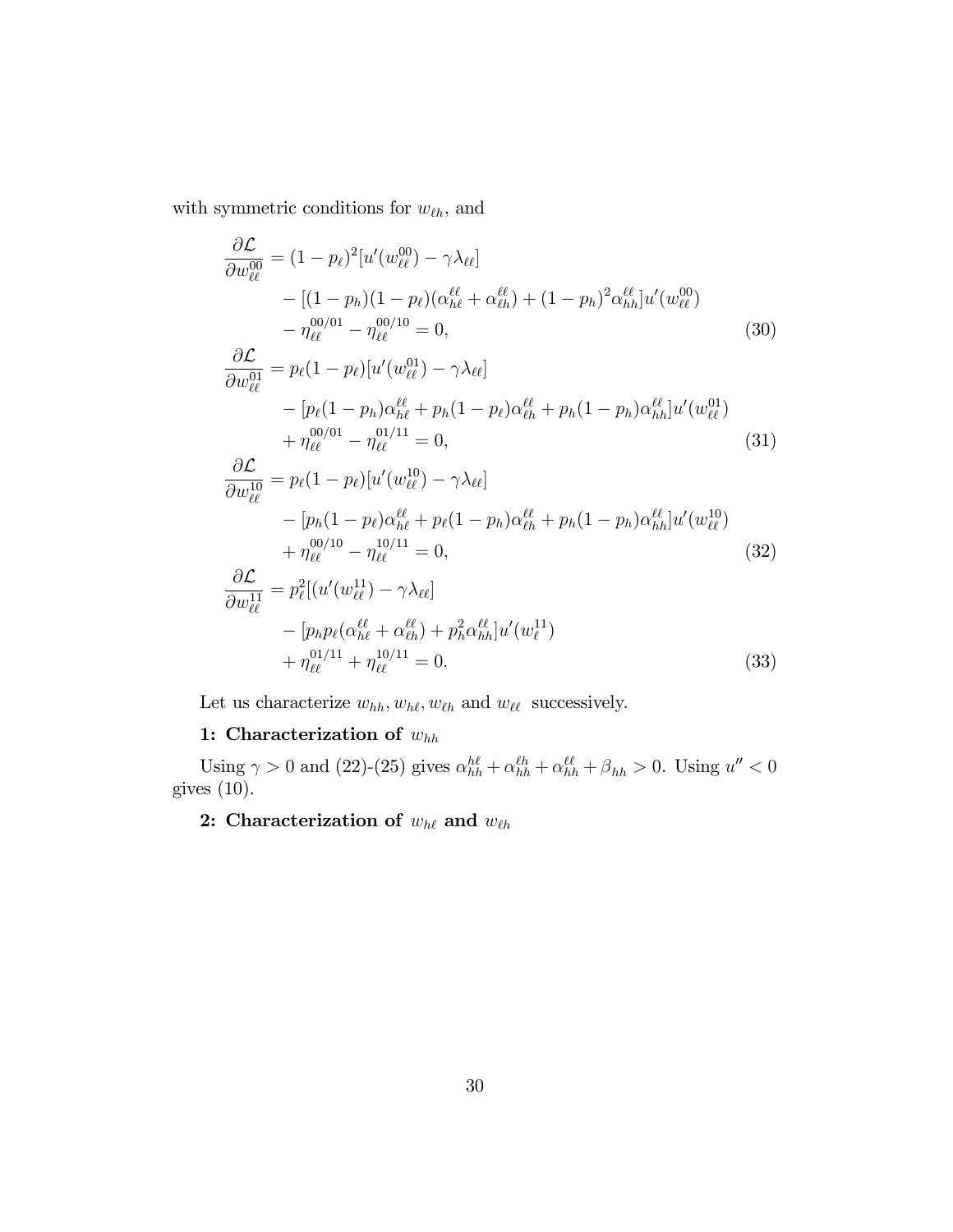Equations (26)-(29) may be rewritten as

$$
u'(w_{h\ell}^{00})\left[\alpha_{h\ell}^{\ell h} + \alpha_{h\ell}^{\ell \ell} + \beta_{h\ell} - \alpha_{hh}^{h\ell} \frac{1 - p_h}{1 - p_\ell} - \alpha_{\ell h}^{h\ell}\right] = \gamma \lambda_{h\ell} - \frac{\delta_{h\ell}^{00/10} - \eta_{h\ell}^{00/01}}{(1 - p_h)(1 - p_\ell)},
$$
\n(34)  
\n
$$
u'(w_{h\ell}^{01})\left[\alpha_{h\ell}^{\ell h} + \alpha_{h\ell}^{\ell \ell} + \beta_{h\ell} - \alpha_{hh}^{h\ell} \frac{p_h}{p_\ell} - \alpha_{\ell h}^{h\ell} \frac{p_h(1 - p_\ell)}{p_\ell(1 - p_h)}\right] = \gamma \lambda_{h\ell} - \frac{\delta_{h\ell}^{01/11} + \eta_{h\ell}^{00/01}}{p_\ell(1 - p_h)},
$$
\n(35)  
\n
$$
u'(w_{h\ell}^{10})\left[\alpha_{h\ell}^{\ell h} + \alpha_{h\ell}^{\ell \ell} + \beta_{h\ell} - \alpha_{hh}^{h\ell} \frac{1 - p_h}{1 - p_\ell} - \alpha_{\ell h}^{h\ell} \frac{p_\ell(1 - p_h)}{p_h(1 - p_\ell)}\right] = \gamma \lambda_{h\ell} + \frac{\delta_{h\ell}^{00/10} + \eta_{h\ell}^{10/11}}{p_h(1 - p_\ell)}
$$
\n(36)  
\n
$$
u'(w_{h\ell}^{11})\left[\alpha_{h\ell}^{\ell h} + \alpha_{h\ell}^{\ell \ell} + \beta_{h\ell} - \alpha_{hh}^{h\ell} \frac{p_h}{p_\ell} - \alpha_{\ell h}^{h\ell}\right] = \gamma \lambda_{h\ell} + \frac{\delta_{h\ell}^{01/11} - \eta_{h\ell}^{10/11}}{p_h p_\ell}.
$$
\n(37)

Let us consider 4 possible cases according to whether  $NNI_{h\ell}^{00/01}$  and  $NNI_{h\ell}^{10/11}$  are tight or not.

**Case 1:**  $w_{h\ell}^{01} > w_{h\ell}^{00} - L$  and  $w_{h\ell}^{11} > w_{h\ell}^{10} - L$ , with  $\eta_{h\ell}^{00/01} = \eta_{h\ell}^{10/11} = 0$ . We have  $w_{h\ell}^{10} \leq w_{h\ell}^{00}$  from  $NOI_{h\ell}^{00/10}$ . Suppose  $w_{h\ell}^{10} < w_{h\ell}^{00}$ , and thus  $\delta_{h\ell}^{00/10} =$ 0. Using  $u'' < 0$  gives  $u'(w_{h\ell}^{10}) > u'(w_{h\ell}^{00})$ . Then,  $p_{\ell} < p_h$  and non-negativity conditions on multipliers imply that the LHS of (34) is smaller than the LHS of (36), which contradicts the fact that the RHS of (34) and (36) are equal to  $\gamma \lambda_{h\ell}$ . Thus, we have  $w_{h\ell}^{10} = w_{h\ell}^{00}$ . Similarly, we have  $w_{h\ell}^{11} \leq w_{h\ell}^{01}$  from  $NOI_{h\ell}^{01/11}$ . Suppose  $w_{h\ell}^{11} < w_{h\ell}^{01}$ , with  $\delta_{h\ell}^{01/11} = 0$ . By a similar argument, (35) and (37) lead us to a contradiction, and thus we have  $w_{h\ell}^{11} = w_{h\ell}^{01}$ . Suppose  $w_{h\ell}^{11} \geq w_{h\ell}^{00}$ , and thus

$$
w_{h\ell}^{11} = w_{h\ell}^{01} \ge w_{h\ell}^{10} = w_{h\ell}^{00}.
$$

We have

$$
u_{hh}^* = U_{hh}(w_{hh}) \ge U_{hh}(w_{h\ell}) \ge U_{h\ell}(w_{h\ell}) = u_{h\ell}^*,
$$

where the first and second inequalities follow from  $IR_{hh}$  and  $p_{\ell} < p_h$ , respectively. This contradicts (9). Hence, we have  $w_{h\ell}^{11} < w_{h\ell}^{00}$ , and thus (11) holds in that case.

**Case 2**: 
$$
w_{h\ell}^{01} = w_{h\ell}^{00} - L
$$
 and  $w_{h\ell}^{11} = w_{h\ell}^{10} - L$ , with  $\eta_{h\ell}^{00/01} \ge 0$ ,  $\eta_{h\ell}^{10/11} \ge 0$ .  
We have  

$$
L = w_{h\ell}^{00} - w_{h\ell}^{01} = w_{h\ell}^{10} - w_{h\ell}^{11}.
$$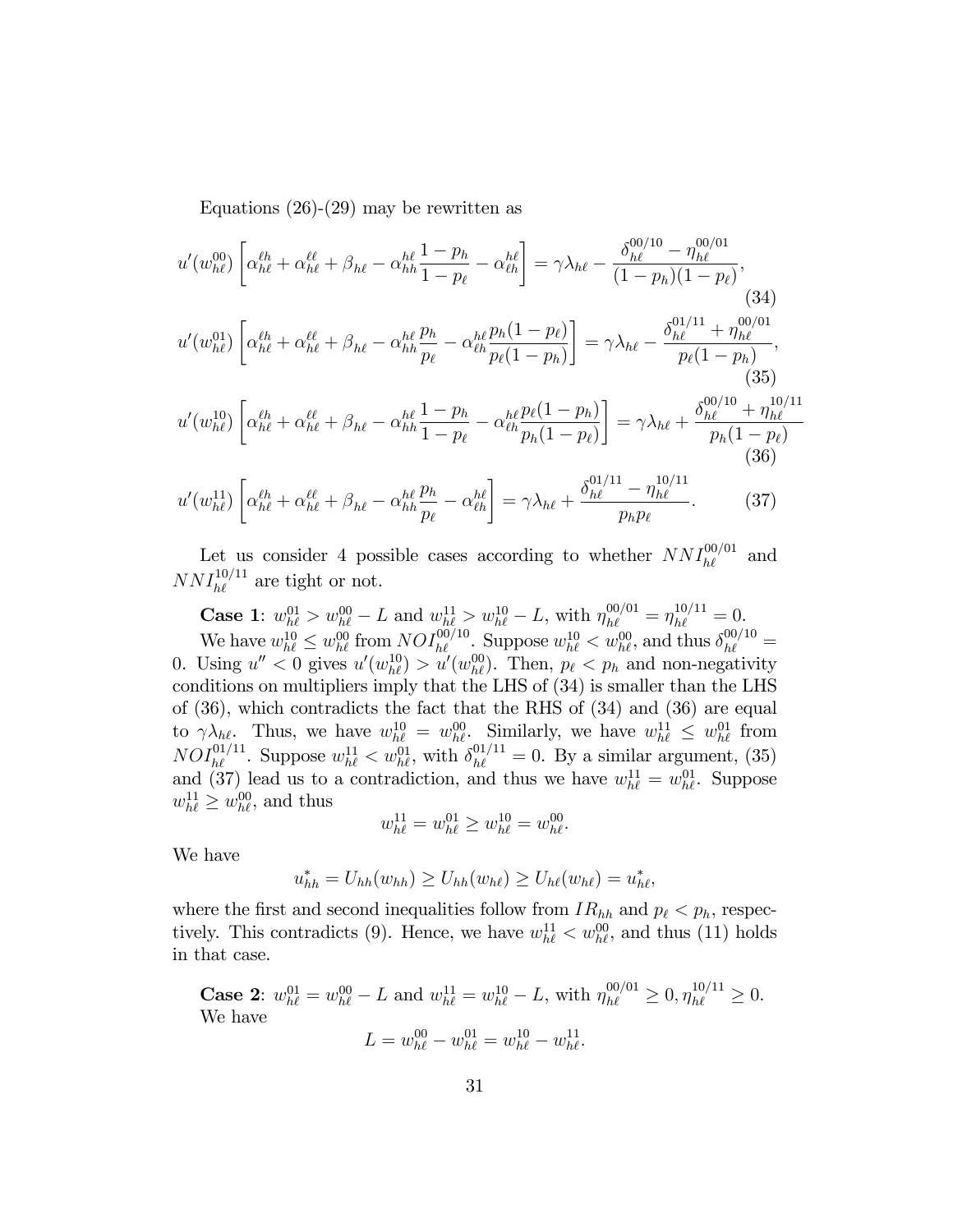Suppose that  $NOI_{h\ell}^{00/10}$  is not binding, and thus that  $w_{h\ell}^{10} < w_{h\ell}^{00}$ . We deduce that  $w_{h\ell}^{01} > w_{h\ell}^{11}$ , i.e.  $NOI_{h\ell}^{01/11}$  is also not binding. We thus have  $\delta_{h\ell}^{00/10} =$  $\delta_{h\ell}^{01/11} = 0$  and  $u'(w_{h\ell}^{00}) < u'(w_{h\ell}^{10})$ . By an argument similar to the one used in case 1,  $(34)$  and  $(36)$  show that

$$
\frac{\eta_{h\ell}^{00/01}}{1-p_h} < \frac{\eta_{h\ell}^{10/11}}{p_h},
$$

and (35) and (37) show that

$$
\frac{\eta_{h\ell}^{00/01}}{(1-p_h)} > \frac{\eta_{h\ell}^{10/11}}{p_h},
$$

hence a contradiction. We thus have  $w_{h\ell}^{10} = w_{h\ell}^{00}$  and  $w_{h\ell}^{01} = w_{h\ell}^{11}$ .

In these first two cases,  $(11)$  is satisfied and condition  $(2)$  shows that risk-specific policies are optimal for type  $h\ell$  households with full coverage for  $r = 1$  and either partial coverage for  $r = 2$  (case 1) or zero coverage for  $r = 2$ (case 2).

It remains to show that the two remaining cases do not occur at an optimal solution to the relaxed problem.

**Case 3:**  $w_{h\ell}^{01} = w_{h\ell}^{00} - L$  and  $w_{h\ell}^{11} > w_{h\ell}^{10} - L$ , with  $\eta_{h\ell}^{00/01} \geq 0, \eta_{h\ell}^{10/11} = 0$ . Using  $w_{h\ell}^{01} \geq w_{h\ell}^{11}$  from  $NOI_{h\ell}^{01/11}$  gives  $w_{h\ell}^{00} > w_{h\ell}^{10}$ , and thus  $\delta_{h\ell}^{00/10} = 0$ because  $NOI_{h\ell}^{00/10}$  is not binding. (34), (36) and  $p_h > p_\ell$  imply  $w_{h\ell}^{00} \leq w_{h\ell}^{10}$ , hence a contradiction.

**Case 4:**  $w_{h\ell}^{01} > w_{h\ell}^{00} - L$  and  $w_{h\ell}^{11} = w_{h\ell}^{10} - L$ , with  $\eta_{h\ell}^{00/01} = 0, \eta_{h\ell}^{10/11} \geq 0$ . Using  $w_{h\ell}^{00} \geq w_{h\ell}^{10}$  from  $NOI_{h\ell}^{00/10}$  gives  $w_{h\ell}^{01} > w_{h\ell}^{11}$ , and thus  $\delta_{h\ell}^{01/11} = 0$ because  $NOI_{h\ell}^{01/11}$  is not binding. (35), (37) and  $p_h > p_\ell$  imply  $w_{h\ell}^{01} \leq w_{h\ell}^{11}$ , hence a contradiction.

A symmetrical characterization is obtained for  $w_{\ell h}$ .

## 3: Characterization of  $w_{\ell\ell}$

We have

$$
w_{\ell\ell}^{00} \geq \min \{w_{\ell\ell}^{01}, w_{\ell\ell}^{10}\}w_{\ell\ell}^{11} \leq \max \{w_{\ell\ell}^{01}, w_{\ell\ell}^{10}\},\
$$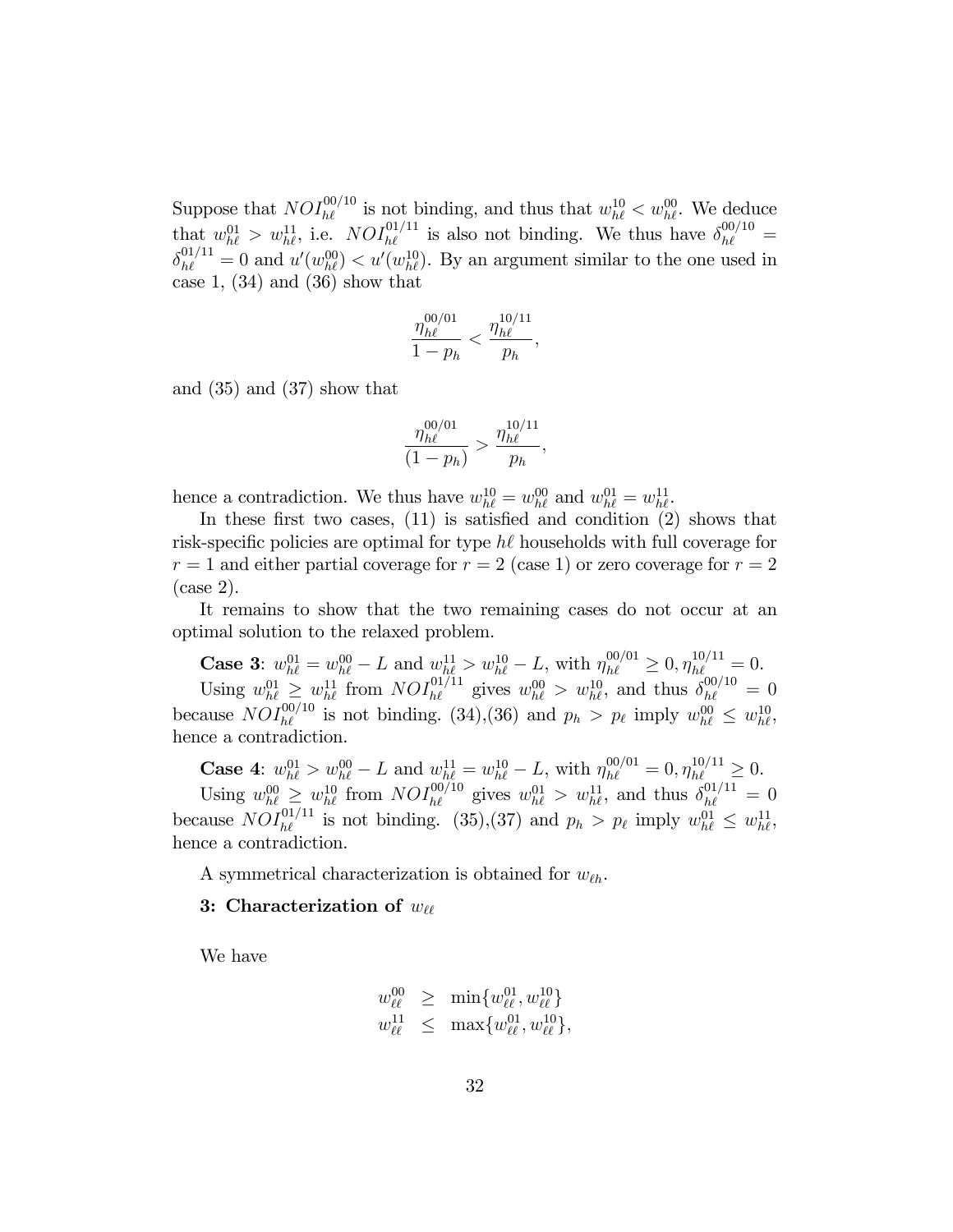from the nonover-insurance constraints. If both these inequalities were binding, then we would have

$$
w_{\ell\ell}^{00} = w_{\ell\ell}^{01} = w_{\ell\ell}^{10} = w_{\ell\ell}^{11},
$$

or, in other words, there would be full coverage for type  $\ell\ell$  households. Using  $IR_{hh}, IC_{hh}^{\ell\ell}$  and the fact that the expected utility of type  $\ell\ell$  household is larger or equal to  $u_{\ell\ell}^*$  in the relaxed problem, would allow us to write

$$
u_{hh}^* = U_{hh}(w_{hh}) \geq U_{hh}(w_{\ell\ell}) = U_{\ell\ell}(w_{\ell\ell}) \geq u_{\ell\ell}^*,
$$

which contradicts (9). Thus, we have  $w_{\ell\ell}^{00} > \min\{w_{\ell\ell}^{01}, w_{\ell\ell}^{10}\}\$  and/or  $w_{\ell\ell}^{11} <$  $\max\{w_{\ell\ell}^{01}, w_{\ell\ell}^{10}\}.$ 

#### Stage 2

Let us show that the optimal solution of the relaxed problem satisfies the constraints that were ignored at stage 1.

1: Constraints  $IC_{\ell\ell}^{h\ell}$  and  $IC_{\ell\ell}^{e\ell}$ .

If  $IC_{\ell\ell}^{h\ell}$  were not satisfied, then we would have  $U_{\ell\ell}(w_{\ell\ell}) < U_{\ell\ell}(w_{h\ell})$ . We have

$$
U_{\ell\ell}(w_{h\ell}) = (1 - p_{\ell})u(w_{h\ell}^{00}) + p_{\ell}u(w_{h\ell}^{11}) = U_{h\ell}(w_{h\ell}) = u_{h\ell}^*,
$$

from (11), and thus  $U_{\ell\ell}(w_{\ell\ell}) < u^*_{h\ell}$ . At the optimal solution of the relaxed problem, the expected utility of type  $\ell\ell$  households is at least equal to  $u^*_{\ell\ell}$ , which is its value at the optimal solution of the complete problem. Thus, we have  $u_{\ell\ell}^* \leq U_{\ell\ell}(w_{\ell\ell}),$  which implies  $u_{\ell\ell}^* < u_{h\ell}^*$ , which contradicts (9). The same argument applies for  $IC_{\ell\ell}^{\ell h}$ .

2: Constraints  $IC_{h\ell}^{hh}$  and  $IC_{\ell h}^{hh}$ .

If  $IC_{h\ell}^{hh}$  were not satisfied, then we would have  $U_{h\ell}(w_{h\ell}) \langle U_{h\ell}(w_{hh}) \rangle$ . Furthermore, (10) gives  $U_{h\ell}(w_{hh}) = U_{hh}(w_{hh}) = u_{hh}^*$ . Using  $u_{h\ell}^* = U_{h\ell}(w_{h\ell})$ would then yield  $u_{h\ell}^* < u_{hh}^*$ , which contradicts (9). The same argument holds for  $IC_{\ell h}^{hh}$ .

3: Constraint  $IC_{\ell\ell}^{hh}$ .

We may write

$$
U_{\ell\ell}(w_{\ell\ell}) \ge (1 - p_{\ell})u(w_{h\ell}^{00}) + p_{\ell}u(w_{h\ell}^{11})
$$
\n(38)

$$
> (1 - p_h)u(w_{h\ell}^{00}) + p_h u(w_{h\ell}^{11})\tag{39}
$$

$$
\geq U_{hh}(w_{hh})\tag{40}
$$

$$
=U_{\ell\ell}(w_{hh})\tag{41}
$$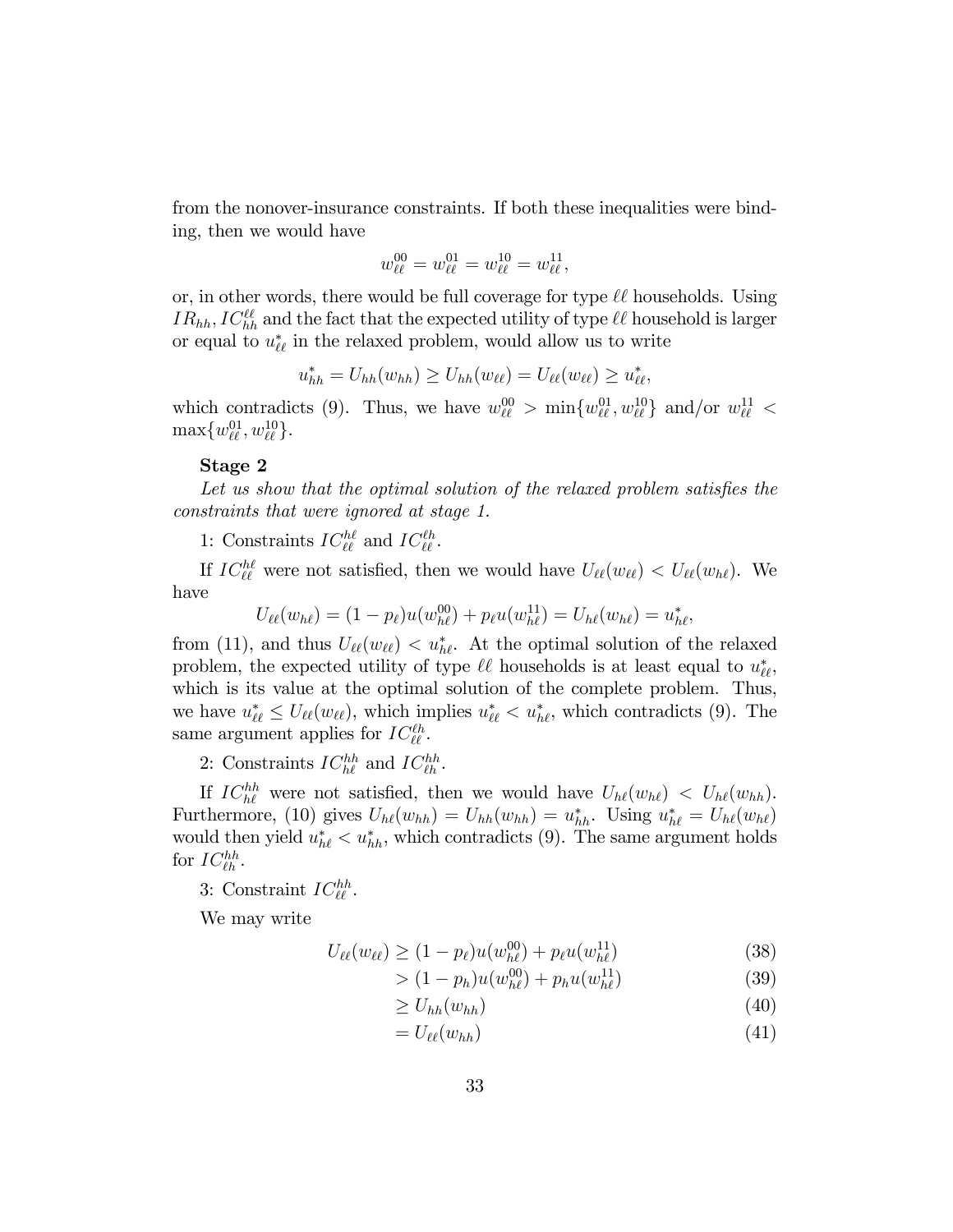where  $(38),(39),(40)$  and  $(41)$  result from  $IC_{\ell\ell}^{h\ell}$ , from  $p_h > p_\ell$  and  $(11)$ , from  $IC_{h\ell}^{hh}$  and from (10), respectively. Thus,  $IC_{\ell\ell}^{hh}$  is satisfied.

4: The no-overinsurance and non-negative indemnity constraints ignored at stage 1 are obviously satisfied at an optimal solution of the relaxed problem.

## Lemma 1

The Lagrange multiplier  $\gamma$  associated with the BC constraint in the relaxed problem is strictly positive.

### Proof of Lemma 1:

The proof consists in showing that an exogenous increase in the r.h.s. of the BC constraint yields feasible allocations that dominate the optimal solution to the relaxed problem. To do so, consider an optimal solution  $w = (w_{hh}, w_{hh}, w_{\ell h}, w_{\ell \ell})$  to the relaxed problem and write the r.h.s. of BC as  $\overline{w} + m$ , with  $m \geq 0$ . Let  $u_{\ell\ell}(m)$  be the type  $\ell\ell$  expected utility at an optimal solution of the relaxed problem, parametrized by  $m$ . We have

$$
\frac{\partial u_{\ell\ell}}{\partial m}_{|m=0} = \gamma \ge 0,
$$

from the envelope theorem.

Let  $\varepsilon > 0$  and  $w' = (w'_{hh}, w'_{hh}, w'_{\ell h}, w'_{\ell \ell})$  such that  $w_{hh}^{xy'} = w_{hh}^{xy} + \varepsilon$  if  $x, y \in \{\in 0, 1\}$  and  $w'_{ij} = w_{ij}$  if  $(i, j) \neq (h, h)$ . Thus,  $I_{hh}^{h\ell}, I_{hh}^{\ell h}$  and  $I_{hh}^{\ell\ell}$ are satisfied and non-binding for w'. For  $\varepsilon' > 0$  small enough, there exists  $w'' = (w''_{hh}, w''_{hh}, w''_{\ell\ell}, w''_{\ell\ell})$  such that  $w_{hl}^{xy''} > w_{hl}^{xy'}$  and  $w_{\ell h}^{xy''} > w_{\ell h}^{xy'}$  for all  $x, y \in \{\in 0, 1\}$  and  $w''_{hh} = w'_{hh}, w''_{\ell\ell} = w'_{\ell\ell},$  such that

$$
C_{h\ell}(w_{h\ell}'')=C_{h\ell}(w_{h\ell}')+\varepsilon', C_{\ell h}(w_{\ell h}'')=C_{\ell h}(w_{\ell h}')+\varepsilon',
$$

and such that the allocation w'' satisfies  $I_{hh}^{h\ell}$ ,  $I_{hh}^{\ell h}$ ,  $I_{hh}^{\ell \ell}$ ,  $I_{hh}^{\ell \ell}$ ,  $I_{hh}^{\ell \ell}$ ,  $I_{\ell h}^{\ell \ell}$ , these constraints being non-binding, as well as  $NOI_{h\ell}^{00/10}$ ,  $NOI_{h\ell}^{01/11}$ ,  $NOI_{\ell h}^{00/01}$ ,  $NOI_{\ell h}^{10/11}$ ,  $NOI_{\ell\ell}^{00/01}, NOI_{\ell\ell}^{00/10}, NOI_{\ell\ell}^{01/11}, NOI_{\ell\ell}^{10/11}.$ <sup>23</sup> Since  $\varepsilon' > 0$  exists when  $\varepsilon > 0$ , we may write  $\varepsilon' = \varphi_1(\varepsilon)$  with  $\varphi_1(0) = 0$  and  $\varphi'_1 > 0$ . Finally, let  $\varepsilon'' > 0$ and  $w''' = (w''_{hh}, w'''_{hh}, w'''_{\ell h}, w'''_{\ell \ell})$  such that  $w^{xy'''}_{\ell \ell} = w^{xy'''}_{\ell \ell} + \varepsilon''$  if  $x, y \in \{\in 0, 1\}$ and  $w_{ij}^{"'} = w_{ij}^{"}$  if  $(i, j) \neq (\ell, \ell)$ . w''' satisfies all the constraints of the relaxed

<sup>&</sup>lt;sup>23</sup>Intuitively,  $w''_{h\ell}$  and  $w''_{\ell h}$  are chosen in such a way that the incentive compatibility constraints of types hh, h $\ell$  and  $\ell h$  are still satisfied and the expected utility of types h $\ell$ and  $\ell h$  is increasing.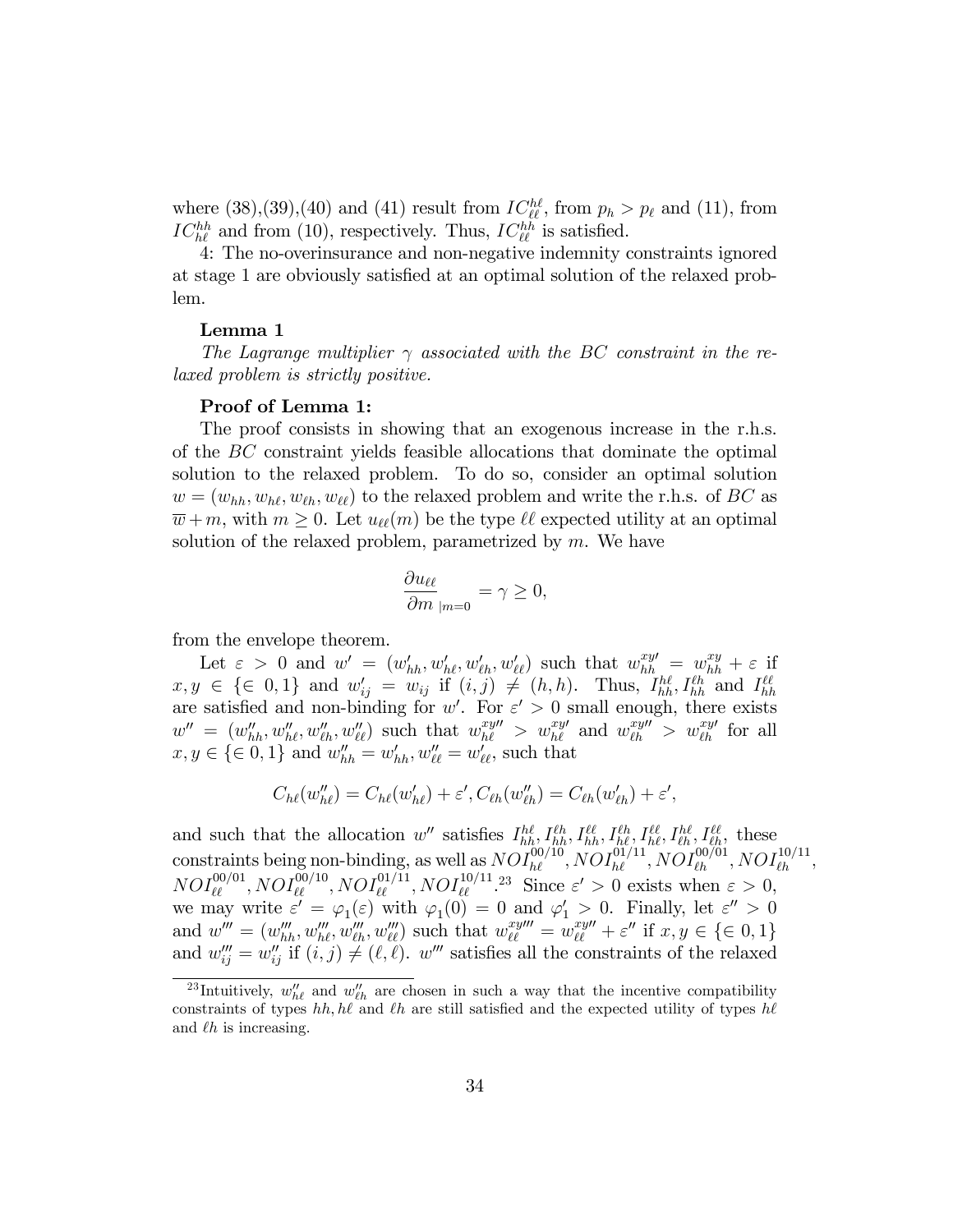problem except BC if  $\varepsilon''$  is small enough. Since  $\varepsilon'' > 0$  exists when  $\varepsilon' > 0$ , we may write  $\varepsilon'' = \varphi_2(\varepsilon')$  with  $\varphi_2(0) = 0$  and  $\varphi'_2 > 0$ .

The variations in the l.h.s. of BC and in the expected utility of type  $\ell\ell$ households induced by the change from w to  $w'''$  are functions of  $\varepsilon$  that may be written as

$$
\Delta_{BC}(\varepsilon) = \sum_{i,j \in \{h,\ell\}} \lambda_{ij} [C_{ij}(w_{ij}''') - C_{ij}(w_{ij})] = \lambda_{hh} + (\lambda_{h\ell} + \lambda_{\ell h}) \varphi_1(\varepsilon) + \lambda_{\ell \ell} \varphi_2(\varphi_1(\varepsilon)),
$$
  
\n
$$
\Delta_{u_{\ell \ell}}(\varepsilon) = (1 - p_{\ell})^2 [u(w_{\ell \ell}^{00} + \varphi_2(\varphi_1(\varepsilon)) - u(w_{\ell \ell}^{00})]
$$
  
\n
$$
+ p_{\ell} (1 - p_{\ell}) [u(w_{\ell \ell}^{01} + \varphi_2(\varphi_1(\varepsilon)) - u(w_{\ell \ell}^{01}) + u(w_{\ell \ell}^{10} + \varphi_2(\varphi_1(\varepsilon)) - u(w_{\ell \ell}^{10})]
$$
  
\n
$$
+ p_{\ell}^2 [u(w_{\ell \ell}^{11} + \varphi_2(\varphi_1(\varepsilon)) - u(w_{\ell \ell}^{11})],
$$

respectively, with  $\Delta'_{BC}(0) > 0, \Delta'_{u_{\ell\ell}}(0) > 0.$ 

Since  $w^{\prime\prime\prime}$  is only one of the incentive compatible allocations that induce the same increase in cost, we deduce

$$
\gamma = \frac{\partial u_{\ell\ell}}{\partial m} \ge \frac{\Delta'_{u_{\ell\ell}}(0)}{\Delta'_{BC}(0)} > 0.
$$

#### Proof of Proposition 3

The first part of the proposition was established in section 3. It remains to show that  $w_{\ell\ell}^{00} + w_{\ell\ell}^{11} > w_{\ell\ell}^{10} + w_{\ell\ell}^{01}$  when  $u''' > 0$  and  $\lambda_{hh}$  is small enough. To give a precise meaning to this latter assumption, we consider a sequence of optimal allocation problems indexed by  $n \in \mathbb{N}$ , where the fraction of type ij households and their expected utility are denoted by  $\lambda_{ij}^n$  and  $u_{ij}^{*n}$ , rexpectively, for  $i, j \in \{h, \ell\}$ , with  $\lambda_{hh}^n + \lambda_{hl}^n + \lambda_{\ell h}^n + \lambda_{\ell \ell}^n = 1$  for all n. Let  $w_{ij}^n =$  $(w_{ij}^{00n}, w_{ij}^{01n}, w_{ij}^{11n}, w_{ij}^{11n})$  be the state-contingent wealth of type ij households, at a second-best Pareto optimal allocation corresponding to index  $n$ . Assume that  $\lambda_{ij}^n \to \lambda_{ij}^\infty, u_{ij}^{*n} \to u_{ij}^{*\infty}, w_{ij}^n \to w_{ij}^\infty = (w_{ij}^{00\infty}, w_{ij}^{01\infty}, w_{ij}^{10\infty}, w_{ij}^{11\infty})$  when  $n \to \infty$ , with  $\lambda_{hh}^{\infty} = 0$ , and (9) holds for all n. We will show that

$$
w_{\ell\ell}^{00n} + w_{\ell\ell}^{11n} > w_{\ell\ell}^{10n} + w_{\ell\ell}^{01n}
$$
\n(42)

for  $n$  large enough.

Observe first that, if we replace  $IR_{hh}^n$  by an inequality  $U_{hh}(w_{hh}) \geq u_{hh}^*$ , with non-negative multiplier  $\beta_{hh}$  in the optimization problem that characterizes a second-best Pareto-optimal allocation, then this inequality will be binding at an optimal solution to this problem, for otherwise there would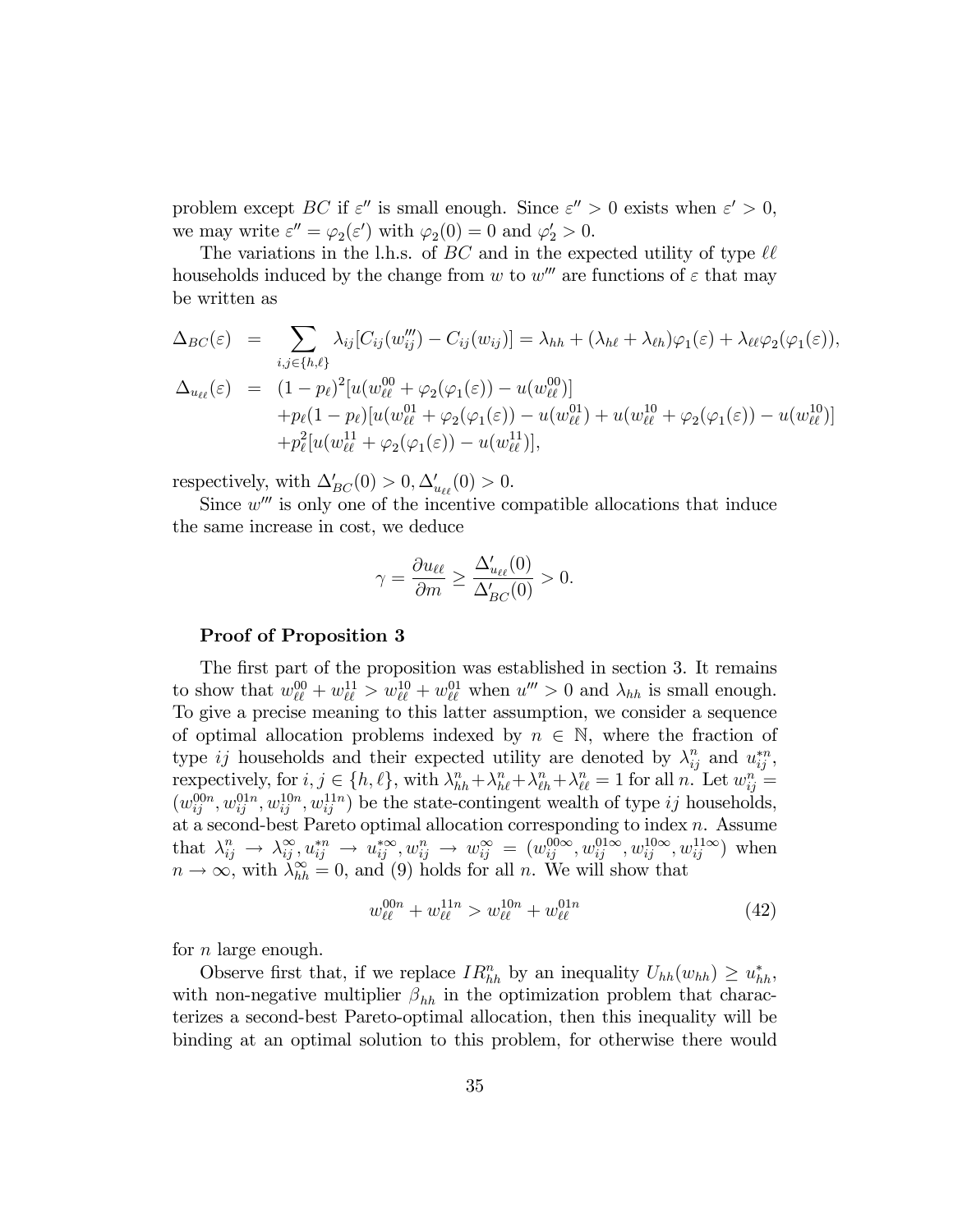be a contradiction with second-best Pareto-optimality.<sup>24</sup> Furthermore, we know from step 2 in the proof of Proposition 2 that  $IC_{h\ell}^{hhh}$ ,  $IC_{\ell h}^{hhh}$  and  $IC_{\ell\ell}^{hhh}$ are not binding at such an optimal solution when (9) holds. Consequently, conditions (22)-(25) characterize all second-best Pareto-optimal allocations in our sequence, with non-negative multipliers  $\{\alpha_{hh}^{hln}, \alpha_{hh}^{\ell ln}, \alpha_{hh}^{\ell ln}, \beta_{hh}^n\}_{n\in\mathbb{N}}$  that converge to  $(\alpha_{hh}^{h\ell\infty}, \alpha_{hh}^{\ell\ell\infty}, \beta_{hh}^{\infty})$  when  $n \to \infty$ .<sup>25</sup> Since (10) holds for all terms of the sequence, we have  $w_{hh}^{00\infty} = w_{hh}^{01\infty} = w_{hh}^{10\infty} = w_{hh}^{11\infty} = u^{-1}(u_{hh}^{*\infty})$ and (22)-(25) give

$$
\left(\alpha_{hh}^{h\ell\infty} + \alpha_{hh}^{\ell h\infty} + \alpha_{hh}^{\ell \ell \infty} + \beta_{hh}^{\infty}\right)u'\left(u^{-1}(u_{hh}^{\infty})\right) = \gamma \lambda_{hh}^{\infty} = 0,
$$

which implies  $\alpha_{hh}^{h\ell\infty} = \alpha_{hh}^{\ell\hbar\infty} = \alpha_{hh}^{\ell\ell\infty} = \beta_{hh}^{\infty} = 0.$ 

By using similar notations for multipliers  $\eta_{\ell\ell}^{00/01n}, \dots$ , and by denoting

$$
z^{00n} = (\alpha_{h\ell}^{\ell\ell n} + \alpha_{\ell h}^{\ell\ell n}) \frac{1 - p_h}{1 - p_\ell} + \alpha_{hh}^{\ell\ell n} \frac{(1 - p_h)^2}{(1 - p_\ell)^2},
$$
  
\n
$$
z^{01n} = \alpha_{h\ell}^{\ell\ell n} \frac{1 - p_h}{1 - p_\ell} + \alpha_{\ell h}^{\ell\ell n} \frac{p_h}{p_\ell} + \alpha_{hh}^{\ell\ell n} \frac{p_h(1 - p_h)}{p_\ell(1 - p_\ell)},
$$
  
\n
$$
z^{10n} = \alpha_{h\ell}^{\ell\ell n} \frac{p_h}{p_\ell} + \alpha_{\ell h}^{\ell\ell n} \frac{1 - p_h}{1 - p_\ell} + \alpha_{hh}^{\ell\ell n} \frac{p_h(1 - p_h)}{p_\ell(1 - p_\ell)},
$$
  
\n
$$
z^{11n} = (\alpha_{h\ell}^{\ell\ell n} + \alpha_{\ell h}^{\ell\ell n}) \frac{p_h}{p_\ell} + \alpha_{hh}^{\ell\ell n} \frac{p_h^2}{p_\ell^2},
$$

equations (30)-(33) may be more compacty rewritten as

$$
u'(w_{\ell\ell}^{00n})\left[1-z^{00n}\right] = \gamma \lambda_{\ell\ell} + \frac{\eta_{\ell\ell}^{00/01n} + \eta_{\ell\ell}^{00/10n}}{(1-p_{\ell})^2},\tag{43}
$$

$$
u'(w_{\ell\ell}^{01n})\left[1-z^{01n}\right] = \gamma \lambda_{\ell\ell} - \frac{\eta_{\ell\ell}^{00/01n} - \eta_{\ell\ell}^{01/11n}}{p_{\ell}(1-p_{\ell})},\tag{44}
$$

$$
u'(w_{\ell\ell}^{10n})\left[1-z^{10n}\right] = \gamma \lambda_{\ell\ell} - \frac{\eta_{\ell\ell}^{00/10n} - \eta_{\ell\ell}^{10/11n}}{p_{\ell}(1-p_{\ell})},\tag{45}
$$

$$
u'(w_{\ell\ell}^{11n})\left[1-z^{11n}\right] = \gamma \lambda_{\ell\ell} - \frac{\eta_{\ell\ell}^{01/11n} + \eta_{\ell\ell}^{10/11n}}{p_{\ell}^2},\tag{46}
$$

<sup>&</sup>lt;sup>24</sup>We add the subscript *n* to refer to the variables or constraints of the problem indexed by n.

<sup>&</sup>lt;sup>25</sup>In the proof of Proposition 2, there was no sign condition on  $\beta_{hh}$  because  $IR_{hh}$  was written as an equality constraint.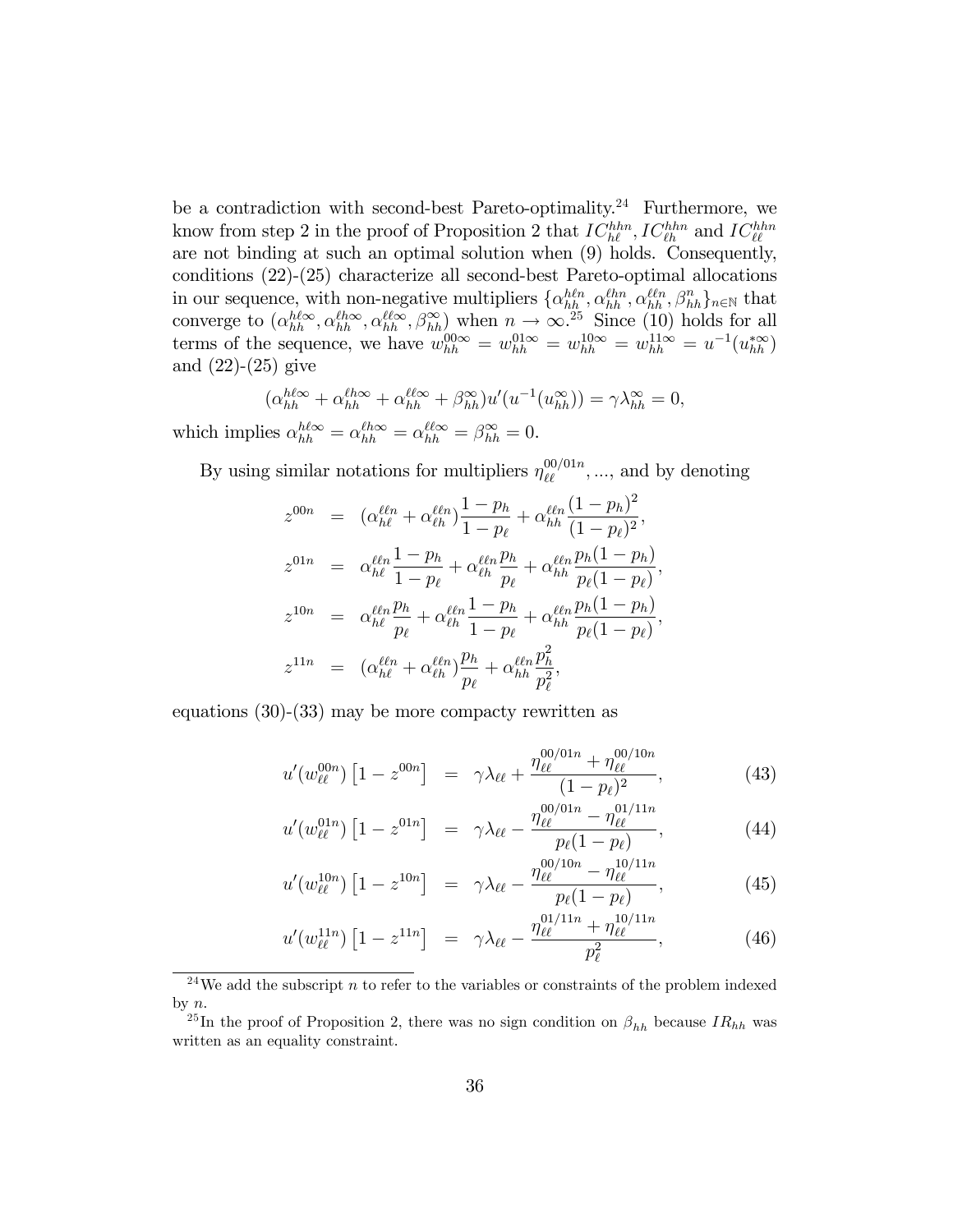Consider the various possible cases.

**Case 1:**  $NNI_{\ell\ell}^{00/01n}$ ,  $NNI_{\ell\ell}^{00/10n}$ ,  $NNI_{\ell\ell}^{01/11n}$ ,  $NNI_{\ell\ell}^{10/11n}$  are not binding, <sup>26</sup> which gives  $\eta_{\ell\ell}^{00/01n} = \eta_{\ell\ell}^{00/10n} = \eta_{\ell\ell}^{01/11n} = \eta_{\ell\ell}^{10/11n} = 0.$ 

Let  $\Phi(z) = u'^{-1}(\gamma \lambda_{\ell\ell}/1 - z)$ , with  $0 \le z < 1$ .  $u'' < 0$  gives  $\Phi' < 0$ , with  $\Phi'' > 0$  if  $u''' > 0$ . Equations (43)-(46) give  $w_{\ell\ell}^{xyn} = \Phi(z^{xyn})$  for  $(x, y) \in \{0, 1\}$ .

Let  $(z^{00n}, z^{01n}, z^{10n}, z^{11n}) \rightarrow (z^{00\infty}, z^{01\infty}, z^{10\infty}, z^{11\infty})$  when  $n \rightarrow \infty$ . Using  $\alpha_{hh}^{\ell\ell\infty} = 0$  yields

$$
z^{00\infty} + z^{11\infty} = z^{01\infty} + z^{10\infty}.
$$

Furthermore,  $z^{11\infty} \leq \min\{z^{01\infty}, z^{10\infty}\} \leq \max\{z^{01\infty}, z^{10\infty}\} \leq z^{00\infty}$ , with at least one inequality not tight, shows that lottery  $(z^{00\infty}, 1/2; z^{11\infty}, 1/2)$ is obtained from lottery  $(z^{01\infty}, 1/2; z^{10\infty}, 1/2)$  by a mean-preserving spread. Using  $\Phi'' > 0$  gives

$$
w_{\ell\ell}^{00\infty} + w_{\ell\ell}^{11\infty} = \Phi(z^{00\infty}) + \Phi(z^{11\infty})
$$
  
> 
$$
\Phi(z^{01\infty}) + \Phi(z^{10\infty})
$$
  
= 
$$
w_{\ell\ell}^{01\infty} + w_{\ell\ell}^{10\infty}.
$$

Since  $w_{\ell\ell}^n \to w_{\ell\ell}^{\infty}$  when  $n \to \infty$ , we deduce that (42) holds for n large enough.

**Case 2:**  $NNI_{\ell\ell}^{00/01n}$  and/or  $NNI_{\ell\ell}^{00/10n}$  is binding.

Assume that  $NNI_{\ell\ell}^{00/01n}$  is binding, which gives  $w_{\ell\ell}^{00n} - w_{\ell\ell}^{01n} = L$ . We also have  $w_{\ell\ell}^{11n} - w_{\ell\ell}^{10n} \ge -L$  from  $NNI_{\ell\ell}^{10/11n}$ . We deduce

$$
w_{\ell\ell}^{11n} - w_{\ell\ell}^{10n} \ge -L = w_{\ell\ell}^{01n} - w_{\ell\ell}^{00n},
$$

which gives (42). Symmetrically if  $NNI_{\ell\ell}^{00/10n}$  is binding.

**Case 3:**  $NNI_{\ell\ell}^{00/01n}$  and  $NNI_{\ell\ell}^{00/10n}$  are not binding and  $NNI_{\ell\ell}^{01/11n}$ <br>and/or  $NNI_{\ell\ell}^{10/11n}$  is binding. Using  $\eta_{\ell\ell}^{00/01n} = \eta_{\ell\ell}^{00/10n} = 0$ ,  $\eta_{\ell\ell}^{01/11n}$ ,  $\eta_{\ell\ell}^{10/11n} \geq 0$ yields  $w_{\ell\ell}^{00n} = \Phi(z^{00n}), w_{\ell\ell}^{01n} \leq \Phi(z^{01n}), w_{\ell\ell}^{10n} \leq \Phi(z^{10n}), w_{\ell\ell}^{11n} \geq \Phi(z^{11n}).$  As in Case 1, the no-oversinsurance constraints are satisfied, and let us consider a sequence  $(z^{00n}, z^{01n}, z^{10n}, z^{11n}) \rightarrow (z^{00\infty}, z^{01\infty}, z^{10\infty}, z^{11\infty})$  when  $n \rightarrow \infty$ , with

$$
z^{00\infty} + z^{11\infty} = z^{01\infty} + z^{10\infty},
$$

<sup>&</sup>lt;sup>26</sup>We refer to the problem whose parameters are indexed by  $n \in \mathbb{N}$ .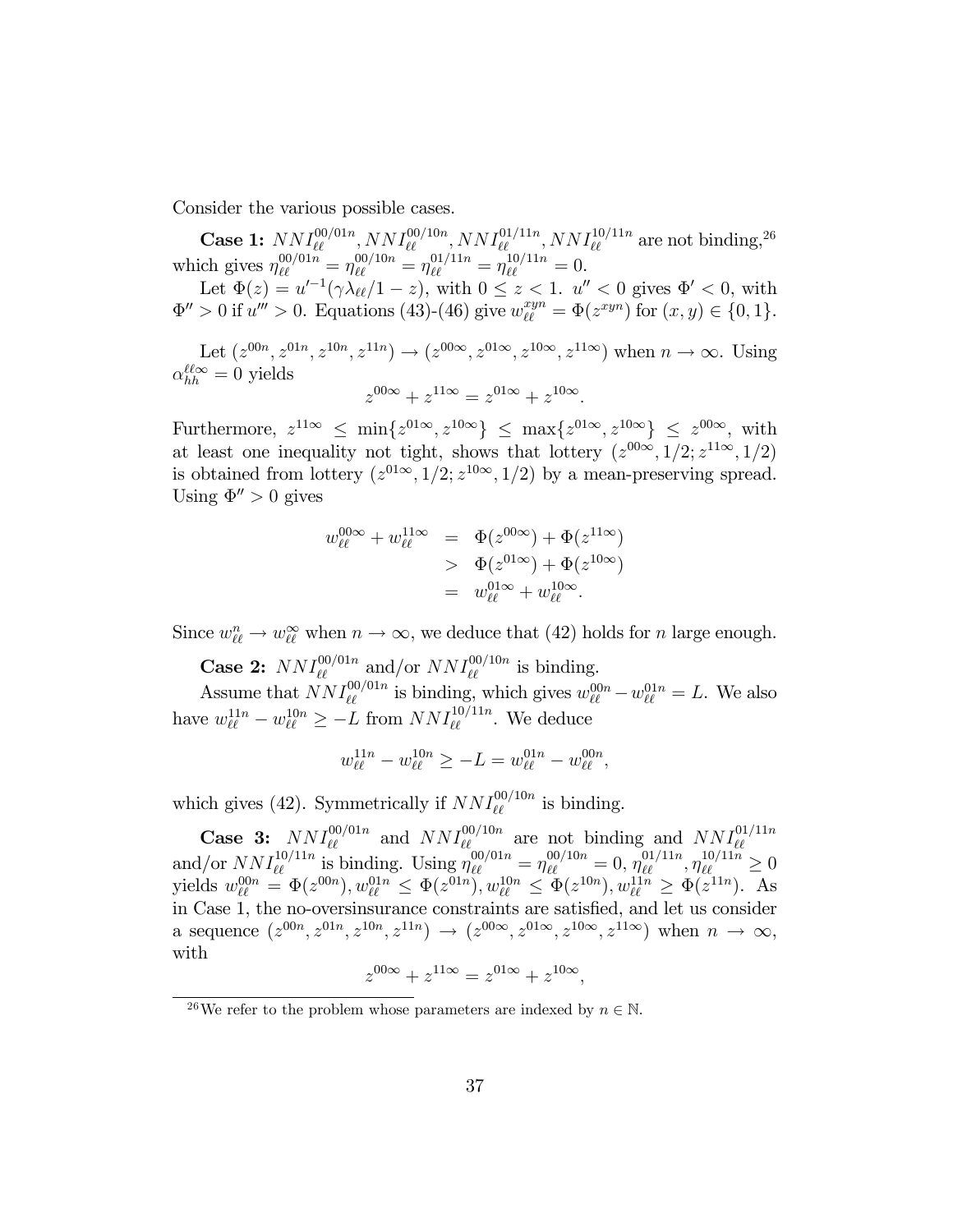$\text{and } w_{\ell\ell}^{00\infty} = \Phi(z^{00\infty}), w_{\ell\ell}^{01\infty} \leq \Phi(z^{01\infty}), w_{\ell\ell}^{10\infty} \leq \Phi(z^{10\infty}), w_{\ell\ell}^{11\infty} \geq \Phi(z^{11\infty}).$ Using the previous equalities and inequalities as well as  $\Phi'' > 0$  yields

$$
w_{\ell\ell}^{00\infty} + w_{\ell\ell}^{11\infty} \geq \Phi(z^{00\infty}) + \Phi(z^{11\infty})
$$
  
> 
$$
\Phi(z^{01\infty}) + \Phi(z^{10\infty})
$$
  

$$
\geq w_{\ell\ell}^{01\infty} + w_{\ell\ell}^{10\infty},
$$

which shows that  $(42)$  holds for *n* large enough.

#### Proof of Proposition 4

The proof is in two stages.

#### Stage 1

As in the proof of Proposition 2, we consider the relaxed problem by deleting the same incentive constraints and with unchanged notations for Lagrange multipliers. We assume that  $\sigma$  is not exagerately large so that  $NNI_{ij}^{00/01},...$  are not binding if the corresponding constraints  $NOI_{ij}^{00/01},...$ are binding when  $\sigma = 0$ . Hence, with unchanged notations for multipliers, we have  $\eta_{hh}^{00/01} = \eta_{hh}^{00/10} = \eta_{hh}^{01/11} = \eta_{hh}^{10/11} = \eta_{h\ell}^{00/10} = \eta_{h\ell}^{01/11} = \eta_{\ell h}^{00/01} = \eta_{\ell h}^{10/11} = 0.$ 

The first-order optimality conditions are written as

$$
\frac{\partial \mathcal{L}}{\partial w_{hh}^{00}} = (1 - p_h)^2 (\alpha_{hh}^{h\ell} + \alpha_{hh}^{\ell\ell} + \beta_{hh}) u'(w_{hh}^{00})
$$

$$
- \gamma \lambda_{hh} [1 - (1 + \sigma) p_h (2 - p_h)] = 0, \qquad (47)
$$

$$
\frac{\partial \mathcal{L}}{\partial w_{hh}^{01}} = p_h (1 - p_h) [(\alpha_{hh}^{h\ell} + \alpha_{hh}^{\ell\ell} + \alpha_{hh}^{\ell\ell} + \beta_{hh}) u'(w_{hh}^{01})
$$

$$
- \gamma \lambda_{hh} (1 + \sigma)] = 0, \qquad (48)
$$

$$
\frac{\partial \mathcal{L}}{\partial w_{hh}^{10}} = p_h (1 - p_h) [(\alpha_{hh}^{h\ell} + \alpha_{hh}^{\ell h} + \alpha_{hh}^{\ell \ell} + \beta_{hh}) u'(w_{hh}^{10})
$$

$$
- \gamma \lambda_{hh} (1 + \sigma)] = 0, \tag{49}
$$

$$
\frac{\partial \mathcal{L}}{\partial w_{hh}^{11}} = p_h^2 [(\alpha_{hh}^{h\ell} + \alpha_{hh}^{\ell\ell} + \alpha_{hh}^{\ell\ell} + \beta_{hh}) u'(w_{hh}^{11}) - \gamma \lambda_{hh} (1 + \sigma)] = 0,
$$
\n(50)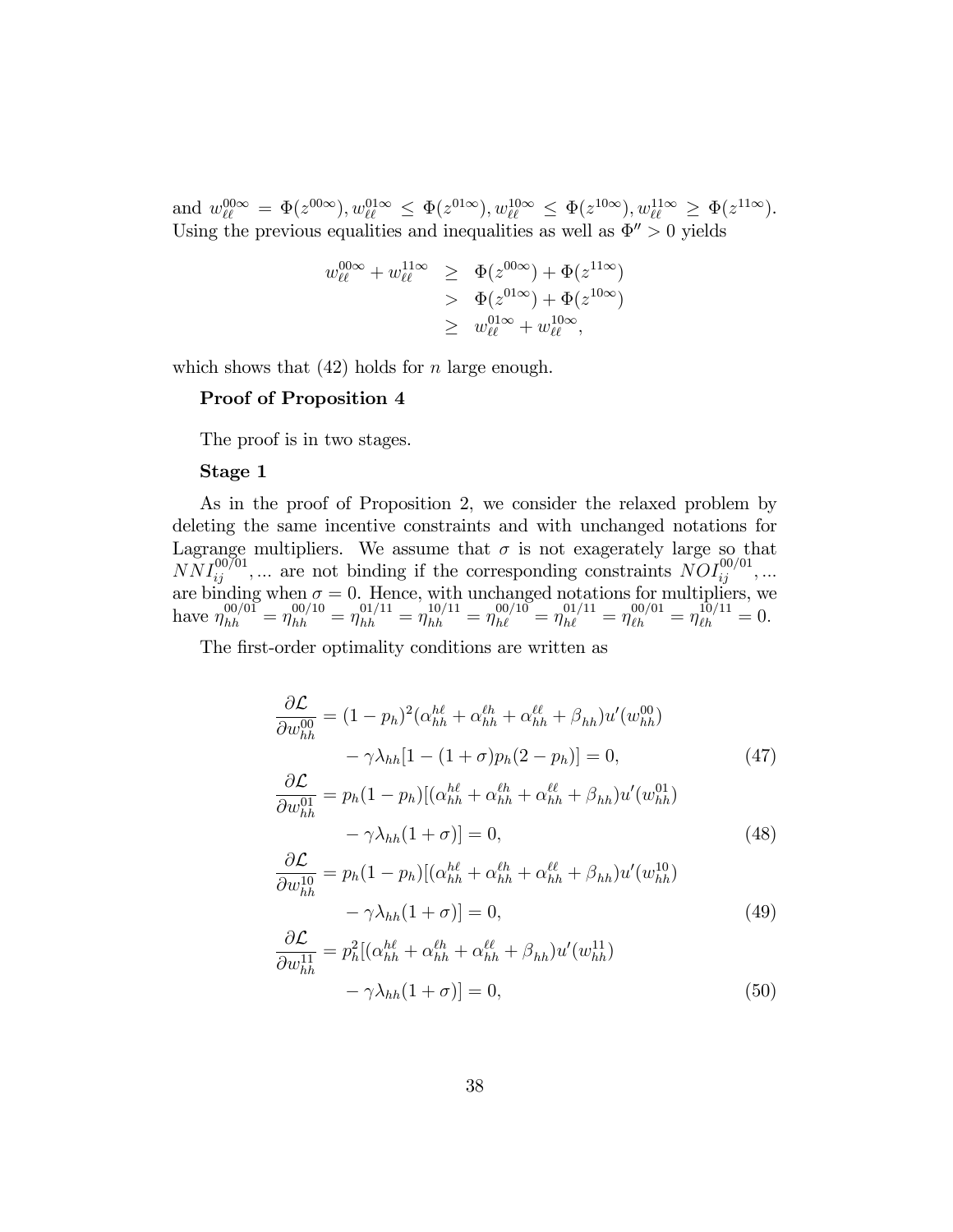$$
\frac{\partial \mathcal{L}}{\partial w_{h\ell}^{00}} = (1 - p_h)(1 - p_\ell) \left[ (\alpha_{h\ell}^{\ell h} + \alpha_{h\ell}^{\ell \ell} + \beta_{h\ell}) u'(w_{h\ell}^{00}) - \gamma \lambda_{h\ell} \frac{1 - (1 + \sigma)(p_h + p_\ell - p_h p_\ell)}{(1 - p_h)(1 - p_\ell)} \right]
$$
  
\n
$$
- [(1 - p_h)^2 \alpha_{hh}^{\ell \ell} + (1 - p_h)(1 - p_\ell) \alpha_{\ell h}^{\ell \ell}] u'(w_{h\ell}^{00}) + \delta_{h\ell}^{00/10} - \eta_{h\ell}^{00/01} = 0,
$$
  
\n
$$
\frac{\partial \mathcal{L}}{\partial w_{h\ell}^{01}} = p_\ell (1 - p_h) [(\alpha_{h\ell}^{\ell h} + \alpha_{h\ell}^{\ell \ell} + \beta_{h\ell}) u'(w_{h\ell}^{01}) - \gamma \lambda_{h\ell} (1 + \sigma)]
$$
  
\n
$$
- [p_h(1 - p_h) \alpha_{hh}^{\ell \ell} + p_h(1 - p_\ell) \alpha_{\ell h}^{\ell \ell}] u'(w_{h\ell}^{01}) + \delta_{h\ell}^{01/11} + \eta_{h\ell}^{00/01} = 0,
$$
  
\n
$$
\frac{\partial \mathcal{L}}{\partial w_{h\ell}^{10}} = p_h(1 - p_\ell) [(\alpha_{h\ell}^{\ell h} + \alpha_{h\ell}^{\ell \ell} + \beta_{h\ell}) u'(w_{h\ell}^{10}) - \gamma \lambda_{h\ell} (1 + \sigma)]
$$
  
\n
$$
- [p_h(1 - p_h) \alpha_{hh}^{\ell \ell} + p_\ell (1 - p_h) \alpha_{\ell h}^{\ell \ell}] u'(w_{h\ell}^{10}) - \delta_{h\ell}^{00/10} - \eta_{h\ell}^{10/11} = 0,
$$
  
\n
$$
\frac{\partial \mathcal{L}}{\partial w_{h\ell}^{11}} = p_h p_\ell [(\alpha_{h\ell}^{\ell h} + \alpha_{h\ell}^{\ell \ell} + \beta_{h\ell}) u'(w_{h\ell}^{11}) - \gamma \lambda_{h\ell} (1 + \sigma)] = 0,
$$
  
\n(

$$
- [p_h^2 \alpha_{hh}^{h\ell} + p_\ell p_h \alpha_{\ell h}^{h\ell}] u'(w_{h\ell}^{11}) - \delta_{h\ell}^{01/11} + \eta_{h\ell}^{10/11} = 0, \tag{54}
$$

with symmetric conditions for  $w_{\ell h},$  and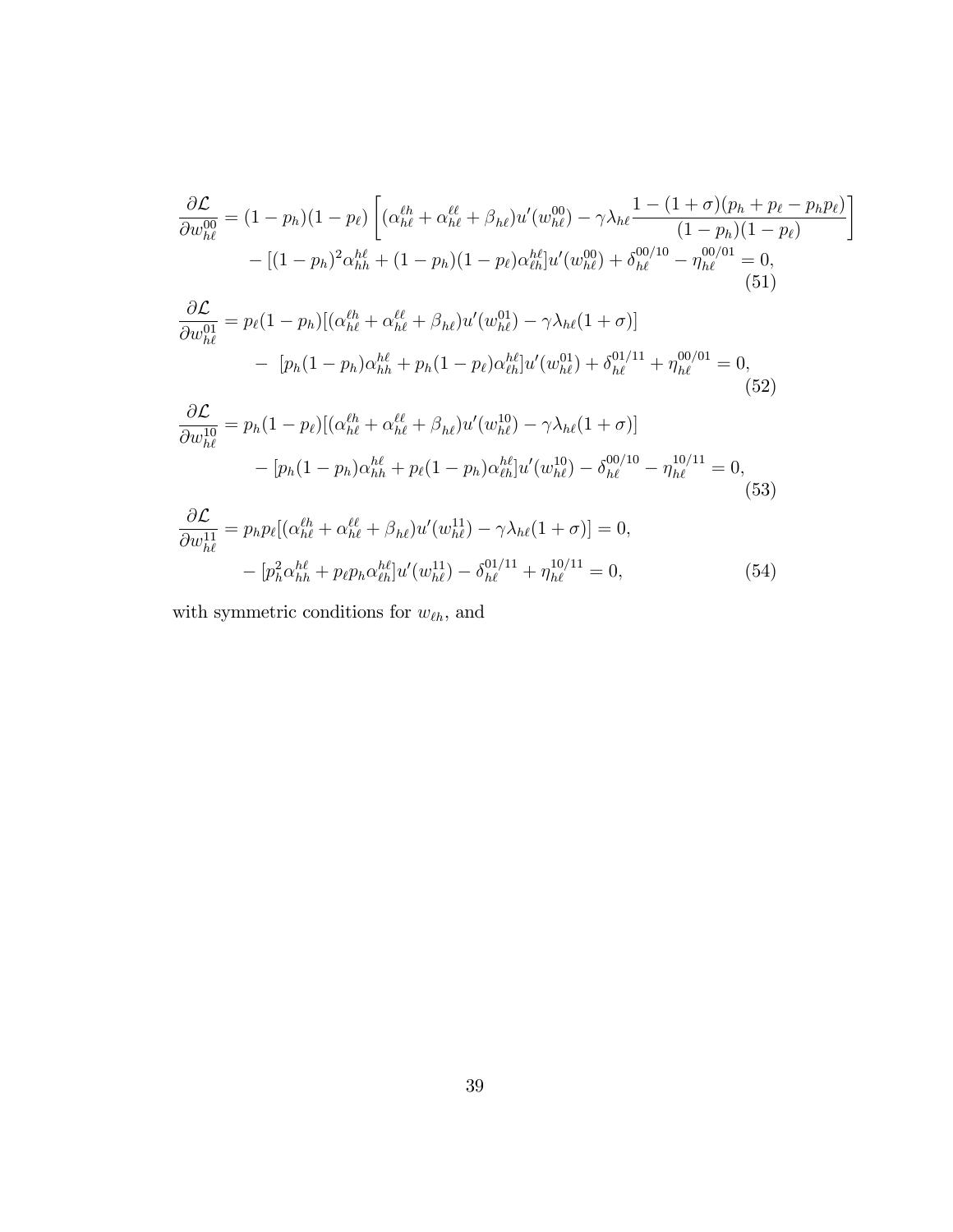$$
\frac{\partial \mathcal{L}}{\partial w_{\ell\ell}^{00}} = (1 - p_{\ell})^{2} \left[ u'(w_{\ell\ell}^{00}) - \gamma \lambda_{\ell\ell} \frac{1 - (1 + \sigma)p_{\ell}(2 - p_{\ell})}{(1 - p_{\ell})^{2}} \right] \n- [(1 - p_{h})(1 - p_{\ell})(\alpha_{h\ell}^{\ell\ell} + \alpha_{\ell h}^{\ell\ell}) + (1 - p_{h})^{2} \alpha_{hh}^{\ell\ell}] u'(w_{\ell\ell}^{00}) \n- \eta_{\ell\ell}^{00/01} - \eta_{\ell\ell}^{00/10} = 0, \qquad (55) \n\frac{\partial \mathcal{L}}{\partial w_{\ell\ell}^{01}} = p_{\ell}(1 - p_{\ell}) [u'(w_{\ell\ell}^{01}) - \gamma \lambda_{\ell\ell}(1 + \sigma)] \n- [p_{\ell}(1 - p_{h}) \alpha_{h\ell}^{\ell\ell} + p_{h}(1 - p_{\ell}) \alpha_{\ell h}^{\ell\ell} + p_{h}(1 - p_{h}) \alpha_{hh}^{\ell\ell}] u'(w_{\ell\ell}^{01}) \n+ \eta_{\ell\ell}^{00/01} - \eta_{\ell\ell}^{01/11} = 0, \qquad (56) \n\frac{\partial \mathcal{L}}{\partial w_{\ell\ell}^{10}} = p_{\ell}(1 - p_{\ell}) [u'(w_{\ell\ell}^{10}) - \gamma \lambda_{\ell\ell}(1 + \sigma)] \n- [p_{h}(1 - p_{\ell}) \alpha_{h\ell}^{\ell\ell} + p_{\ell}(1 - p_{h}) \alpha_{\ell h}^{\ell\ell} + p_{h}(1 - p_{h}) \alpha_{hh}^{\ell\ell}] u'(w_{\ell\ell}^{10}) \n+ \eta_{\ell\ell}^{00/10} - \eta_{\ell\ell}^{10/11} = 0, \qquad (57) \n\frac{\partial \mathcal{L}}{\partial w_{\ell\ell}^{11}} = p_{\ell}^{2} [(u'(w_{\ell\ell}^{11}) - \gamma \lambda_{\ell\ell}(1 + \sigma)] \n- [p_{h} p_{\ell}(\alpha_{h\ell}^{\ell\ell} + \alpha_{\ell h}^{\ell\ell}) + p_{h}^{2} \alpha_{
$$

## 1: Characterization of  $w_{hh}$

The same reasoning as in Lemma 1 gives  $\gamma > 0$ , and equations (48)-(50) imply  $\alpha_{hh}^{h\ell} + \alpha_{hh}^{\ell\ell} + \alpha_{hh}^{\ell\ell} + \beta_{hh} > 0$  and  $w_{hh}^{01} = w_{hh}^{10} = w_{hh}^{11}$ , with

$$
(\alpha_{hh}^{h\ell} + \alpha_{hh}^{\ell h} + \alpha_{hh}^{\ell \ell} + \beta_{hh})u'(w_{hh}^{01}) = \gamma \lambda_{hh} (1 + \sigma).
$$

and equation (47) gives

$$
(\alpha_{hh}^{h\ell} + \alpha_{hh}^{\ell h} + \alpha_{hh}^{\ell \ell} + \beta_{hh})u'(w_{hh}^{00}) = \gamma \lambda_{hh} \frac{1 - (1 + \sigma)p_h(2 - p_h)}{(1 - p_h)^2}
$$
  
<  $\gamma \lambda_{hh}(1 + \sigma),$ 

which implies  $w_{hh}^{00} > w_{hh}^{01}$  and gives

$$
w_{hh}^{00} > w_{hh}^{10} = w_{hh}^{01} = w_{hh}^{11}.
$$

We deduce that a straight deductible is optimal for type  $hh$  households, with  $c_{hh}^1 = c_{hh}^2 = 0$  and  $D_{hh} = w_{hh}^{00} + w_{hh}^{11} - w_{hh}^{01} - w_{hh}^{10} < L$ .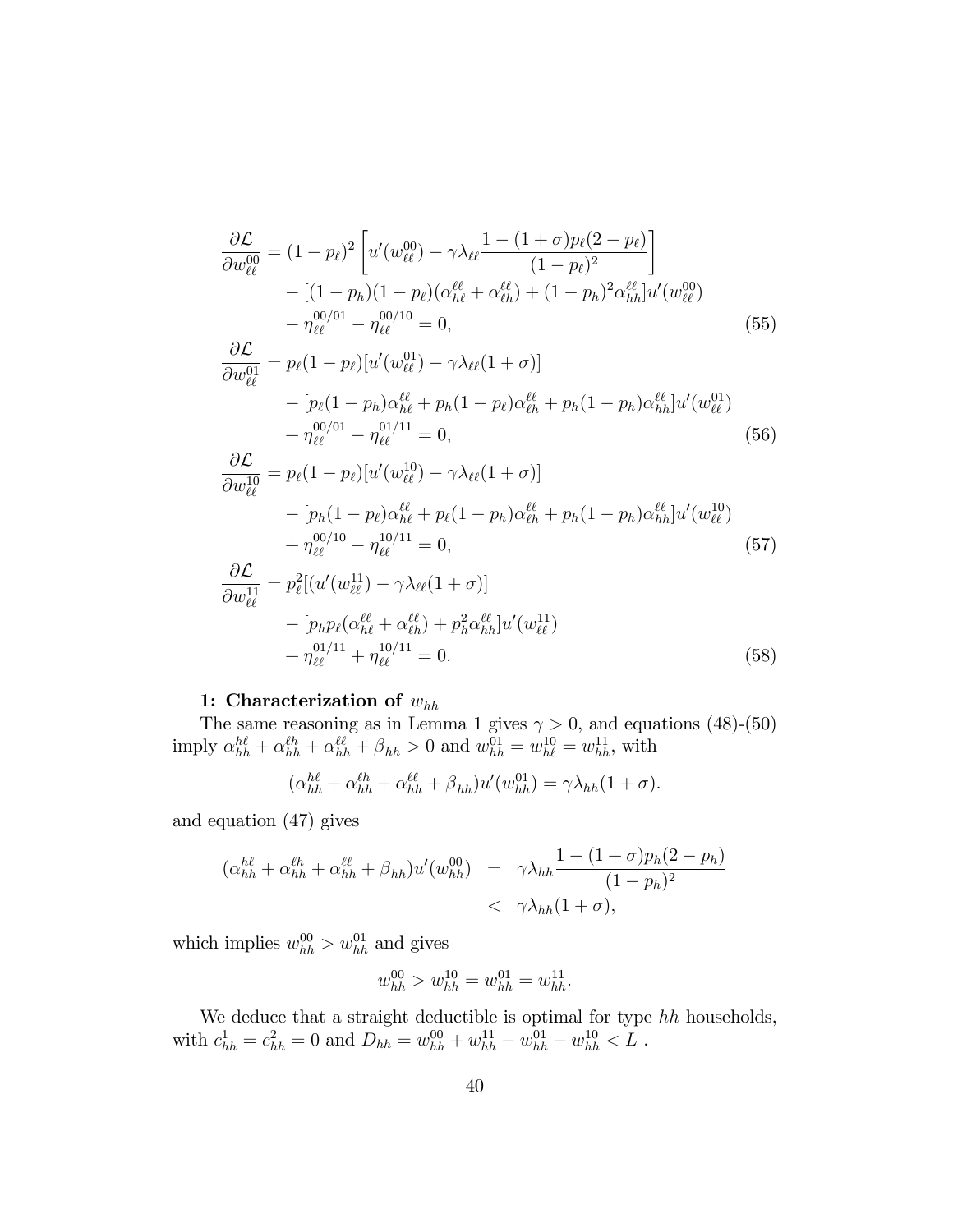## 2: Characterization of  $w_{h\ell}$  and  $w_{\ell h}$

Equations  $(51)-(54)$  may be rewritten as

$$
u'(w_{h\ell}^{00}) \left[ \alpha_{h\ell}^{\ell h} + \alpha_{h\ell}^{\ell \ell} + \beta_{h\ell} - \alpha_{hh}^{h\ell} \frac{1 - p_h}{1 - p_\ell} - \alpha_{\ell h}^{h\ell} \right]
$$
  
\n
$$
= \gamma \lambda_{h\ell} \frac{1 - (1 + \sigma)(p_h + p_\ell - p_h p_\ell)}{(1 - p_h)(1 - p_\ell)} - \frac{\delta_{h\ell}^{00/10} - \eta_{h\ell}^{00/01}}{(1 - p_h)(1 - p_\ell)},
$$
(59)  
\n
$$
u'(w_{h\ell}^{01}) \left[ \alpha_{h\ell}^{\ell h} + \alpha_{h\ell}^{\ell \ell} + \beta_{h\ell} - \alpha_{hh}^{\ell \ell} \frac{p_h}{p_\ell} - \alpha_{\ell h}^{\ell h} \frac{p_h(1 - p_\ell)}{p_\ell(1 - p_h)} \right]
$$
  
\n
$$
= \gamma \lambda_{h\ell} (1 + \sigma) - \frac{\delta_{h\ell}^{01/11} + \eta_{h\ell}^{00/01}}{p_\ell(1 - p_h)},
$$
(60)  
\n
$$
u'(w_{h\ell}^{10}) \left[ \alpha_{h\ell}^{\ell h} + \alpha_{h\ell}^{\ell \ell} + \beta_{h\ell} - \alpha_{hh}^{h\ell} \frac{1 - p_h}{1 - p_\ell} - \alpha_{\ell h}^{\ell \ell} \frac{p_\ell(1 - p_h)}{p_h(1 - p_\ell)} \right]
$$
  
\n
$$
= \gamma \lambda_{h\ell} (1 + \sigma) + \frac{\delta_{h\ell}^{00/10} + \eta_{h\ell}^{10/11}}{p_h(1 - p_\ell)}
$$
(61)  
\n
$$
u'(w_{h\ell}^{11}) \left[ \epsilon_{h}^{\ell h} - \epsilon_{h}^{\ell \ell} + \beta_{h\ell} - \alpha_{h\ell}^{\ell h} \frac{p_h}{p_h} - \beta_{h\ell} \right]
$$

$$
u'(w_{h\ell}^{11})\left[\alpha_{h\ell}^{\ell h} + \alpha_{h\ell}^{\ell \ell} + \beta_{h\ell} - \alpha_{hh}^{h\ell} \frac{p_h}{p_\ell} - \alpha_{\ell h}^{h\ell}\right]
$$

$$
= \gamma \lambda_{h\ell} (1 + \sigma) + \frac{\delta_{h\ell}^{01/11} - \eta_{h\ell}^{10/11}}{p_h p_\ell}.
$$
(62)

Let us consider 4 possible cases according to whether  $NNI_{h\ell}^{00/01}$  and  $NNI_{h\ell}^{10/11}$  are tight or not.

**Case 1:**  $w_{h\ell}^{01} > w_{h\ell}^{00} - L$  and  $w_{h\ell}^{11} > w_{h\ell}^{10} - L$ , with  $\eta_{h\ell}^{00/01} = \eta_{h\ell}^{10/11} = 0$ . We have  $w_{h\ell}^{11} \leq w_{h\ell}^{01}$  from  $NOI_{h\ell}^{01/11}$ . If  $w_{h\ell}^{11} < w_{h\ell}^{01}$ , with  $\delta_{h\ell}^{01/11} = 0$ , then (60) and (62) lead to a contradiction, and thus we have  $w_{h\ell}^{11} = w_{h\ell}^{01}$ .

We have  $w_{h\ell}^{10} \leq w_{h\ell}^{00}$  from  $NOP_{h\ell}^{00/10}$ . Consider two subcases. Suppose firstly that  $w_{h\ell}^{10} < w_{h\ell}^{00}$ , with  $\delta_{h\ell}^{00/10} = 0$ . Equations (59) and (61) then give  $w_{h\ell}^{10} \geq w_{h\ell}^{01}$ , and we have

$$
w_{h\ell}^{00} > w_{h\ell}^{10} \ge w_{h\ell}^{01} = w_{h\ell}^{11}.
$$

Secondly, suppose  $w_{h\ell}^{10} = w_{h\ell}^{00}$ . Then we have

$$
w_{h\ell}^{00} = w_{h\ell}^{10} \ge w_{h\ell}^{01} = w_{h\ell}^{11}.
$$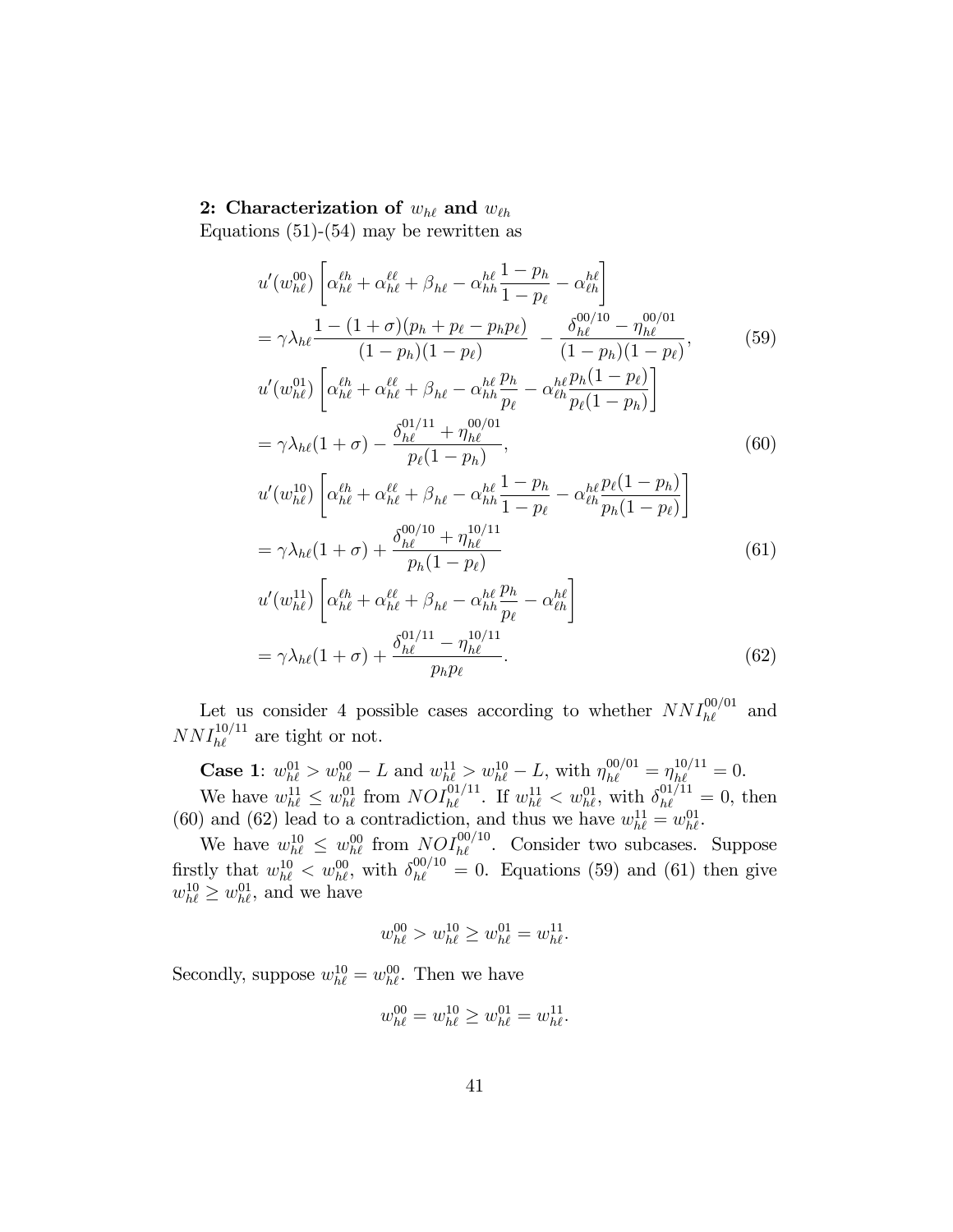The same argument as in the proof of Proposition 2 shows that  $w_{h\ell}^{10} = w_{h\ell}^{01}$ would contradict  $u_{hh}^* < u_{h\ell}^*$ . Thus we have

$$
w_{h\ell}^{00} = w_{h\ell}^{10} > w_{h\ell}^{01} = w_{h\ell}^{11},
$$

in this second subcase.

Hence, in the first subcase, an optimal insurance policy combines a deductible  $D_{h\ell} = w_{h\ell}^{00} - w_{h\ell}^{10} > 0$ , with copays  $c_{h\ell}^1 = 0, c_{h\ell}^2 \ge 0$ , and in the second one, two risk specific insurance policies are optimal, with full coverage for  $r = 1$  and partial coverage for  $r = 2$ .

**Case 2:**  $w_{h\ell}^{01} = w_{h\ell}^{00} - L$  and  $w_{h\ell}^{11} = w_{h\ell}^{10} - L$ , with  $\eta_{h\ell}^{00/01} \geq 0, \eta_{h\ell}^{10/11} \geq 0$ .

In this case, equation (2) is satisfied for type  $h\ell$  households, with full or partial insurance for  $r = 1$  and without insurance for  $r = 2$ .

**Case 3:**  $w_{h\ell}^{01} = w_{h\ell}^{00} - L$  and  $w_{h\ell}^{11} > w_{h\ell}^{10} - L$ , with  $\eta_{h\ell}^{00/01} \geq 0, \eta_{h\ell}^{10/11} = 0$ .

In this case, inequation (4) holds and is not binding for type  $h\ell$ , and thus an optimal insurance policy combines a deductible  $D_{h\ell}$  with copays  $c_{h\ell}^1$  and  $c_{h\ell}^2$ . We know from Proposition 2 that  $w_{h\ell}^{10} = w_{h\ell}^{00}$  when  $\sigma = 0$ , and thus we have  $w_{h\ell}^{10} > w_{h\ell}^{00} - L$  and  $c_{h\ell}^1 < c_{h\ell}^2$ , for  $\sigma$  not too large. There is an optimal policy such that  $c_{h\ell}^1 = 0, c_{h\ell}^2 = w_{h\ell}^{10} - w_{h\ell}^{11} \in (0, L), D_{h\ell} = w_{h\ell}^{00} - w_{h\ell}^{10} > 0$ .<sup>27</sup>

**Case 4:**  $w_{h\ell}^{01} > w_{h\ell}^{00} - L$  and  $w_{h\ell}^{11} = w_{h\ell}^{10} - L$ , with  $\eta_{h\ell}^{00/01} = 0, \eta_{h\ell}^{10/11} \geq 0$ . Using  $w_{h\ell}^{00} \geq w_{h\ell}^{10}$  from  $NOI_{h\ell}^{00/10}$  gives  $w_{h\ell}^{01} > w_{h\ell}^{11}$ , and thus  $\delta_{h\ell}^{01/11} = 0$ because  $NOI_{h\ell}^{01/11}$  is not binding. Using (60),(62) and  $p_h > p_\ell$  imply  $w_{h\ell}^{01} \leq$  $w_{h\ell}^{11}$ , hence a contradiction. Hence, case 4 is not possible.

Combining cases 1,2 and 3 shows that an optimal insurance coverage for type  $h\ell$  can be obtained either through a unique policy including a deductible  $D_{h\ell} > 0$  and copays  $c_{h\ell}^1 = 0, c_{h\ell}^2 \geq 0$  or through risk-specific policies with full coverage for  $r = 1$  and partial coverage for  $r = 2$  or partial coverage for  $r = 1$ and no coverage for  $r = 2$ .

A symmetrical characterization is obtained for  $w_{\ell h}$ .

## 3: Characterization of  $w_{\ell\ell}$

The proof of Proposition 3 may be adapted as follows. Let  $w_{\ell\ell}^n = (w_{\ell\ell}^{00n},$  $w_{\ell\ell}^{01n}, w_{\ell\ell}^{10n}, w_{\ell\ell}^{11n}$  be a sequence defined in a manner similar to the proof of

<sup>&</sup>lt;sup>27</sup>This is similar to the case considered in footnote 9.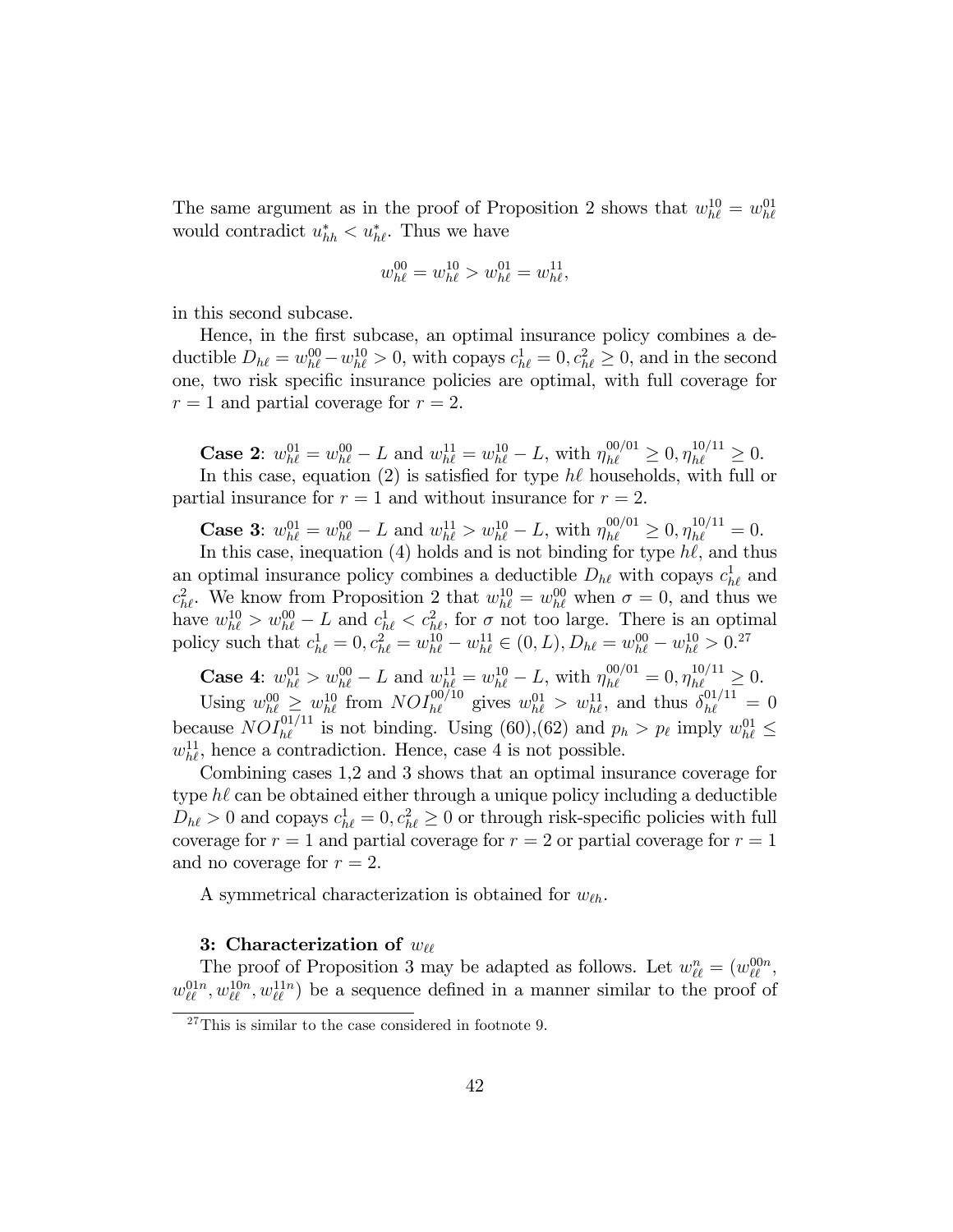Proposition 3. Conditions (55)-(58) show that  $w_{\ell\ell}^n$  satisfies equations (43)-(46) by replacing  $\gamma$  by  $\hat{\gamma} = \gamma(1 + \sigma)$  in (44)-(46) and  $\gamma$  by

$$
\overline{\gamma} = \widehat{\gamma} \frac{1 - (1 + \sigma) p_{\ell} (2 - p_{\ell})}{(1 - p_{\ell})^2 (1 + \sigma)} < \widehat{\gamma}
$$

in (43). Let  $\overline{w}_{\ell\ell}^{00n}$  be defined by (43) with  $\gamma$  replaced by  $\widehat{\gamma}$  instead of  $\overline{\gamma}$ , and thus with  $\overline{w}_{\ell\ell}^{00n} < w_{\ell\ell}^{00n}$ . The proof of Proposition 3 shows that

$$
\overline{w}_{\ell\ell}^{00n} + w_{\ell\ell}^{11n} > w_{\ell\ell}^{10n} + w_{\ell\ell}^{01n},
$$

and thus  $w_{\ell\ell}^n$  satifies (42) for n large enough.

#### Stage 2

Stage 2 is the same as in the proof of Proposition 2.

# References

Armstrong, M. and J.-C. Rochet (1999), "Multi-dimensional screening: A user's guide", *European Economic Review*, 43, 959-979.

Bourguignon, F. and P.-A. Chiappori (1992), "Collective models of household behavior", European Economic Review, 36, 355-364.

Cohen, A. (2006), "The disadvantages of aggregate deductibles", B.E. Journal of Economic Analysis and Policy, 6, Issue 1, ISSN (Online) 1538- 0653.

Crocker, K.J. and A. Snow (1985), "The efficiency of competitive equilibria in insurance markets with asymmetric information", Journal of Public Economics, 26, 207-220.

Crocker, K.J. and A. Snow (2011), "Multidimensional screening in insurance markets with adverse selection", Journal of Risk and Insurance, 78, 287-307.

Eeckhoudt, L., L. Bauwens, E. Briys and P. Scarmure (1991), "The law of large (small?) numbers and the demand for insurance", Journal of Risk and Insurance, 58, 438-451.

Gollier, C. (2013), "The economics of optimal insurance design", in Handbook of Insurance, G. Dionne (Ed), 2nd Edition, Springer, 107-122.

Gollier, C., and H. Schlesinger (1995), "Second-best insurance contract design in an incomplete market", Scandinavian Journal of Economics, 97, 123-135.